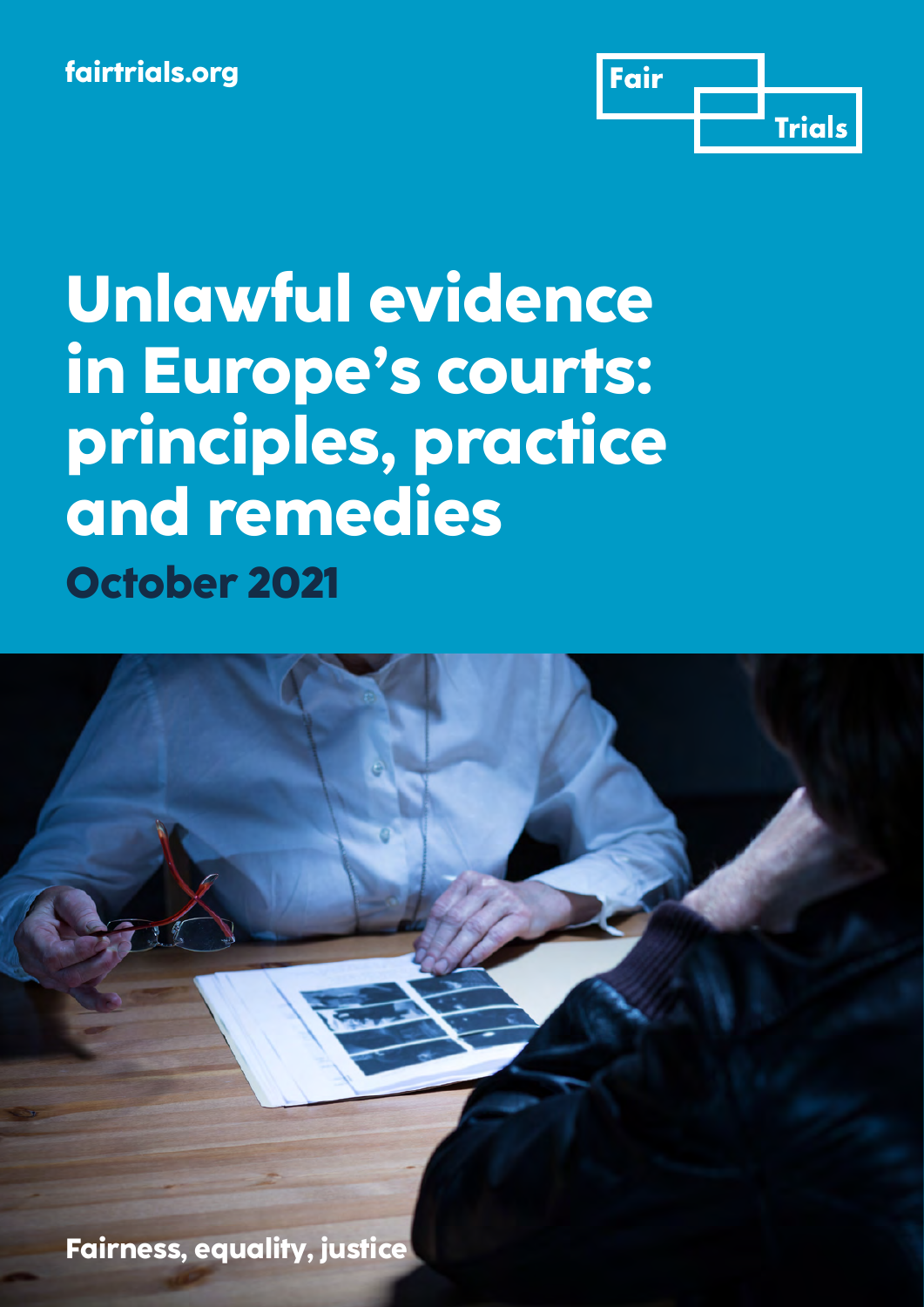**Fair Trials is an international NGO that campaigns for fair and equal criminal justice systems. Our team of independent experts expose threats to justice through original research and identify practical changes to fix them.** 

**We campaign to change laws, support strategic litigation, reform policy and develop international standards and best practice. We do this by supporting local movements for reform and building partnerships with lawyers, activists, academics and other NGOs.** 

**We are the only international NGO that campaigns exclusively on the right to a fair trial, giving us a comparative perspective on how to tackle failings within criminal justice systems globally.** 

**We coordinate the Legal Experts Advisory Panel (LEAP) – the leading criminal justice network in Europe consisting of over 180 criminal defence law firms, academic institutions and civil society organisations. More information about this network and its work on the right to a fair trial in Europe can be found [here](https://www.fairtrials.org/legal-experts-advisory-panel).** 

#### **Contacts**

Laure Baudrihaye-Gérard Ilze Tralmaka Legal Director (Europe) Senior Legal and Policy Officer +32 (0)2 894 99 55<br>| laure.baudrihaye@fairtrials.net|| lize.tralmaka@fairtrials.net laure.baudrihaye@fairtrials.net



First published by Fair Trials in October 2021. © Fair Trials 2021.

This report is produced as part of the project "Defence Rights in Evidentiary Proceedings" (DREP) co-financed by the EU Justice Programme and coordinated by Fair Trials, with partners Civil Rights Defenders (Sweden), the Irish Council for Civil Liberties (Ireland), Helsinki Foundation for Human Rights (Poland), Human Rights Monitoring Institute (Lithuania), Croatian Law Center (Croatia) and Catholic University of Leuven (Belgium). We would like to thank our partners for their contributions to this report.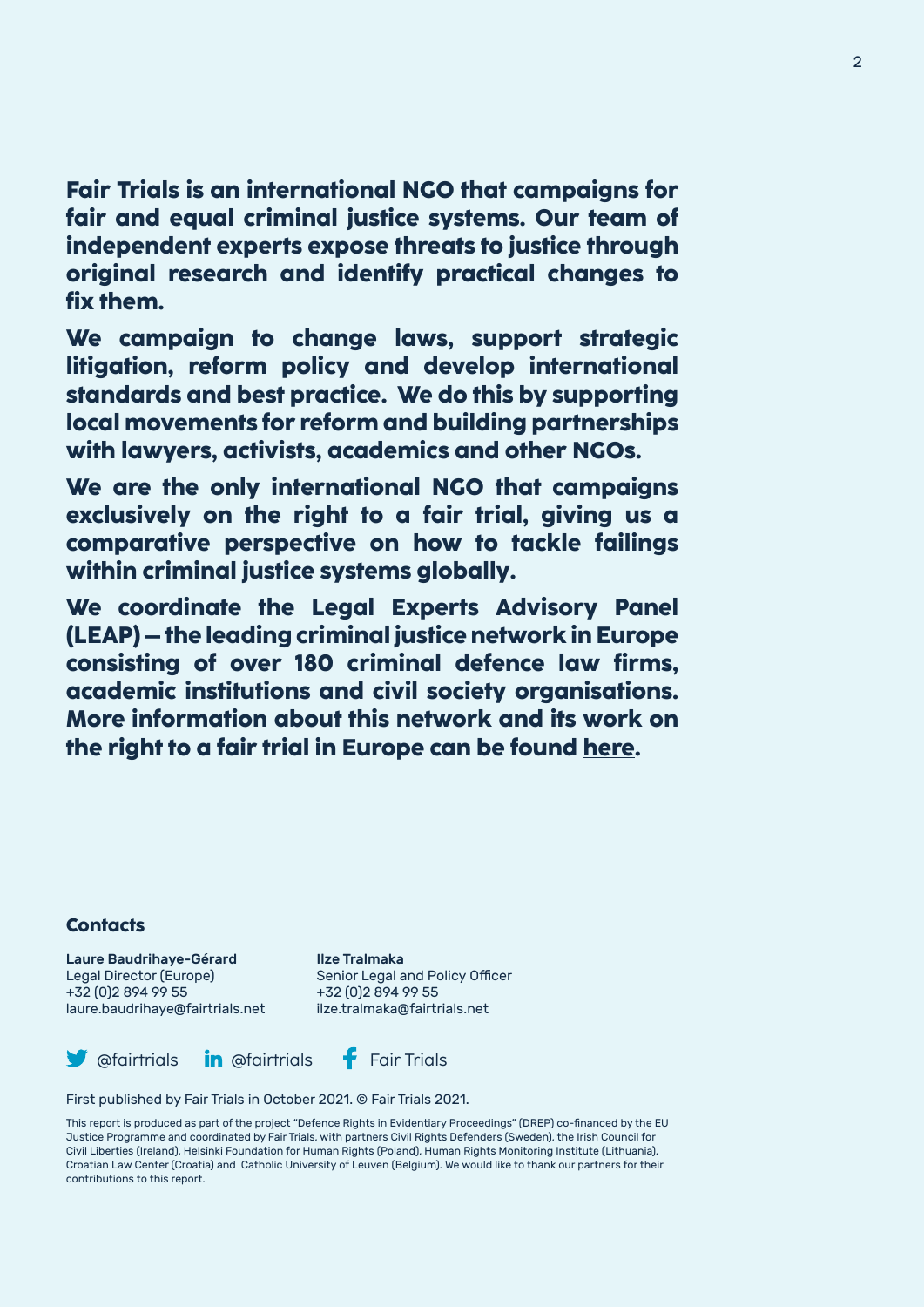













This document was possible thanks to the financial support of the Justice Programme of the European Union. The contents of this document are the sole responsibility of the author and can in no way be taken to reflect the views of the European Commission.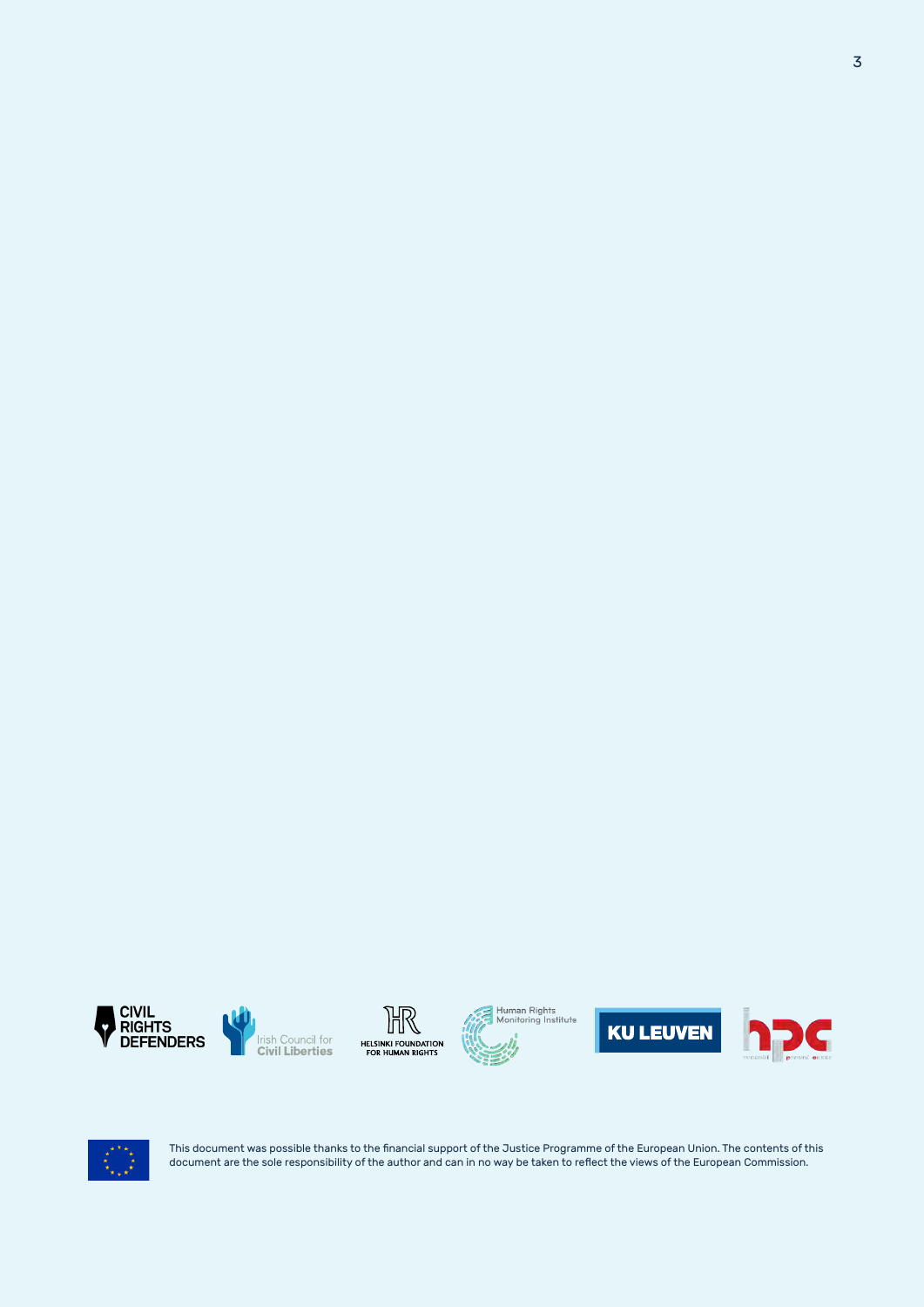## **Contents**

| <b>Abbreviations and Terminology</b><br>$\boldsymbol{6}$ |                                                                                                                                                                                             |                            |
|----------------------------------------------------------|---------------------------------------------------------------------------------------------------------------------------------------------------------------------------------------------|----------------------------|
| <b>Executive Summary</b>                                 |                                                                                                                                                                                             | 8                          |
| 1.                                                       | <b>Introduction</b>                                                                                                                                                                         | 11                         |
| 1.1.                                                     | <b>Context and aims</b>                                                                                                                                                                     | 11                         |
| 1.2.                                                     | <b>Project and methodology</b>                                                                                                                                                              | 14                         |
| 2.                                                       | <b>Evidentiary remedies in European regional law</b>                                                                                                                                        | 15                         |
| 2.1.<br>2.1.1.<br>2.1.2.                                 | The ECtHR and evidentiary remedies<br>Areas where the ECtHR requires exclusion of evidence<br>The "overall fairness" test                                                                   | 16<br>17<br>19             |
| 2.2.<br>2.2.1<br>2.2.2.                                  | <b>EU Law</b><br>Effective remedy in EU law<br>CJEU case law on evidentiary remedies                                                                                                        | 25<br>26<br>27             |
| 3.                                                       | <b>Evidentiary remedies in domestic law and practice</b>                                                                                                                                    | 31                         |
| 3.1.<br>$3.1.1$ .<br>3.1.2.<br>3.1.3.<br>3.1.4.          | <b>Legal framework</b><br>General rules on the legality and admissibility of evidence<br>Reliance on international and constitutional law<br>Fruits of the poisonous tree<br>Other remedies | 31<br>31<br>34<br>35<br>36 |
| 3.2.<br>3.2.1.<br>3.2.2.<br>3.2.3.                       | <b>Evidentiary rules in practice</b><br>Mechanisms to "soften" exclusionary rules<br>Inconsistency<br>Indirect means to admit illegal evidence                                              | 37<br>38<br>39<br>40       |
| 3.3.<br>3.3.1.<br>3.3.2.                                 | Procedures for challenging evidence<br>Challenging evidence pre-trial<br>Challenging evidence at trial                                                                                      | 41<br>42<br>45             |
| 4.                                                       | Methodology for a principled assessment of evidentiary remedies                                                                                                                             | 48                         |
| 4.1.                                                     | Regional standards and national law show us the problems, not the solutions                                                                                                                 | 48                         |
| 4.2.<br>4.2.1.<br>4.2.2.<br>4.2.3.<br>4.2.4.             | Judicial rationales for evidentiary remedies<br>Reliability or truth finding<br>Deterrence or disciplinary<br>Remedial<br>Integrity                                                         | 50<br>50<br>52<br>53<br>56 |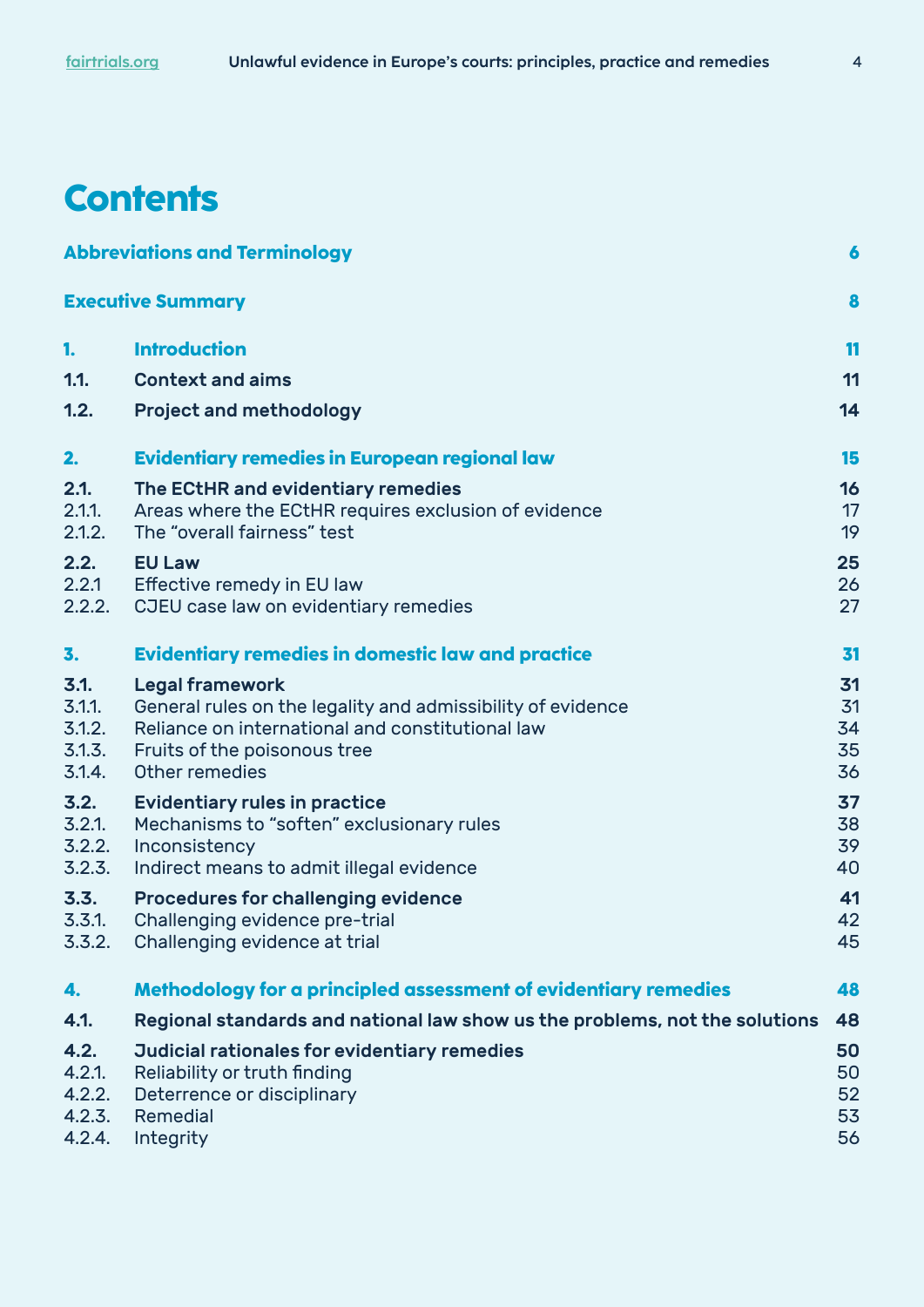| 4.3.                                   | Applying these principles in practice - a guide for judicial authorities<br>Methodology for assessment of illegally obtained evidence | 57<br>60 |
|----------------------------------------|---------------------------------------------------------------------------------------------------------------------------------------|----------|
|                                        |                                                                                                                                       |          |
| The European Union                     | 64                                                                                                                                    |          |
| Regional courts                        | 65                                                                                                                                    |          |
| <b>ECtHR</b>                           | 65                                                                                                                                    |          |
| <b>CJEU</b>                            | 65                                                                                                                                    |          |
| National legislators and policy makers | 66                                                                                                                                    |          |
| <b>Prosecutors</b>                     | 66                                                                                                                                    |          |
| National courts/judges                 | 66                                                                                                                                    |          |
| Defence lawyers                        | 67                                                                                                                                    |          |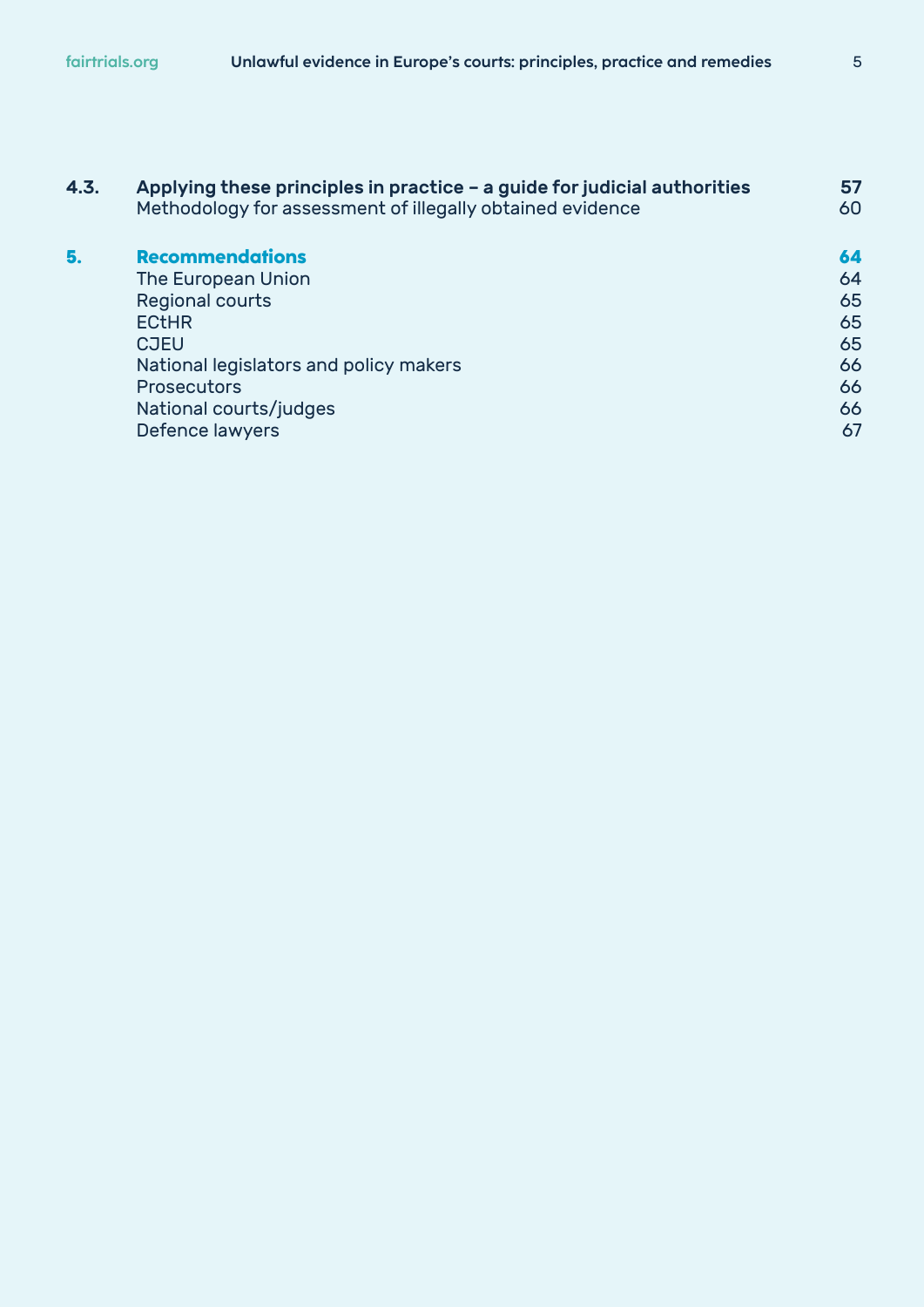# <span id="page-5-0"></span>**Abbreviations and Terminology**

- EU European Union
- CJEU Court of Justice of the European Union
- ECtHR European Court of Human Rights
- ECHR European Convention for the Protection of Human Rights and Fundamental Freedoms
- Charter Charter of Fundamental Rights of the European Union
- TFEU Treaty on the Functioning of the European Union
- EPPO European Public Prosecutor's Office

We have adopted the terms below throughout this report.

- Defendant Suspect, accused person or other similar status, whether officially recognised as such or de facto. This term corresponds to 'everyone charged with a criminal offence' under the ECHR.
- Evidence Information (or data) whether for or against the defendant, in the possession of the competent authorities in relation to a specific criminal case. This can be contained in any form documents, objects, photographs, audio recordings etc.
- Illegally / Evidence obtained in violation of fundamental rights of unlawfully defendants and other persons or of rules and procedures obtained applicable to the specific evidence-gathering activity under evidence national law.
- Inadmissible Evidence that cannot be used as proof in a criminal case evidence according to national law or as a result of the decision of a court or other public official authorised to make such a decision.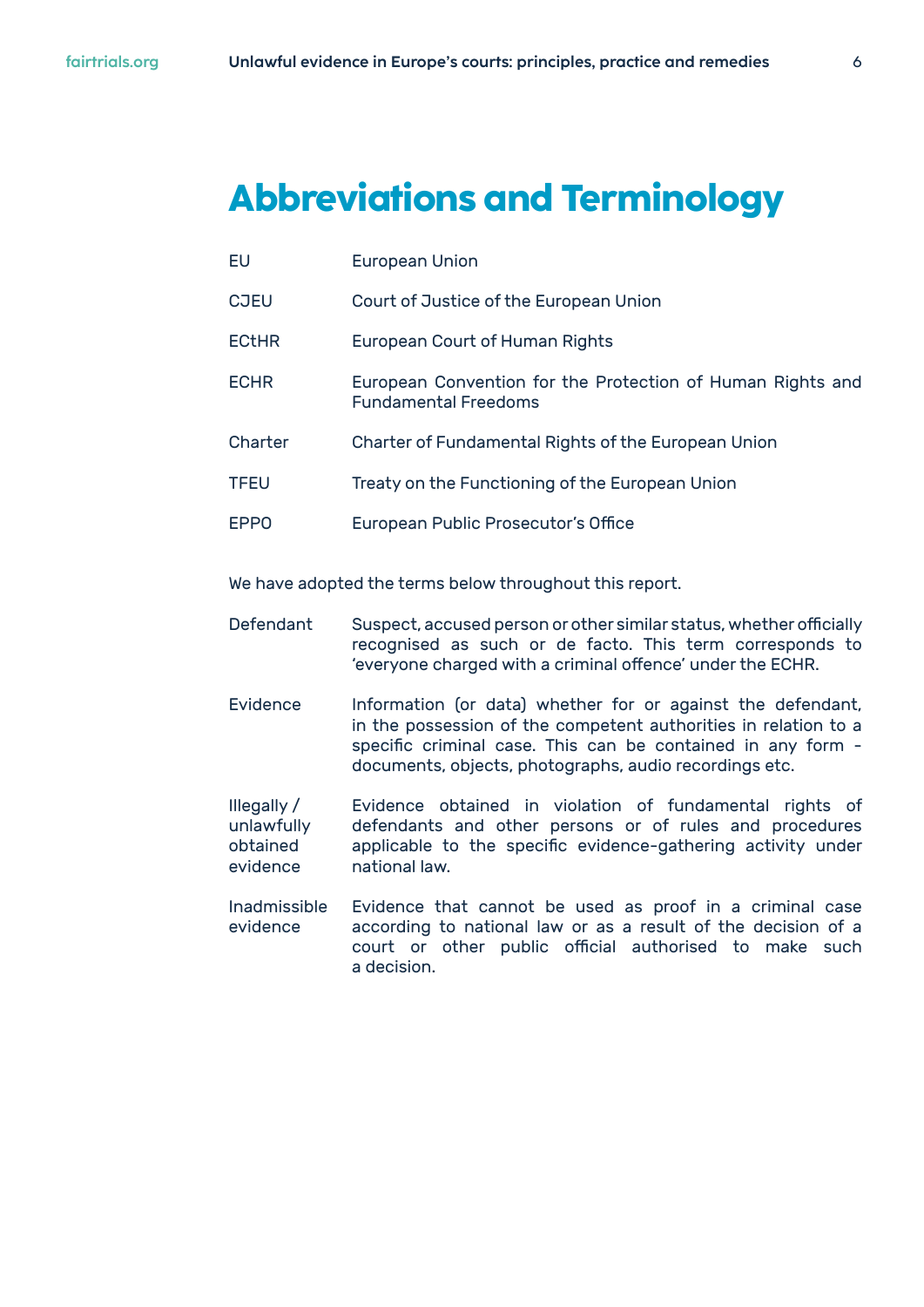| Directive 2010/64/EU on the right to interpretation and           |
|-------------------------------------------------------------------|
| translation in criminal proceedings, (0J 2010 L 280, p. 1);       |
| Directive 2012/13/EU on the right to information in criminal      |
| proceedings (0J 2012 L 142, p. 1) ('Right to Information          |
| Directive');                                                      |
|                                                                   |
| Directive 2013/48/EU on the right of access to a lawyer in        |
| criminal proceedings (0J 2013 L 290, p. 1) ('Access to a          |
| Lawyer Directive');                                               |
| Directive 2016/800 on procedural safeguards for children who      |
| are suspects and accused in criminal proceedings                  |
| [0J L 132, 21.5.2016, p.1.];                                      |
|                                                                   |
| Directive (EU) 2016/343 on the strengthening                      |
| of certain aspects of the presumption of innocence and of the     |
| rightto be present at the trial in criminal proceedings (0J L 65, |
| 11.3.2016, p. 1) ('Presumption of Innocence Directive');          |
| Directive 2016/1919 on legal aid for suspects and accused         |
|                                                                   |
| persons in criminal proceedings (0J L 297, 4.11.2016 p.1.;        |
| corrigendum 0J L91 5.4.2017, p.40).                               |
|                                                                   |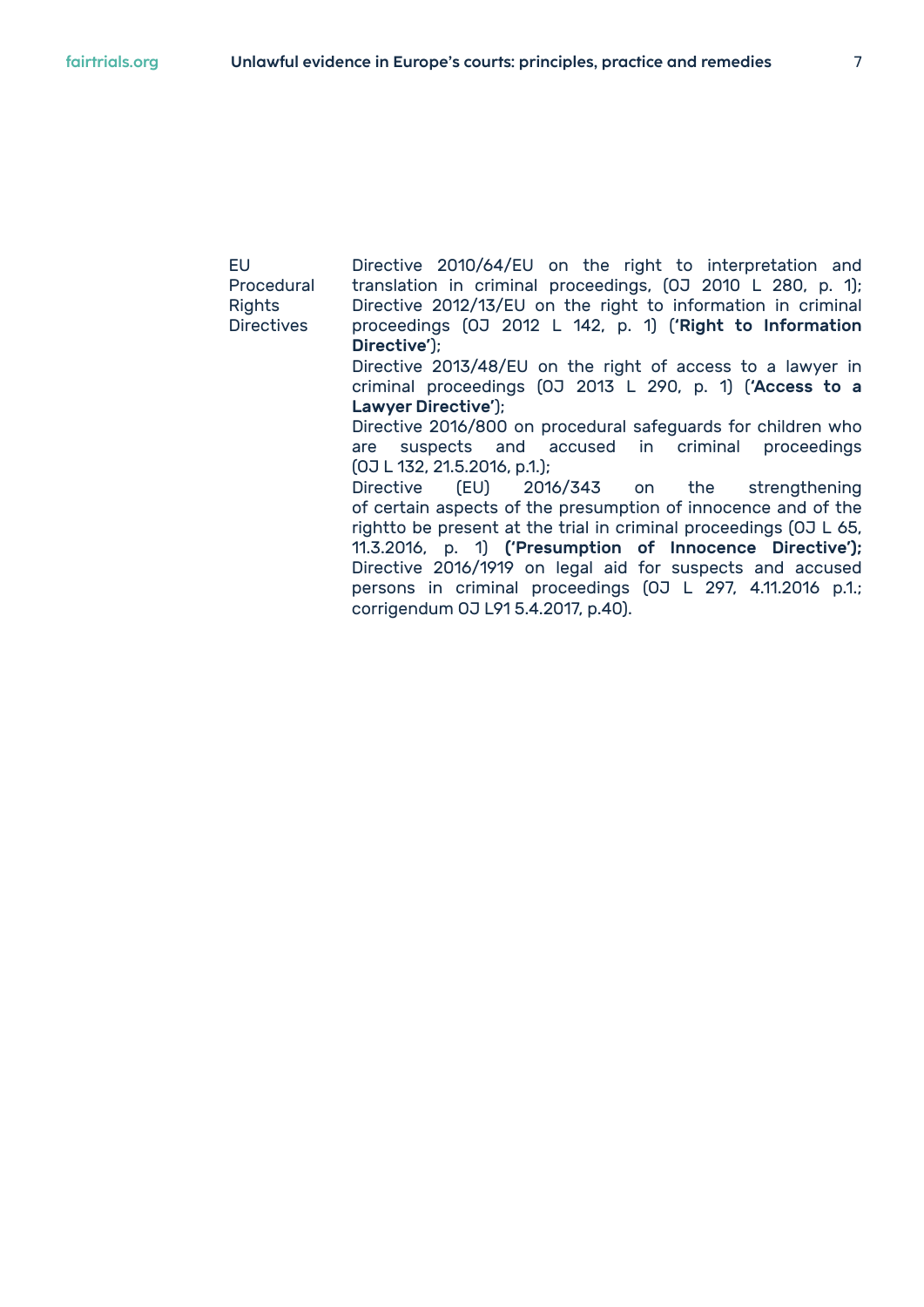## <span id="page-7-0"></span>**Executive Summary**

Issues of evidence admissibility in criminal proceedings have become particularly important in the European Union (EU) since the creation of the area of freedom, justice, and security. The EU has increasingly invested in instruments facilitating cross-border exchange of evidence, but so far has not addressed how to verify the legality of that evidence. This issue has frequently been raised from both the perspective of ensuring evidence gathered in one Member State is admissible in another, and of ensuring effective remedies for violations of the rights under the EU law. Thus, despite a clear mandate for the EU to legislate on mutual admissibility of evidence, these questions are left largely to applicable international and regional human rights standards and to national law.

#### **Regional practice**

In the absence of clear regional standards on effective evidentiary remedies, there is an overreliance on the European Court of Human Rights (ECtHR) to fill in the existing gaps in legislation and practice. However, in practice the caseby-case overall fairness approach taken by the ECtHR can be too complex and unpredictable to provide a principled guidance for dealing with unlawful evidence.

The ECtHR leaves the exact rules of admissibility to national law, however there are some areas which require exclusion of unlawful evidence. These include cases where evidence is unreliable, obtained from torture, or results from entrapment. The approach is less clear in other cases, including those where evidence is obtained in violation of the European Convention for the Protection of Human Rights and Fundamental Freedoms (ECHR). Even though the ECtHR recognises exclusion of evidence as key means (though not the only means) to provide an effective remedy, in practice the use of unlawful evidence, even where it plays a decisive role, is often tolerated. This is particularly true with evidence gathered in violation of the right to private life where ECtHR is most likely to accept reliance on such evidence without finding overall fairness compromised. As a matter of general principles of assessment, the ECtHR has softened its previously strong stance on exclusionary rule for evidence obtained in violation of defence rights (most notably evidence obtained without access to a lawyer). The ECtHR also finds public interest in prosecution relevant suggesting that violations of law and fundamental rights in evidence gathering could be more acceptable where there is increased public interest.

The Court of Justice of the European Union (CJEU) has not developed an extensive body of case law on evidentiary remedies. However, in its recent case law, it suggested that the exclusionary rule should apply to evidence obtained in violation of EU law where firstly, the accused has not been able to comment effectively on the evidence, and, secondly, the evidence pertains to a field of which the judges have no knowledge and are likely to have a preponderant influence on the findings of fact. The CJEU has not elaborated on what these tests entail and how they should be applied, nor has it explained why these circumstances require mandatory exclusion of evidence.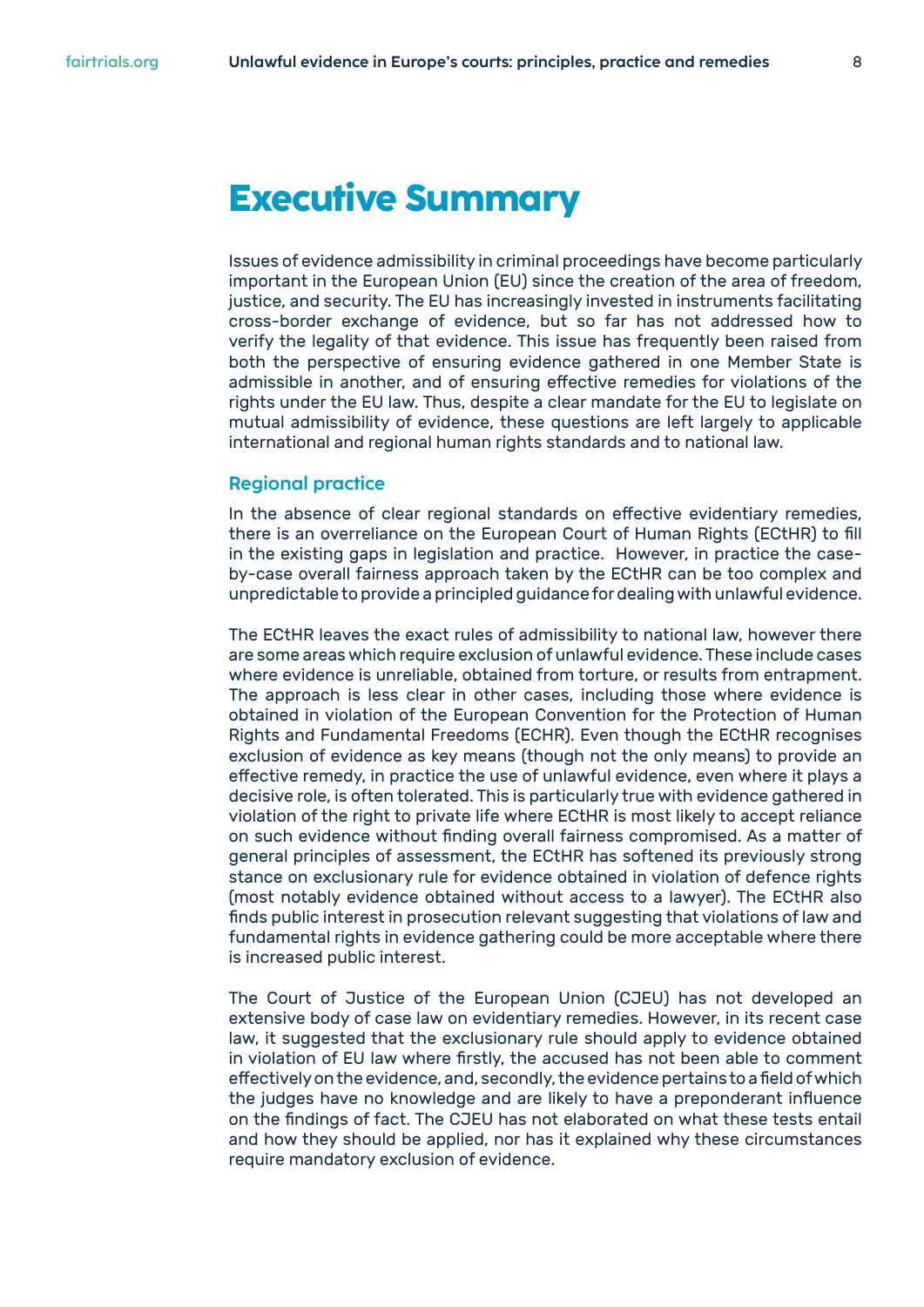#### **Domestic practice**

The laws in EU Member States vary enormously. While most Member States have some form of legal regime governing the admissibility of illegal evidence, there are very few legal rules in Lithuania and almost none in Sweden.

Over the past decade, legal changes in several Member States have increased the level of discretion judges have to admit evidence obtained in violation of fundamental rights. These include either legal provisions that prevent courts from treating evidence as inadmissible on the grounds that it was obtained in violation of procedural rules or legal provisions that set lower evidentiary standards where the accused are charged with serious offences.

Legal systems give judges broad discretion to decide whether to admit unlawful evidence. In practice it is normally used to admit evidence, with exclusion of unlawful evidence being an exception rather than norm. Even where there are seemingly clear obligations to exclude evidence, in practice the law is often interpreted to include conditions such as 'substantive violations' or 'fundamental breaches' to allow courts to rely on evidence. There is evidence of judges relying on regional and international human rights standards to justify the exclusion of illegal evidence but there are also cases of judges relying on ECtHR case law to justify a less robust approach to evidentiary remedies.

Although there are major benefits to allowing evidential challenges pre-trial, in most countries this is not possible in practice. This is partially because there is either a general lack of procedure to challenge the legality of evidence pre-trial or the defence does not have early access to the case file and specifically to information on how evidence was gathered. What little oversight exists at this stage normally rests with prosecutors. Investigative practices such as 'informal questioning' in the absence of a lawyer or information about rights are particularly problematic as they are undocumented but can be instrumental for building the prosecution's case by gathering further evidence or confronting the suspect in subsequent interviews to obtain the same incriminating information.

With a few exceptions such as Croatia and Ireland, challenges to legality and use of evidence normally take place at trial and are decided by the same judges that will decide on the guilt or innocence of the accused. This means they will examine the unlawful evidence and are most likely to be influenced by it regardless of whether they will eventually rely on it in their written decision.

#### **Way forward**

#### Comprehensive assessment based on four rationales

To assist judicial and prosecutorial decision-making on illegally obtained evidence, we propose a methodology that incorporates four main rationales for exclusion of illegally obtained evidence. It was developed pursuant to extensive comparative research and is built on the existing case law of regional and national courts adding structure to different rationales and interests that have already been assessed by courts in evidentiary proceedings. It incorporates different rationales for the exclusion of illegally obtained evidence and allows a comprehensive assessment of the impact of violations of law in evidence gathering on both individual fairness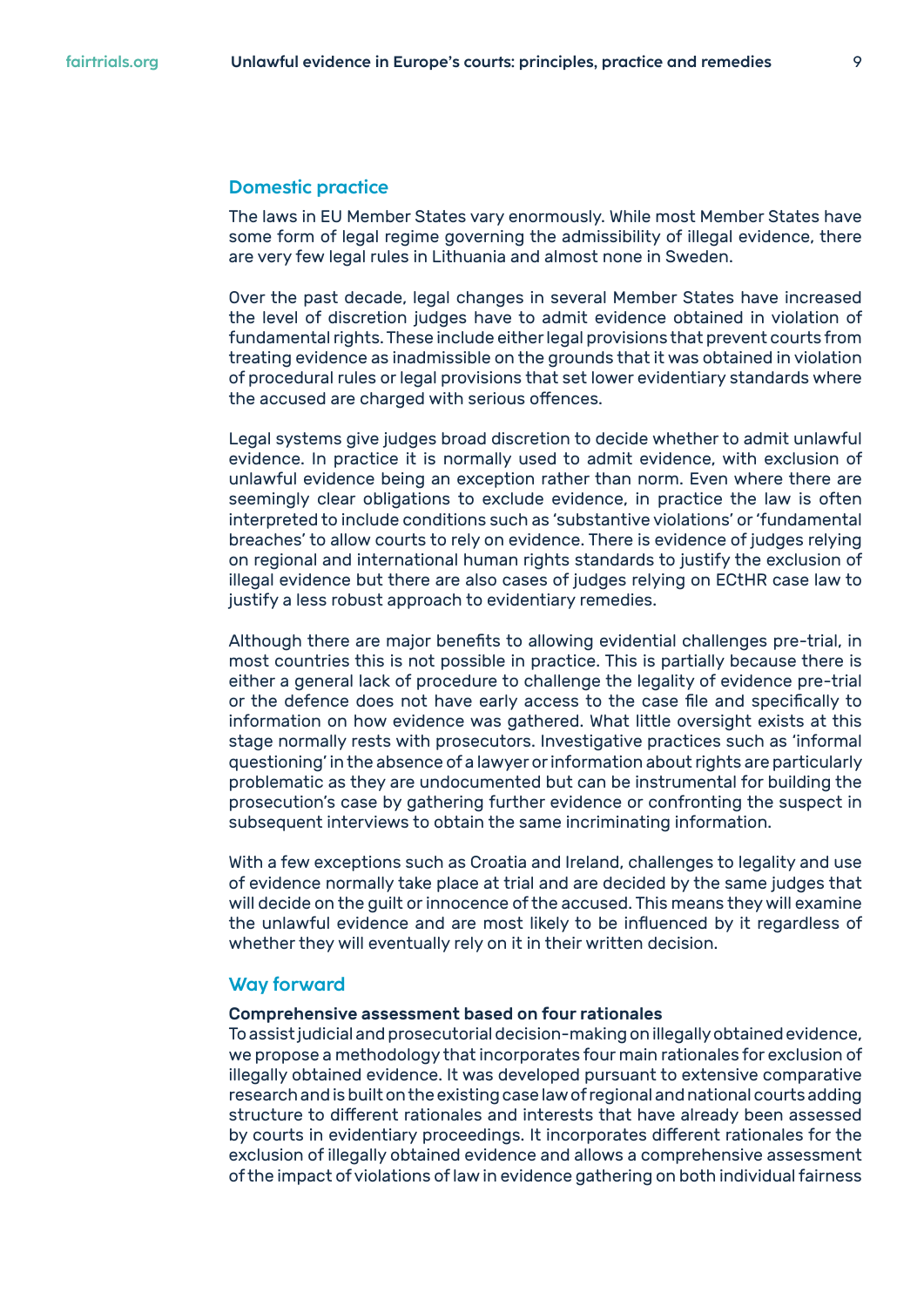as well as on broader public interest in proper administration of justice. These rationales include:

Reliability: Establishing the truth – whether and what criminal offence has been committed, who the perpetrator is and whether they bear criminal responsibility for their actions – is one of the main objectives of criminal proceedings. The truth can only be established based on reliable information. Where there are doubts that the circumstances in which evidence was obtained may have impacted its reliability and accuracy, evidence must be excluded.

Deterrence: courts should exclude illegally obtained evidence to discourage law enforcement officers from committing improprieties or illegal acts in the investigation of crime. The prosecution and investigative authorities should not benefit from breaking the law and, if judges routinely excluded illegally obtained evidence, this would send a message that there is no benefit to be gained from acting outside the law.

Prevention: if a legal system sets certain standards for criminal investigations, people have corresponding rights. If those rights are violated, the suspect or accused person should not be placed at a disadvantage because of that violation and the evidence obtained through such violation should not be used against that person. The remedial rationale is based on the right to an effective remedy, which should as far as possible, put the suspect in the position they would have been in if the rights violation of had not occurred.

Integrity: Criminal justice is based on public trust therefore justice must not simply be done but must be seen to be done. Public will lose faith in the administration of justice if judges condone wrongdoing by state authorities too easily and permit evidence obtained by deliberate, grave, or systemic abuses of power to be used in criminal proceedings. Therefore, courts must apply the exclusionary rule to preserve the legitimacy and integrity of the criminal justice system.

Based on these founding rationales we have developed a comprehensive guide to assist just judges and prosecutors in their decision making on illegally obtained evidence.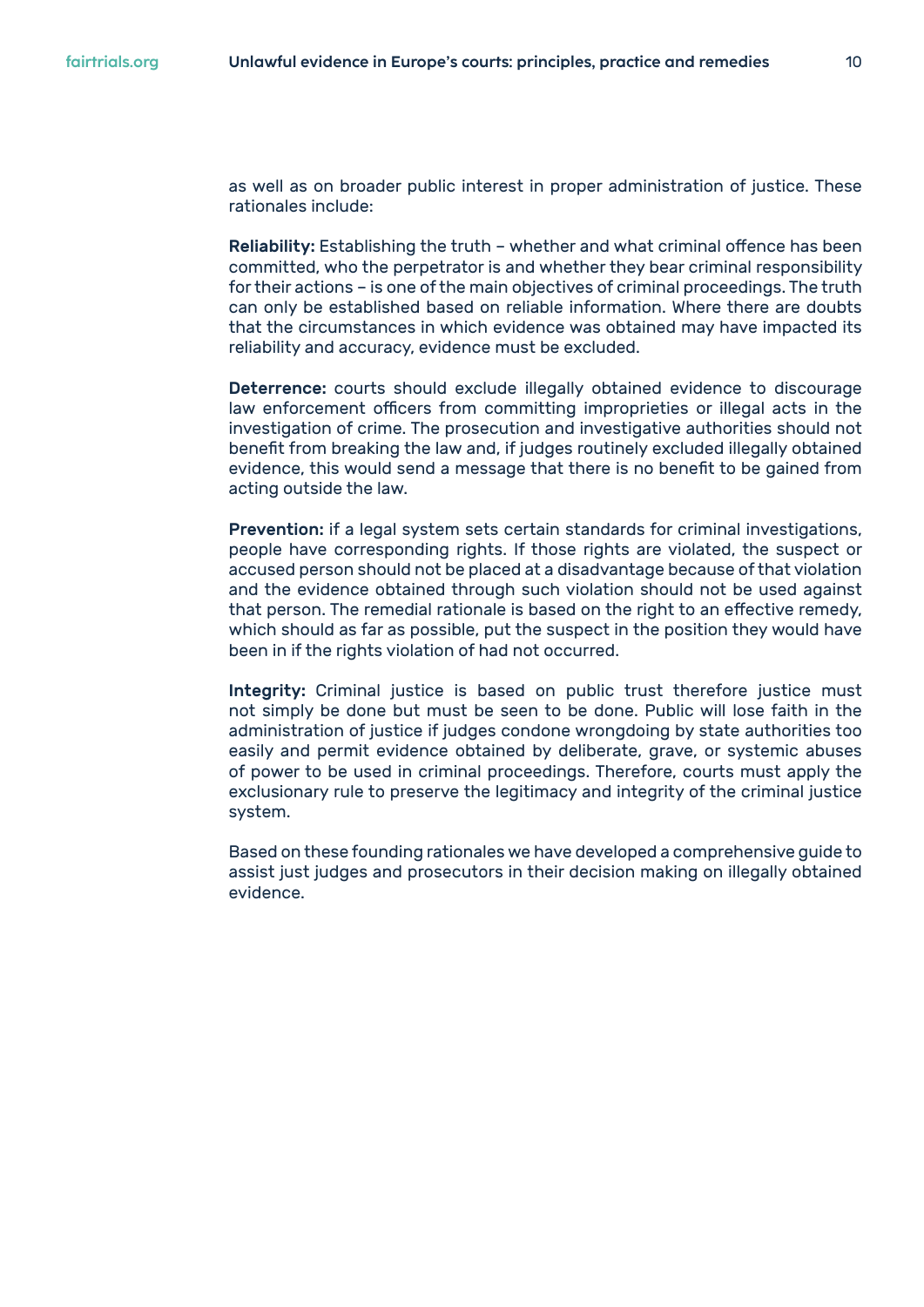<span id="page-10-0"></span>Evidence has always been at the heart of criminal justice, forming the building blocks of a criminal case. In a criminal trial it is the primary task of the prosecution to gather sufficient evidence to establish whether a criminal offence has been committed, to identify who they believe is the responsible perpetrator and to prove the guilt of the person that is accused beyond reasonable doubt. This report addresses the complex question of what should happen when that evidence has been obtained unlawfully, perhaps because unlawful surveillance techniques were used or the accused person's human rights were violated. How this question is answered is crucial. It can result in a person being convicted (or cleared) of a criminal offence; can undermine or strengthen trust in the integrity of criminal justice systems; and can create a legal environment in which human rights are either respected or derided by the state.

Fair Trials chose to examine this issue because we know that, in practice, if you are accused of a crime (even if you are lucky enough to have an excellent defence lawyer) it is exceedingly hard to stop the courts convicting you on the basis of unlawfully obtained evidence. Our aims are twofold: first, to try to understand how regional and domestic law currently deal with the question of illegal evidence in law and practice; and, secondly, to develop a principled guidance for approaching the question of what to do about unlawful evidence.

### **1.1. Context and aims**

Issues of evidence admissibility in criminal proceedings are of global relevance but they have become particularly important in the European Union (EU) since the creation of the area of freedom, justice and security. In this context, the EU increasingly invested in facilitating the exchange of evidence between Member States and started to create minimum standards to protect the rights of those suspected of a crime. Questions surrounding illegal evidence have been raised frequently, both from the perspective of ensuring evidence gathered in one Member State is admissible in another, and from the perspective of ensuring effective remedies for violations of the rights under the EU law.

Notwithstanding this, and despite a clear mandate to legislate on "mutual admissibility of evidence"<sup>1</sup>, the EU has not set regional standards on evidencegathering and admissibility. This means that, for now, these questions are left largely to applicable international and regional human rights standards and to national law.

Article 82(2) Treaty on the Functioning of the European Union ('TFEU'), OJ C 326, 26.10.2012, p. 47–390.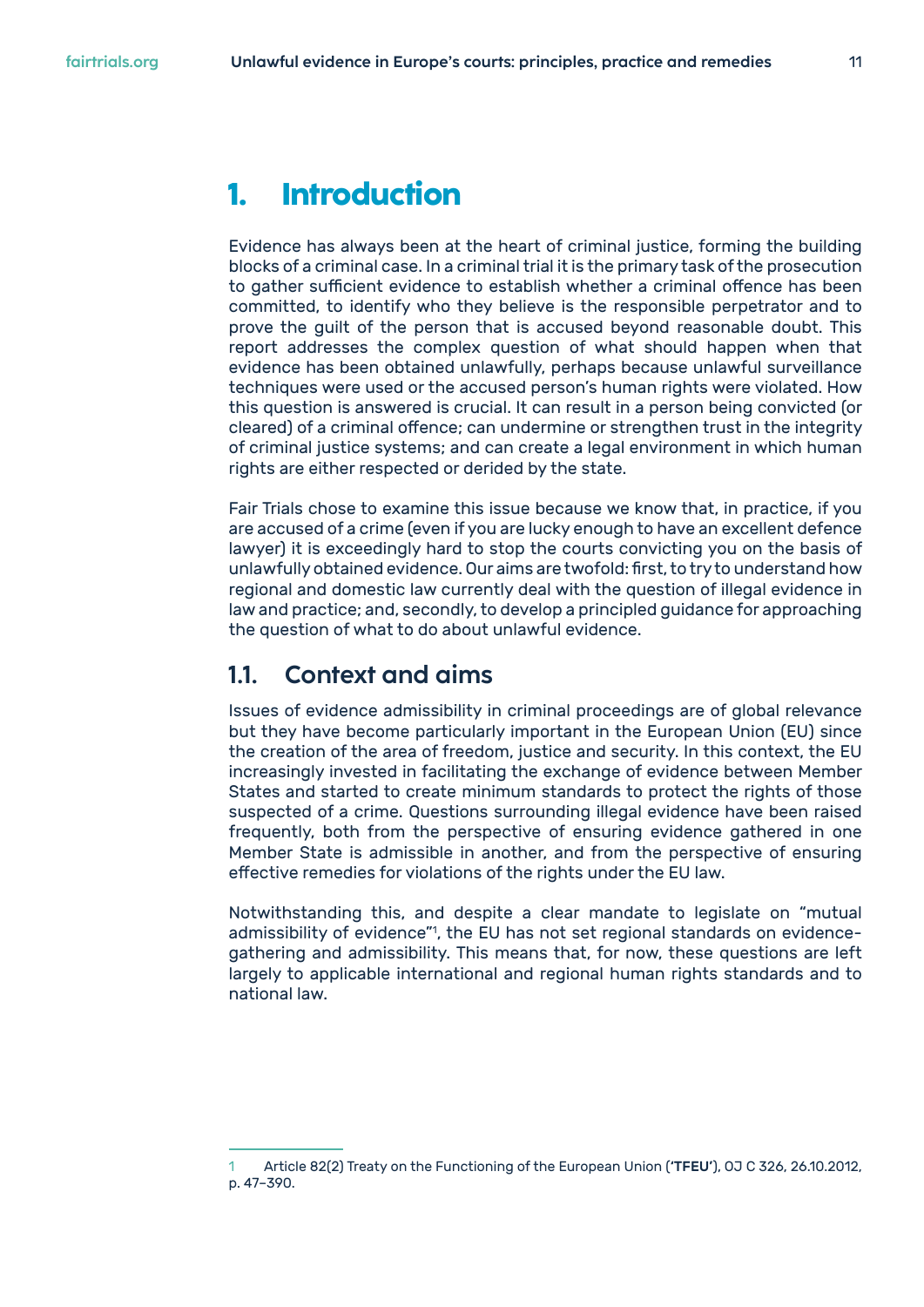#### EU policy-making and evidence admissibility

The 2009 Green Paper and the European Investigation Order: In 2009 the Commission adopted a Green Paper<sup>2</sup> which envisaged comprehensive EU legislation to facilitate the cross-border exchange of evidence by regulating evidence gathering procedures (to ensure respect for fundamental rights) so that evidence gathered in one Member State would be admissible in the national courts of another. The Green Paper resulted in the adoption of the Directive on the European Investigation Order<sup>3</sup> which details the procedures for requesting and exchanging evidence between EU Member States but created no rules on evidence gathering and admissibility.

The European Public Prosecutor's Office (EPPO): The newly created EPPO will have the power to gather and present evidence before national courts.<sup>4</sup> However, the relevant legal framework does not set standards for gathering evidence to ensure their legality and compatibility with fundamental rights and, crucially, their admissibility. The initial proposal did envisage a section addressing the basic rules on admissibility of evidence gathered by the EPPO<sup>5</sup>, however, this was not included in the final text, leaving the procedures for detecting and remedying any violations of law or fundamental rights in evidence gathering process down to the national laws of Member States.

The E-Evidence Package: In response to the increasing demand for cross-border electronic information, in April 2018 the European Commission proposed an "E-evidence package" to create a tool for law enforcement agencies to obtain electronic data from other countries<sup>6</sup>. The texts of the proposed regulation<sup>7</sup> and directive<sup>8</sup> do not address common standards on gathering or admissibility of evidence.

<sup>2</sup> Green Paper on obtaining evidence in criminal matters from one Member State to another and securing its admissibility, COM (2009) 624 final, 11 November 2009.

Directive 2014/41/EU of the European Parliament and of the Council of 3 April 2014 regarding the European Investigation Order in criminal matters, OJ L 130, 1.5.2014, p. 1–36.

<sup>4</sup> Council Regulation (EU) 2017/1939 of 12 October 2017 implementing enhanced cooperation on the establishment of the European Public Prosecutor's Office ('the EPPO'), OJ L 283, 31.10.2017, Articles 5(4) and 13(1).

<sup>5</sup> [Proposal for a Council Regulation on the establishment of the European Public Prosecutor's](https://eur-lex.europa.eu/legal-content/EN/ALL/?uri=celex%3A52013PC0534)  [Office](https://eur-lex.europa.eu/legal-content/EN/ALL/?uri=celex%3A52013PC0534). Article 30 of the proposed Draft Regulation read: "Admissibility of evidence 1.Evidence presented by the European Public Prosecutor's Office to the trial court, where the court considers that its admission would not adversely affect the fairness of the procedure or the rights of defence as enshrined in Articles 47 and 48 of the Charter of Fundamental Rights of the European Union, shall be admitted in the trial without any validation or similar legal process even if the national law of the Member State where the court is located provides for different rules on the collection or presentation of such evidence. 2. Once the evidence is admitted, the competence of national courts to assess freely the evidence presented by the European Public Prosecutor's Office at trial shall not be affected."

<sup>6</sup> E-evidence - cross-border access to electronic evidence, available at: [https://ec.europa.eu/](https://ec.europa.eu/info/policies/justice-and-fundamental-rights/criminal-justice/e-evidence-cross-border-access-electronic-evidence_en) [info/policies/justice-and-fundamental-rights/criminal-justice/e-evidence-cross-border-access](https://ec.europa.eu/info/policies/justice-and-fundamental-rights/criminal-justice/e-evidence-cross-border-access-electronic-evidence_en)[electronic-evidence\\_en.](https://ec.europa.eu/info/policies/justice-and-fundamental-rights/criminal-justice/e-evidence-cross-border-access-electronic-evidence_en)

Proposal for a [Regulation of the European Parliament and of the Council](https://eur-lex.europa.eu/legal-content/EN/TXT/?qid=1524129181403&uri=COM:2018:225:FIN) on European Production and Preservation Orders for electronic evidence in criminal matters.

<sup>8</sup> Proposal for a [Directive of the European Parliament and of the Council](https://eur-lex.europa.eu/legal-content/EN/TXT/?qid=1524129181403&uri=COM:2018:226:FIN) laying down harmonised rules on the appointment of legal representatives for the purpose of gathering evidence in criminal proceedings.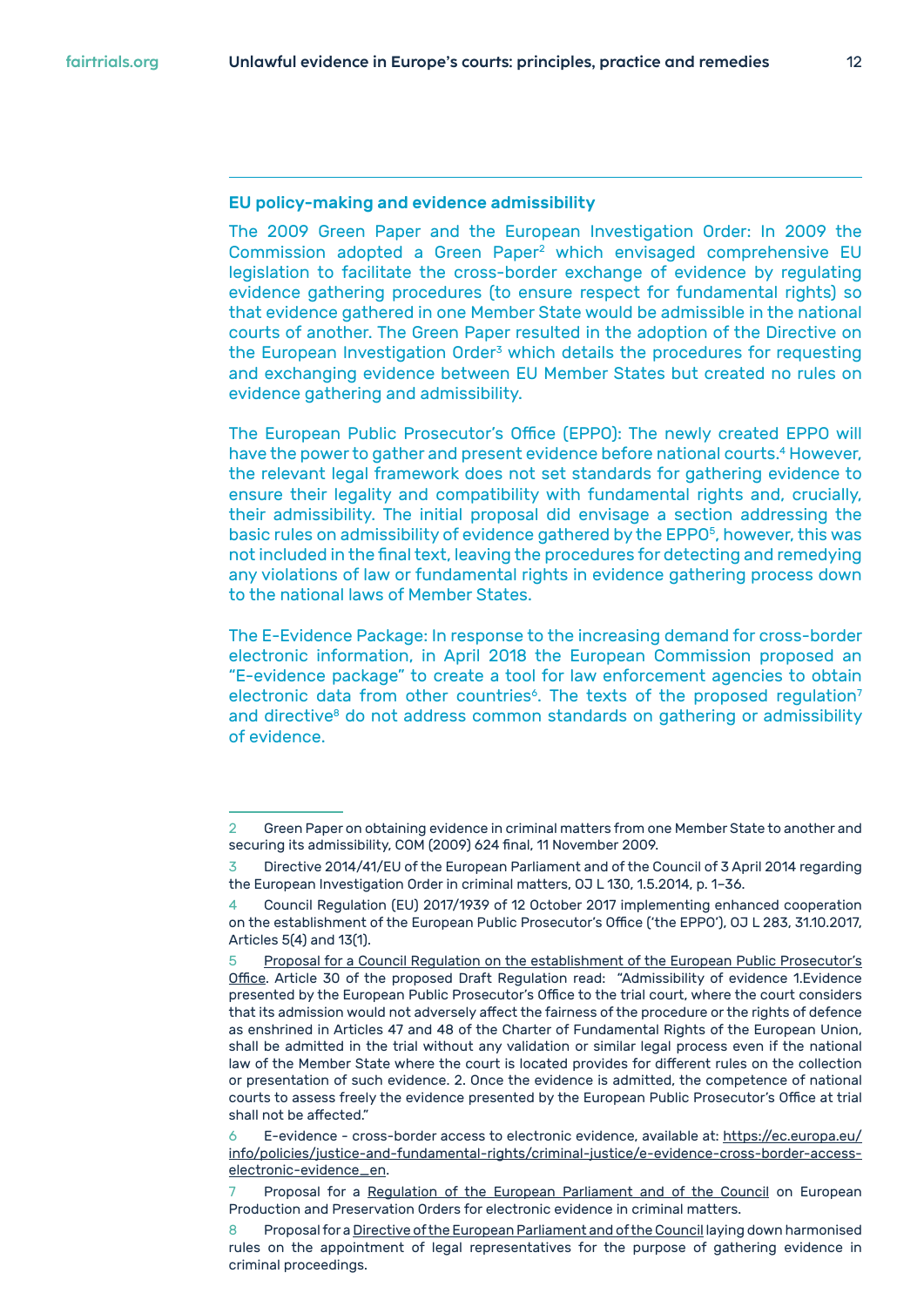Procedural Rights Directives: The EU has now adopted six Directives setting common minimum standards in respect of the rights of suspects and accused persons in criminal proceedings. The question of evidence exclusion as a remedy for violation of these rights was a key issue during negotiations but none of the Directives provides clear provisions on this. For example, the Access to a Lawyer Directive provides: "Without prejudice to national rules and systems on the admissibility of evidence, Member States shall ensure that, in criminal proceedings, in the assessment of statements made by suspects or accused persons or of evidence obtained in breach of their right to a lawyer … the rights of the defence and the fairness of the proceedings are respected."<sup>9</sup>

In the absence of a regional legislative framework, there is a broad expectation that the case law of regional courts will fill in the normative gaps as to what an effective evidentiary remedy should be. However, the guidance of regional courts lacks coherence and clarity resulting in somewhat casuistic approach. The European Court of Human Rights (ECtHR) and recently the Court of Justice of the European Union (CJEU) consistently confirm their limited role in setting the standards on admissibility of evidence, leaving it almost entirely up to the Member States. The ECtHR, for example, relies upon the principle of subsidiarity as a justification for refusing to set clear red lines when it comes to the admission and use of illegally obtained evidence: "While Article 6 guarantees the right to a fair hearing, it does not lay down any rules on the admissibility of evidence as such, which is primarily a matter for the regulation under national law. It is not for the Court to determine particular types of evidence – for example, evidence obtained unlawfully in terms of domestic law – may be admissible."<sup>10</sup>

Implications of the regional gap in relation to evidence gathering and admissibility will become increasingly clear to law enforcement as the newly created EPPO starts to fulfil its role and as cross-border cooperation to fight crime continues to grow, for example in the exchange of electronic evidence. The implications are already clear to us and our partners in the context of our work to advance protection of the right to a fair trial in Europe, both in terms of ensuring effective implementation of existing rights and encouraging the EU to include effective safeguards in legislation on cross-border gathering and exchange of evidence. For example, research shows that EU procedural rights (such as right to access to a lawyer,<sup>11</sup> right to information,<sup>12</sup> right to interpretation and translation<sup>13</sup> and

<sup>9</sup> Article 3(6).

<sup>10</sup> ECtHR, *Bykov v. Russia*, App No. 4378/02, 10 March 2009, para. 88.

<sup>11</sup> See e.g., Fair Trials, [Where's my lawyer? Making legal assistance in pre-trial detention effective](https://www.fairtrials.org/sites/default/files/publication_pdf/Wheres-my-lawyer-making-legal-assistance-in-pre-trial-detention-effective.pdf), 2019; *European Union Agency for Fundamental Rights*, [Rights in practice: access to a lawyer and](https://fra.europa.eu/sites/default/files/fra_uploads/fra-2019-rights-in-practice-access-to-a-lawyer-and-procedural-rights-in-criminal-and-european-arrest-warrant-proceedings.pdf)  [procedural rights in criminal and European arrest warrant proceedings](https://fra.europa.eu/sites/default/files/fra_uploads/fra-2019-rights-in-practice-access-to-a-lawyer-and-procedural-rights-in-criminal-and-european-arrest-warrant-proceedings.pdf), 2019, p. 37 et seq.

<sup>12</sup> See e.g., *European Union Agency for Fundamental Rights*, [Rights in practice: access to](https://fra.europa.eu/sites/default/files/fra_uploads/fra-2019-rights-in-practice-access-to-a-lawyer-and-procedural-rights-in-criminal-and-european-arrest-warrant-proceedings.pdf)  [a lawyer and procedural rights in criminal and European arrest warrant proceedings](https://fra.europa.eu/sites/default/files/fra_uploads/fra-2019-rights-in-practice-access-to-a-lawyer-and-procedural-rights-in-criminal-and-european-arrest-warrant-proceedings.pdf), 2019, p. 23 et seq.

<sup>13</sup> *European Union Agency for Fundamental Rights*, [Rights of suspected and accused persons](https://fra.europa.eu/sites/default/files/fra_uploads/fra-2016-right-to-information-translation_en.pdf)  [across the EU: translation, interpretation and information](https://fra.europa.eu/sites/default/files/fra_uploads/fra-2016-right-to-information-translation_en.pdf), 2016.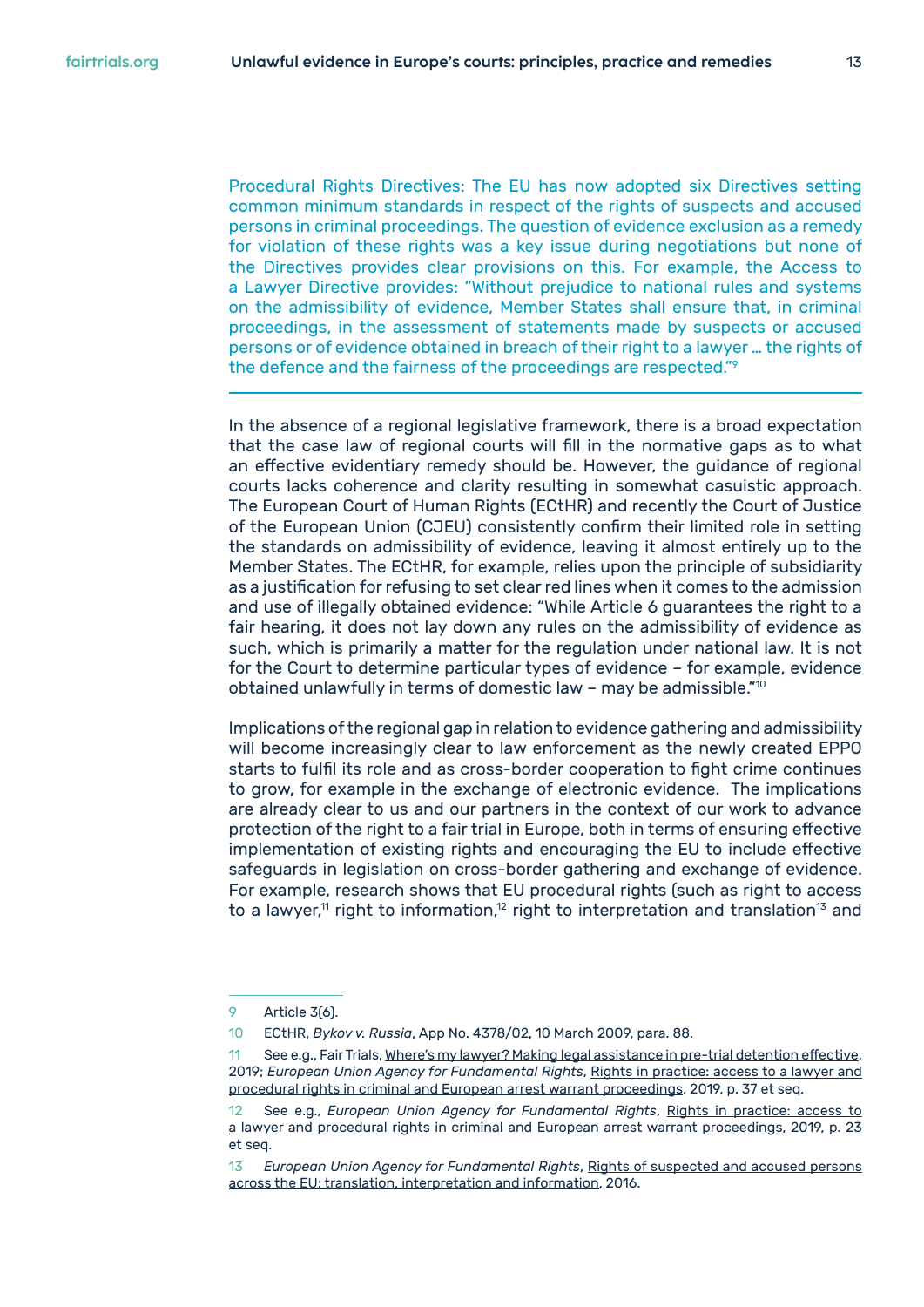<span id="page-13-0"></span>presumption of innocence)<sup>14</sup> are being routinely violated in criminal proceedings across the EU, at least in part, due to the absence of institutional incentives (in the form of effective evidentiary remedies) to respect these rights.<sup>15</sup>

## **1.2. Project and methodology**

This report is based on research (part-funded by the European Commission) that started in late 2019, conducted by Fair Trials and our partners the Croatian Law Centre in Croatia, Irish Council for Civil Liberties, Human Rights Monitoring Institute in Lithuania, Helsinki Foundation for Human Rights in Poland and Civil Rights Defenders in Sweden and our academic partner the Catholic University of Leuven as part of the project Defence Rights in Evidentiary Procedures.

Research was conducted at both a regional and domestic level. At the regional level, the Catholic University of Leuven researched the foundational principles of and underlying rationales for exclusion of evidence.16 Fair Trials also conducted desk research on key judgments of the ECtHR (between 2009 – 2020) and recent key judgements of the CJEU dealing with admissibility of illegally obtained evidence.17

The domestic research focused on five EU Member States (Croatia, Ireland, Lithuania, Poland and Sweden) chosen to ensure diversity in geography and legal system and to cover a range of approaches to evidentiary remedies.<sup>18</sup> Each national partner conducted desk-based research on the legal framework and academic literature in their country. The partners also reviewed approximately 10 case files or court judgments and interviewed up to 10 defence lawyers, prosecutors and judges. Partners also organised workshops to discuss their initial findings. Each partner published a domestic report.<sup>19</sup>

<sup>14</sup> See. e.g., Fair Trials, [Innocent until proven guilty? The presentation of suspects in criminal](https://www.fairtrials.org/sites/default/files/publication_pdf/Fair-Trials-Innocent%20until-proven-guilty-The-presentation-of-suspects-in-criminal-proceedings_0.pdf)  [proceedings](https://www.fairtrials.org/sites/default/files/publication_pdf/Fair-Trials-Innocent%20until-proven-guilty-The-presentation-of-suspects-in-criminal-proceedings_0.pdf), 2019.

<sup>15</sup> See e.g., Fair Trials, [Where's my lawyer? Making legal assistance in pre-trial detention effective,](https://www.fairtrials.org/sites/default/files/publication_pdf/Wheres-my-lawyer-making-legal-assistance-in-pre-trial-detention-effective.pdf)  [2019](https://www.fairtrials.org/sites/default/files/publication_pdf/Wheres-my-lawyer-making-legal-assistance-in-pre-trial-detention-effective.pdf), p. 16.

<sup>16</sup> Chapter 4.2. of this report is based on the main findings of this research. Their findings are reflected in the upcoming publication in the *International Journal of Evidence and Proof*, as well as in a report to be made available online. We refer to this research as "*Maes E., Panzavolta M*. "Exclusion of evidence in times of mass surveillance. In search of a principled approach to exclusion of illegally obtained evidence in criminal cases in the European Union" (publication pending)" (Maes E. Panzavolta M.).

<sup>17</sup> We did not review all cases dealing with illegally obtained evidence, however, the key cases we analysed contain the courts' current methodology and approach. More detailed analysis of the ECtHR key cases on the admissibility of evidence [can be found here.](https://www.fairtrials.org/sites/default/files/Evidentiary_standards_ECHR.pdf)

or example, Sweden, has almost no rules regulating the admissibility of evidence, while Croatia, has significantly more detailed regulation on what evidence may be admitted in a criminal case.

<sup>19</sup> The references to the *Lithuanian domestic report* are preliminary and may change subject to their final publication. It will be updated in this report accordingly. The other domestic reports are available here: [Croatia](https://www.fairtrials.org/sites/default/files/DREP_Croatia.pdf), [Ireland](https://www.fairtrials.org/sites/default/files/DREP_Ireland.pdf), [Poland](https://www.fairtrials.org/sites/default/files/DREP_Poland.pdf), [Sweden](https://www.fairtrials.org/sites/default/files/DREP_Sweden.pdf).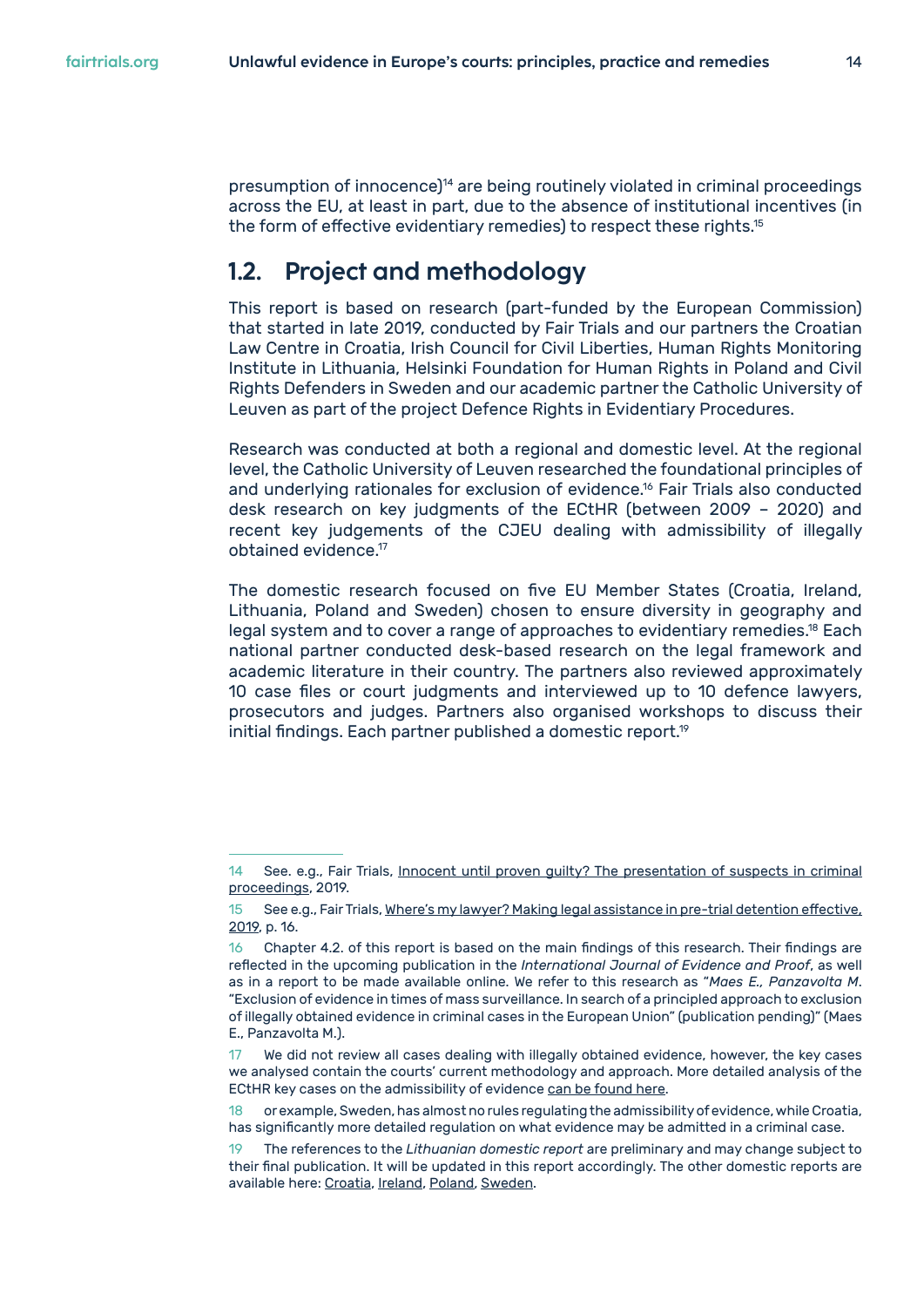## <span id="page-14-0"></span>**2. Evidentiary remedies in European regional law20**

In this chapter we examine existing European law on the admissibility of illegal evidence, both EU law and decisions of the ECtHR. It is possible to identify some general principles from this, but this body of law falls far short of providing a clear guidance on how to deal with illegally obtained evidence in the context of criminal proceedings.

One key reason for this is that the ECtHR and CJEU consider these issues when performing their own limited judicial function, which is very different to that of national criminal courts:

- The ECtHR's role is to assess whether there has been a violation of rights protected under the European Convention on Human Rights (ECHR). For example, in the context of the right to a fair trial, this is to assess whether there has been a violation of the right after the national criminal proceedings have been completed.
- The CJEU's role is to interpret and enforce EU law against Member States by, for example: adjudicating in enforcement actions initiated by the Commission (which could arise in future in the context of failures to implement the Procedural Rights Directives)<sup>21</sup>; and clarifying the interpretation of EU law, when questions are referred to it by national courts.

A second reason is that in the absence of clear rules on the required remedies for rights violations in the ECHR or EU legislation, both the ECtHR and CJEU provide a significant degree of latitude to national legal systems:

- Although the ECHR requires state parties to provide an effective remedy for violations of ECHR rights,<sup>22</sup> the ECtHR's starting point when assessing effective remedy for those same violations in the context of evidence is the principle of subsidiarity. The ECtHR's task is to ensure the observance of the obligations undertaken by state parties; not to decide whether particular types of evidence, including unlawfully obtained evidence, are admissible in line with domestic law.<sup>23</sup>
- Although EU law clearly requires EU Member States to ensure an effective remedy for infringement of rights protected by EU law,<sup>24</sup> this concept is broad and leaves Member States substantial discretion in the choice of

<sup>20</sup> This chapter is based on research done by Fair Trials on the Evidentiary standards and remedies for use of illegally or improperly obtained evidence in the case-law of the European Court of Human Rights. The research paper detailing the results of this research is published on [Fair](https://www.fairtrials.org/sites/default/files/Evidentiary_standards_ECHR.pdf)  [Trials' website](https://www.fairtrials.org/sites/default/files/Evidentiary_standards_ECHR.pdf).

<sup>21</sup> See for example the infringement package of September 2021, available at: [https://ec.europa.](https://ec.europa.eu/commission/presscorner/detail/en/inf_21_4681) [eu/commission/presscorner/detail/en/inf\\_21\\_4681](https://ec.europa.eu/commission/presscorner/detail/en/inf_21_4681).

<sup>22</sup> Article 13 ECHR.

<sup>23</sup> ECtHR, *Prade v. Germany*, App. No. 7215/10, 3 March 2016, para. 32 and ECtHR, *Dragoş Ioan Rusu v. Romania*, App. Nos. 21363/93, 21364/93, 21427/93, 22056/93, 23 April 1997, para. 50.

<sup>24</sup> Article 47 of the Charter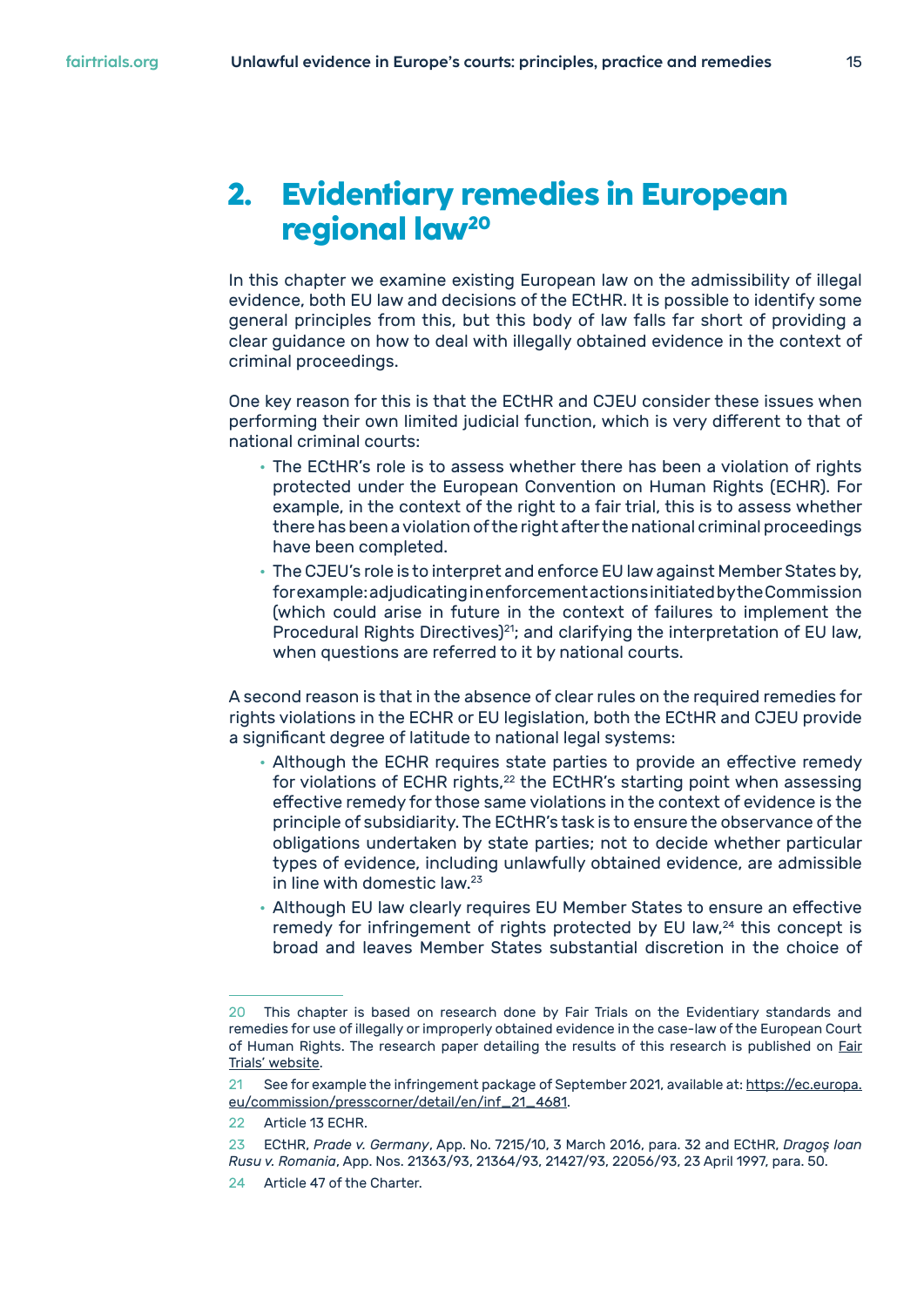<span id="page-15-0"></span>such remedy. The CJEU has made it clear that in relation to admissibility and assessment of evidence in criminal proceedings, it is primarily for national law to establish the rules.<sup>25</sup>

That said, as discussed below, the ECtHR and EU law does recognise the importance of evidentiary remedies, in particular the exclusionary rule, in guaranteeing the fairness of criminal procedures and providing an effective system of remedies. Some useful principles and guidance as to how they should be applied can also be found in regional law in Europe, even though this lacks coherence and clarity.

We consider ECtHR and EU law separately, but these two bodies of law are interrelated. For example, the Procedural Rights Directives create freestanding rights under EU law, but they draw explicitly on ECtHR case law. The Access to a Lawyer Directive is an example of this, stating in its preamble regarding statements obtained in breach of the right of access to a lawyer "regard should be had to the case law of the [ECtHR], which has established that the rights of the defence will, in principle, be irretrievably prejudiced when incriminating statements made during police interrogation without access to a lawyer are used for a conviction."26

### **2.1. The ECtHR and evidentiary remedies**

#### "

#### **Everyone whose rights and freedoms as set forth in [the ECHR] are violated shall have an effective remedy before a national authority…**

Article 13, ECHR

There are many ways in which rights and freedoms protected by the ECHR can be violated in the course of gathering evidence. This could, for example, happen as a result of police torturing a person to get a confession; unlawful surveillance which violates of the right to privacy; or interviewing a person without a lawyer. Although Article 13 requires an effective remedy for violations of ECHR rights, where those violations are committed in the context of criminal proceedings, Article 13 plays a minor role in the ECtHR's assessment of the procedures for challenging the legality of evidence and effectiveness of the available remedies.

Where evidence obtained as a result of a violation of ECHR rights is relied on in criminal proceedings, the ECtHR normally considers this through the prism of the right to a fair trial rather than the right to an effective remedy. It has considered the impact of basing a criminal conviction on illegally obtained evidence in numerous cases.

<sup>25</sup> CJEU, Joined cases C-511/18 *La Quadrature du Net*, C-512/18 *French Data Network and Others* and C-520/18 *Ordre des barreaux ftancophones et germanophone and Others*, 6 October 2020, para. 222; Case C -746/18 *Prokuratuur*, 2 March 2021, para. 41.

<sup>26</sup> Recital 50.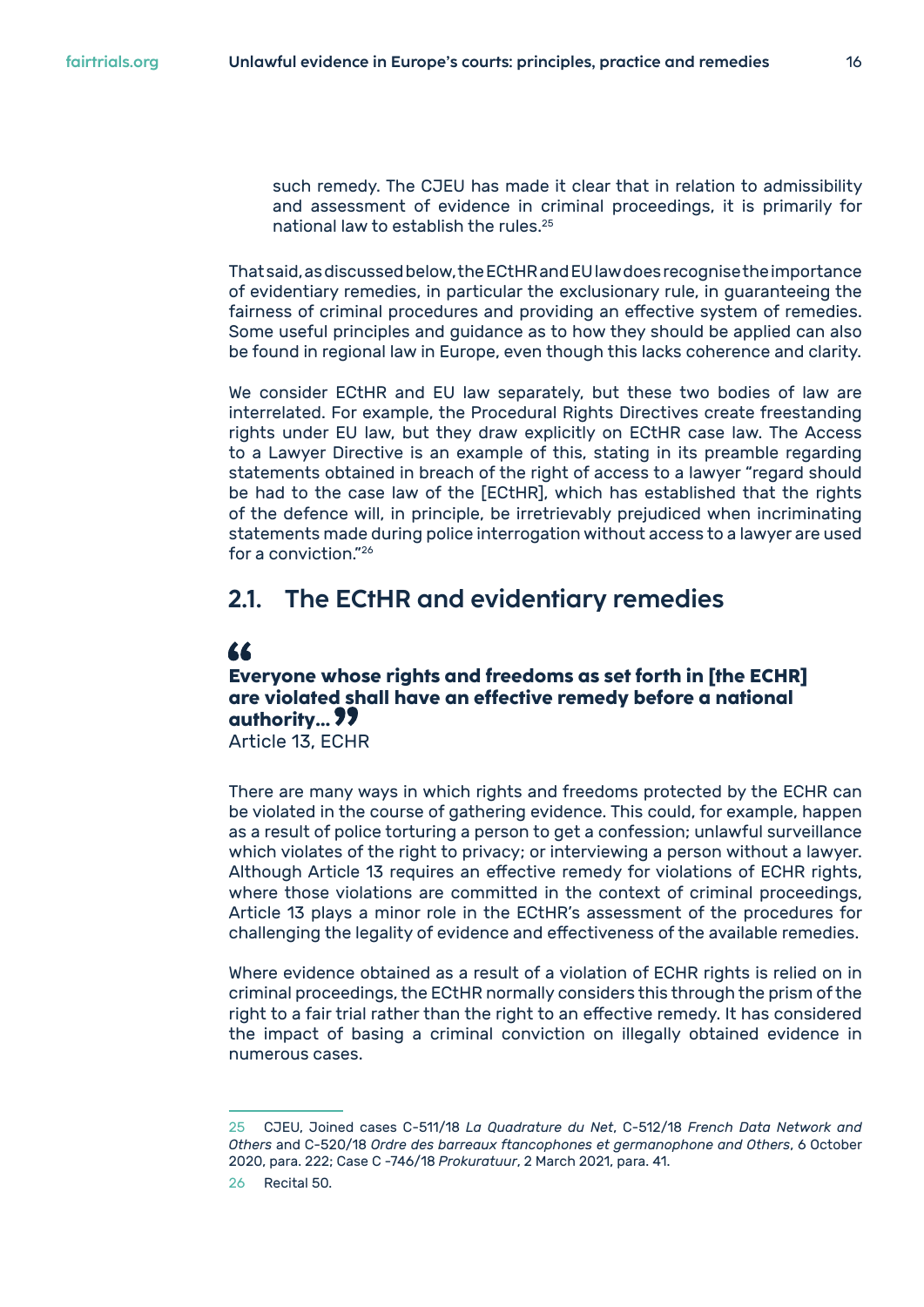#### <span id="page-16-0"></span>**2.1.1. Areas where the ECtHR requires exclusion of evidence**

In some contexts, reliance on illegal evidence as the basis for a criminal conviction is an automatic violation of the right to a fair trial. The ECtHR may defer to national court's assessments of how evidence was obtained, and of its reliability, but leaves no discretion to decide on the appropriate remedy: the evidence must be excluded.

#### **Torture and inhuman or degrading treatment27**

The ECtHR has found that incriminating evidence, both in the form of statements and real evidence (physical evidence), obtained through means of torture should never be relied upon when deciding on a person's innocence or guilt, regardless of the probative value of the evidence.<sup>28</sup> This applies not only to evidence obtained from the person suspected of the crime but also to evidence obtained from others as a result of torture, including where the torture was inflicted by private parties<sup>29</sup>. Reliance on such evidence will automatically render the criminal proceedings as a whole unfair. Statements obtained through torture are considered "intrinsically unreliable"<sup>30</sup> and reliance on this evidence would legitimise "the sort of morally reprehensible conduct which the authors of Article 3 of the Convention sought to proscribe".<sup>31</sup>

The situation is less clear in respect of evidence obtained through other forms of ill-treatment prohibited by the ECHR that do not constitute torture. Statements obtained through inhuman and degrading treatment must be excluded $32$ . However, the ECtHR does not always require real evidence to be excluded where it was indirectly derived from evidence obtained through such treatment ('fruit of poisonous tree'). This was addressed in the controversial *Gäfgen* case which involved a conviction based on a body, autopsy result and tire tracks discovered after the location of the body was disclosed by *Gäfgen* when police threatened him with physical pain. The ECHR held that the derivative evidence did not need to be excluded as it was only used in a secondary capacity, breaking the causal link between the threat of ill-treatment and the evidence.<sup>33</sup> It should be noted that this approach was strongly criticised by a number of the ECtHR judges in the case who considered that, for a criminal trial to be fair, the adverse effects that flow from a breach of the right not to be subjected to inhuman or degrading treatment must be eradicated from the proceedings entirely.

In *Gäfgen v. Germany* physical evidence was collected as a consequence of inhuman and degrading treatment. The evidence was collected as a direct

<sup>27</sup> For more information, see Fair Trials and Redress, [Tainted by Torture](https://www.fairtrials.org/publication/tainted-torture), 2018.

<sup>28</sup> ECtHR, *Gäfgen v. Germany*, App. No. 22978/05, 1 June 2010, para. 167.

<sup>29</sup> ECtHR, *Ćwik v. Poland*, App. No. 31454/10, 5 November 2020 and *El Haski v. Belgium*, App. No. 649/08, 25 September 2012, para. 90.

<sup>30</sup> ECtHR, *Söylemez v. Turkey*, App. No. 46661/99, 21 September 2006, para. 122.

<sup>31</sup> ECtHR, *Jalloh v. Germany*, App. No. 54810/00, 11 July 2006, para. 105.

<sup>32</sup> ECtHR, *Gäfgen v. Germany*, App. No. 22978/05, 1 June 2010, para. 147.

<sup>33</sup> ECtHR, *Gäfgen v. Germany*, App. No. 22978/05, 1 June 2010, para. 147.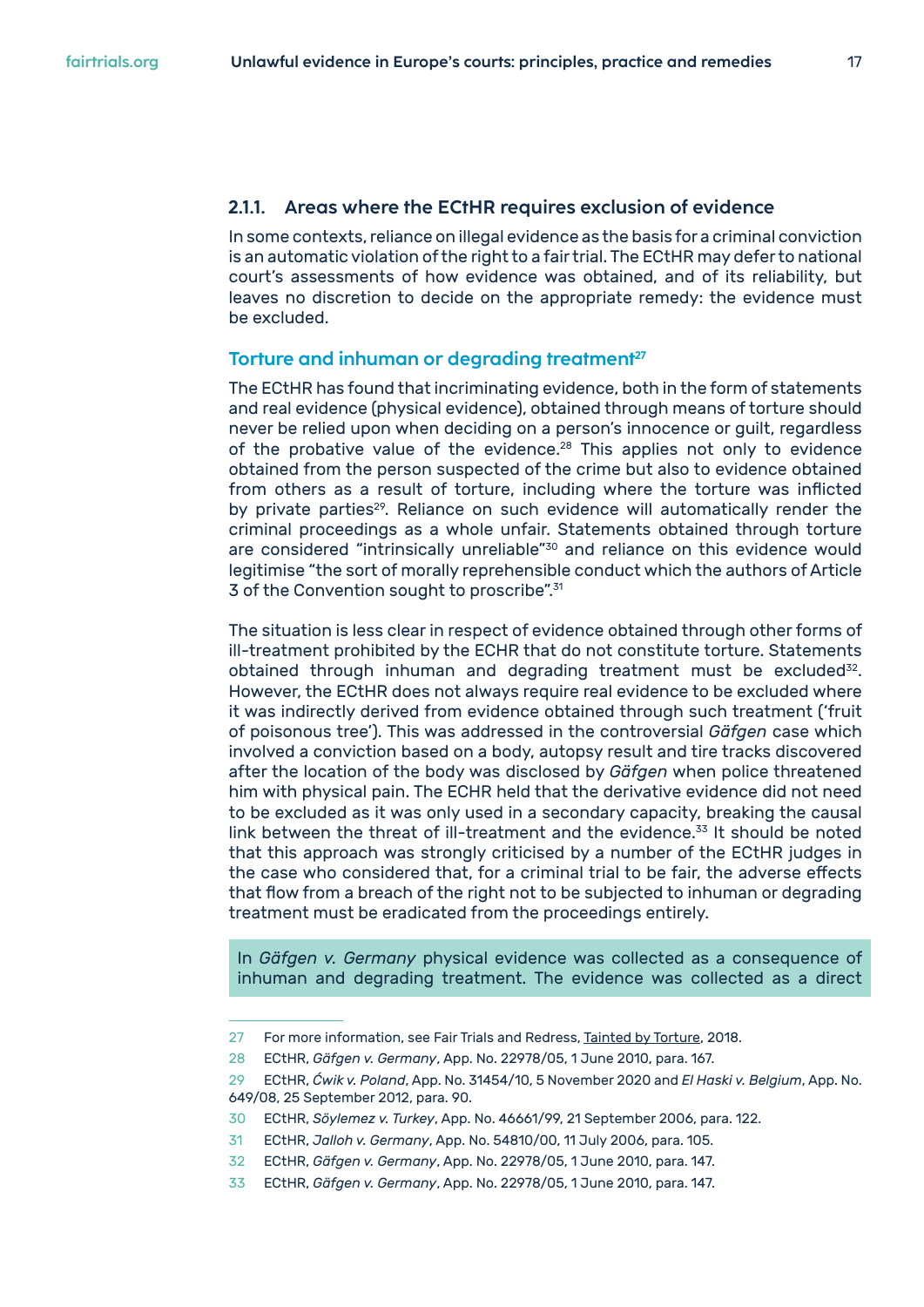consequence of a confession made under threat of considerable physical pain if the applicant did not reveal the location of the victim, a child who was still believed to be alive at the time of the interrogation. As a result, the defendant made a confession and directed the police to the location of the body, where the body and additional evidence, such as tire tracks, were collected. While the original confession was excluded from the criminal trial, the physical evidence obtained as a direct result of that confession, and therefore through inhuman treatment, was relied on. The ECtHR stated in principle that "the effective protection of individuals from the use of investigation methods that breach Article 3 may require, as a rule, the exclusion from the use at trial of real evidence which has been obtained as the result of any violation of Article 3, even though that evidence is more remote from the breach of Article 3 than the evidence extracted immediately as a consequence of that violation." At the same time, it found that the fairness of the criminal trial and the effective protection of the absolute rights under Article 3 only come into question if that breach has a bearing on defendant's conviction or sentence. Thus, real evidence obtained from a violation of inhuman treatment could be admitted and stay in the case file and even be used providing it does not have "bearing on finding of guilt and sentencing.<sup>34</sup>

#### **Unreliable evidence**

Where the manner in which evidence was gathered casts doubt on its reliability, the ECtHR requires the evidence to be excluded.<sup>35</sup> In one case, for example, where there was suspicion of law-enforcement planting evidence, the ECtHR found that the right to a fair trial had been violated where that evidence was relied on by the national court. The ECtHR considered that the possibility of evidence having been planted by the police could not be eliminated, because the searches had been conducted without a warrant and in the absence of the applicant, his lawyer, or any other witnesses<sup>36</sup>. Mere doubts that the circumstances in which evidence was obtained, particularly the violation of legal rules, have impacted their reliability and accuracy should lead to the exclusion of such evidence.<sup>37</sup>

#### **Evidence obtained through entrapment**

The long-standing view of the ECtHR is that the public interest in combatting even organised crime, cannot justify the use of evidence obtained by means of entrapment.<sup>38</sup> Entrapment as an 'investigative method' oversteps the limits of acceptable use of state power: undercover agents may act, but they cannot incite the commission of crime or increase the scale of criminal offences.<sup>39</sup> In one

<sup>34</sup> ECtHR *Gäfgen v. Germany*, App. no. 22978/05, 1 June 2010, para.178.

<sup>35</sup> ECtHR, *Bykov v. Russia*, App. No. 4378/02, 10 March 2009, para. 90.

<sup>36</sup> ECtHR, *Lisica v. Croatia*, App. No. 20100/06, 25 February 2010, para. 56 and 57. See also *Kobiashvili v. Georgia*, App. No. 36416/06, 14 March 2019, paras. 65 and 72.

<sup>37</sup> ECtHR, *Bykov v. Russia*, App. No. 4378/02, 10 March 2009, para. 90.

<sup>38</sup> ECtHR, *Vanyan v. Russia*, App. No. 53203/99, 15 December 2005, paras. 46 and 47; *Bannikova v. Russia*, App. No. 18757/06, 4 November 2010, para. 34; *Taraneks v. Latvia*, App. No. 3082/06, 2 December 2014, para. 60.

<sup>39</sup> ECtHR, *Grba v. Croatia*, App. No. 47047/12, 23 November 2011, paras. 101-102.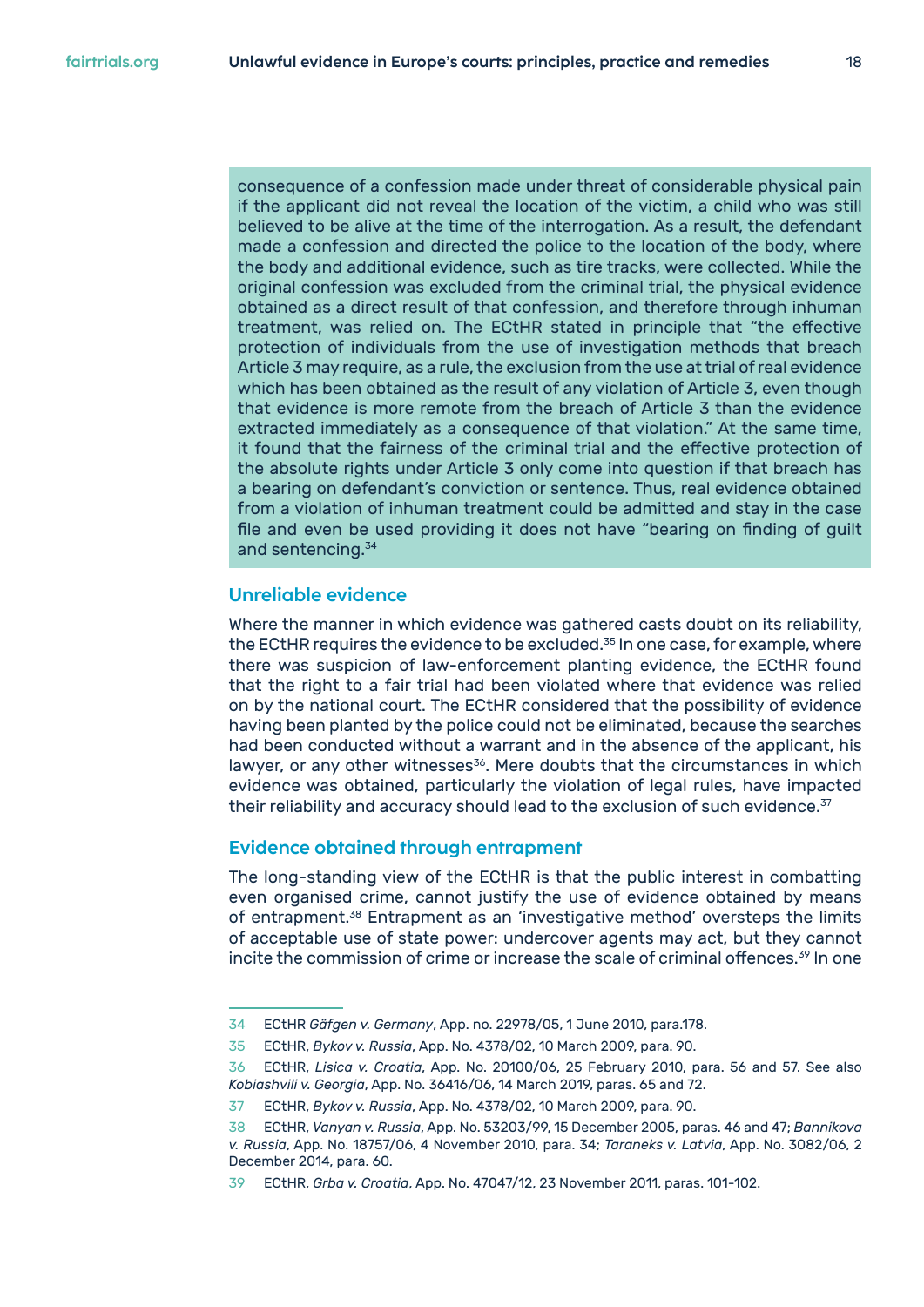<span id="page-18-0"></span>case, for example, the ECtHR found that reliance on evidence violated the right to a fair trial where the national courts had insufficiently examined the allegation of entrapment plea.<sup>40</sup>

#### **2.1.2. The "overall fairness" test**

Except in the situations outlined above, it is difficult to draw precise conclusions from ECtHR case law on the impact of relying on illegal evidence to convict a person of a crime. It considers this case-by-case and gives significant latitude to national courts. The ECtHR applies a non-exhaustive range of factors to assess whether reliance on unlawfully obtained evidence has rendered unfair the criminal proceedings as a whole (the "overall fairness" test). These factors include:<sup>41</sup>

*(b) the legal framework governing the pre-trial proceedings and the admissibility of evidence at trial, and whether it was complied with – where an exclusionary rule applied, it is particularly unlikely that the proceedings as a whole would be considered unfair;*

*(c) whether the applicant had the opportunity to challenge the authenticity of the evidence and oppose its use;*

*(d) the quality of the evidence and whether the circumstances in which it was obtained cast doubt on its reliability or accuracy, taking into account the degree and nature of any compulsion;*

*(e) where evidence was obtained unlawfully, the unlawfulness in question and, where it stems from a violation of another Convention Article, the nature of the violation found;*

*(f) in the case of a statement, the nature of the statement and whether it was promptly retracted or modified;*

*(g) the use to which the evidence was put, and in particular whether the evidence formed an integral or significant part of the probative evidence upon which the conviction was based, and the strength of the other evidence in the case;*

*(i) the weight of the public interest in the investigation and punishment of the particular offence in issue.*

It is very common for the ECtHR to find a violation of a right protected by the ECHR but after considering the 'overall fairness' to find that a conviction which relied on evidence obtained as a result of that violation is not unfair.<sup>42</sup> For example, a failure to obtain a search warrant will be recognised as a violation of the right

<sup>40</sup> ECtHR, *Taraneks v. Latvia*, App. No. 3082/06, 2 December 2014, para. 69. See also ECtHR, *Vanyan v. Russia*, App. No. 53203/99, 15 December 2005, paras. 46 and 47; *Khudobin v. Russia*, App. No. 5969/00, 26 October 2006, para. 136 and 137.

<sup>41</sup> ECtHR, *Beuze v. Belgium*, App. No. 71409/10, 8 November 2018, para. 150.

<sup>42</sup> ECtHR, *Bykov v. Russia*, App. No. 4378/02, 10 March 2009, paras. 83 and 105; *Dragojević v. Croatia*, App. No. 68955/11, 15 January 2015, paras. 102 and 123; *Bašić v. Croatia*, App. No. 22251/13, 25 October 2016, paras. 36 and 50; *Hambardzumyan v. Armenia*, App. No. 43478/11, 5 December 2019, paras. 68 and 81.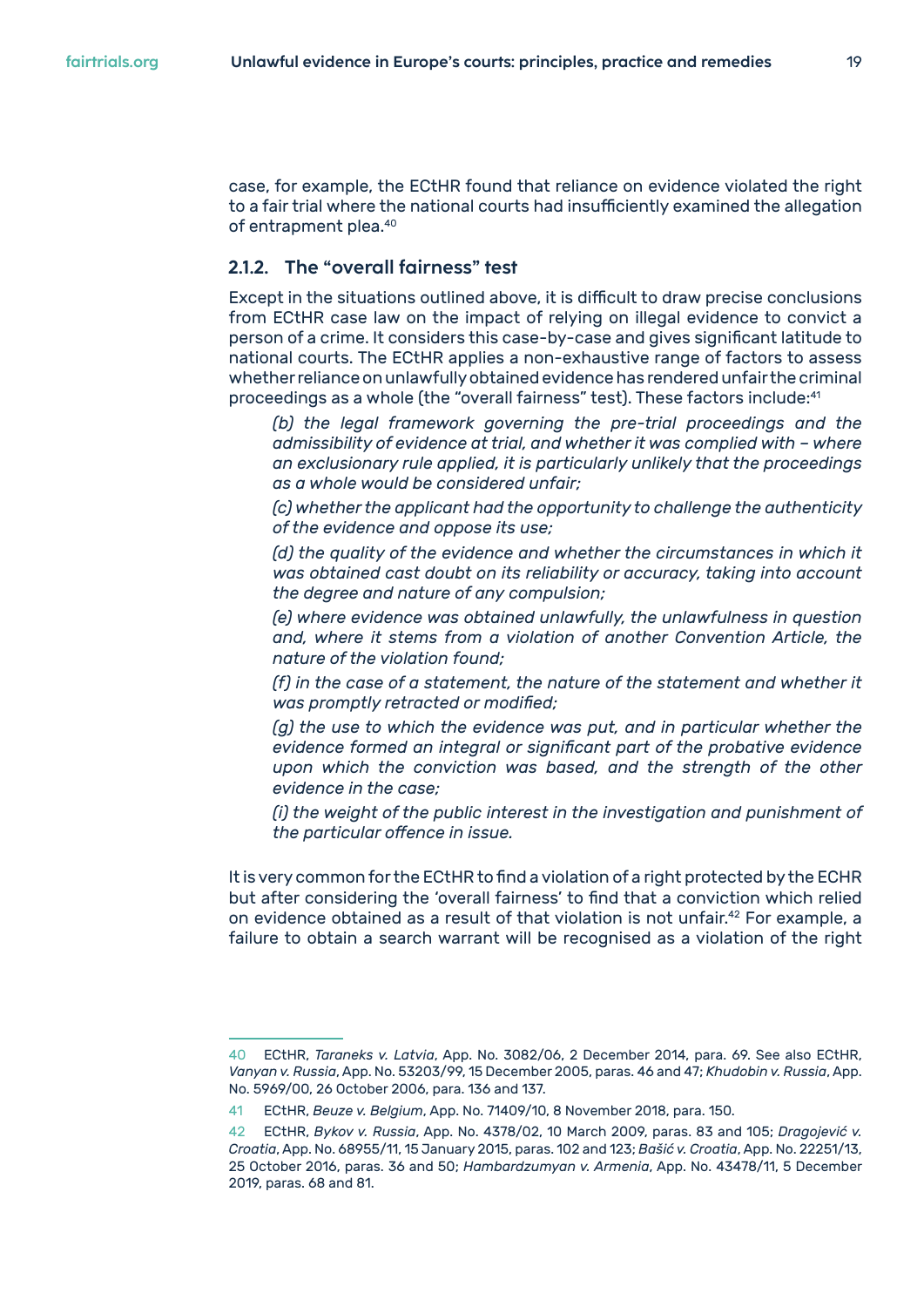to privacy, but using the evidence obtained as the basis for a conviction will not necessarily violate the right to a fair trial.<sup>43</sup>

This has been criticised by dissenting judges on multiple occasions for creating a double standard of protection of fundamental rights. For example, two dissenting judges in one case considered that no court can, without detriment to the proper administration of justice, rely on evidence which has been obtained not only by unfair means, but above all, unlawfully. They considered that "fairness" in the context of the ECHR "implies observance of the rule of law and for that matter it presupposes respect of the human rights set out in the Convention."<sup>44</sup>

In addition to the failure to provide effective remedies, where ECHR rights have been violated, the "overall fairness" test also includes inappropriate considerations. One example is the consideration of the "weight of the public interest in the investigation and punishment of the particular offence in issue", which suggests that violations of ECHR rights could be more acceptable when investigating and prosecuting serious offences and other cases that have attracted more public attention. Although it is easy to understand the political reticence of the ECtHR to find convictions to be unfair in such cases, this limb of the test is difficult to reconcile with the presumption of innocence and the special diligence that should be exercised where there are more severe human rights implications in case of conviction for the person concerned.

Nonetheless, some relevant considerations can be gleaned from the confusing and at times inconsistent case law of the ECtHR when it applies the "overall fairness" test.

#### **The ECtHR's approach to "overall fairness" and unlawful evidence**

In cases where evidence obtained in breach of the right to privacy is used in a criminal trial, having applied the "overall fairness" test, the ECtHR generally finds that there has been no violation of the right to a fair trial.<sup>45</sup> This has been applied mostly in cases concerning secret surveillance<sup>46</sup> and evidence obtained through illegal searches.<sup>47</sup> The ECtHR will, however, consider whether this has an impact on the reliability of the evidence, although it is rare in such cases for evidence to be rendered unreliable. It will also assess the gravity of the alleged offence and whether the defence has had an 'opportunity' to challenge the use

<sup>43</sup> ECtHR *Dragoş Ioan Rusu v. Romania*, App. no. 22767/08, 31 October 2017, para. 51.

<sup>44</sup> Joint partly concurring opinion of judges Pinto de Albuquerque and Bošnjak in *Dragoş Ioan Rusu v. Romania*, App. no. 22767/08, 31 October 2017, para. 3.

<sup>45</sup> See e.g., ECtHR *Lee Davies v. Belgium*, App. No, 18704/05, 28 July 2009, para. 54; *Dragojević v. Croatia*, App. No. 68955/11, 15 January 2015, paras. 131-135; *Prade v. Germany*, App. No. 7215/10, 3 March 2016, paras. 35 and 41; *Kalneniene v. Belgium*, App. No. 40233/07, 31 January 2017, paras. 40 and 54.

<sup>46</sup> ECtHR, *Dragojević v. Croatia*, App. No. 68955/11, 15 January 2015, paras. 131 – 135; *Hambardzumyan v. Armenia*, App. No. 43478/11, 5 December 2019, paras. 78 – 81.

<sup>47</sup> ECtHR, *Lee Davies v. Belgium*, App. No. 18704/05, 28 September 2009; *Prade v. Germany*, App. No. 7215/10, 3 March 2016; *Kalneniene v. Belgium*, App. No. 40233/07, 31 January 2017.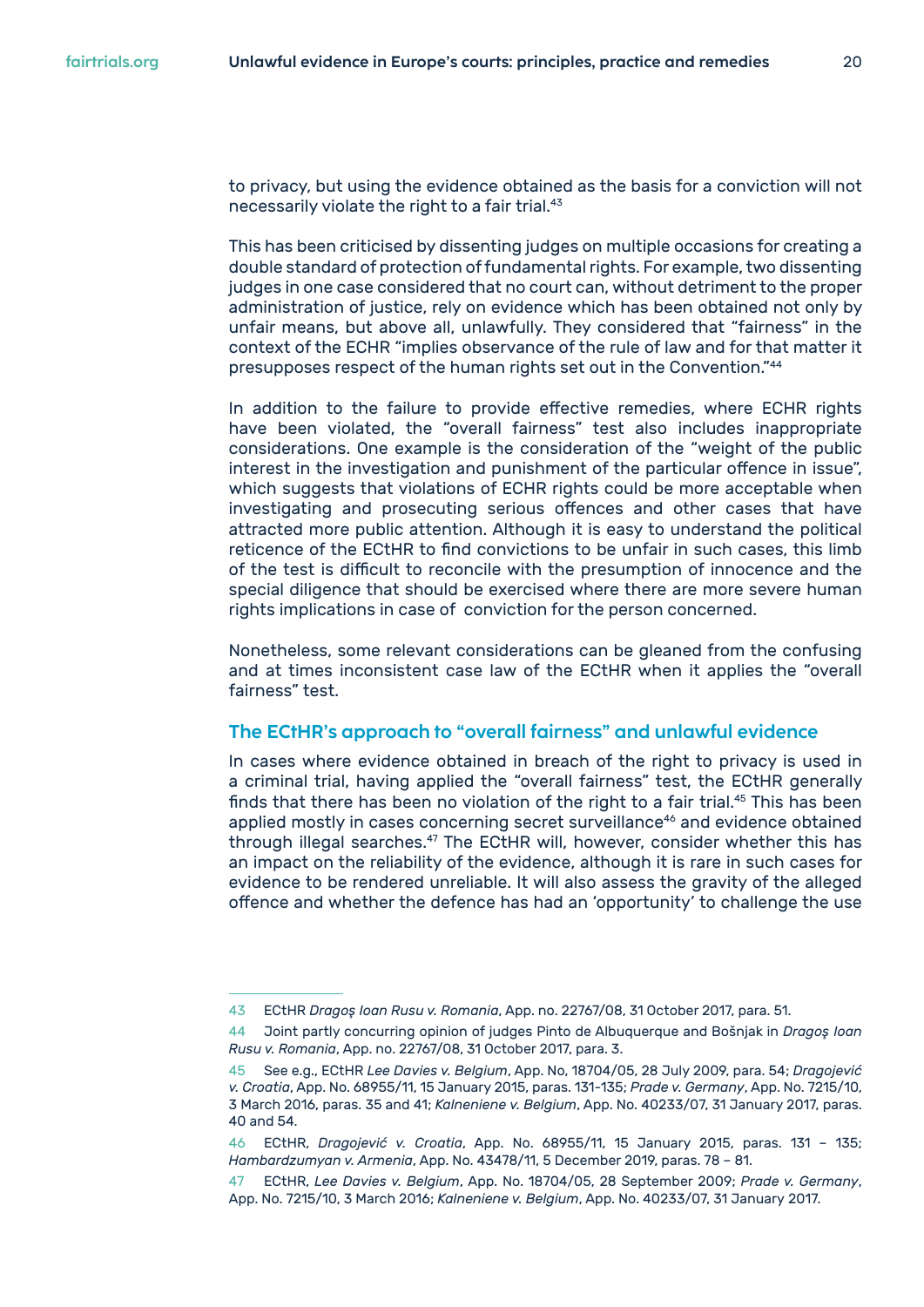of the evidence. Even in cases where the evidence<sup>48</sup> in question is decisive for a conviction, it does not automatically render the resulting conviction unfair.<sup>49</sup>

As observed by judges Pinto de Albuquerque and Bošnjak in their joint partly concurring opinion in *Dragoş Ioan Rusu v. Romania*, some criteria in the overall fairness assessment seem to be more decisive than others. These include the opportunity to challenge the authenticity of the evidence and its use during the trial,<sup>50</sup> the reliability and accuracy of the evidence and whether there is unchallenged supporting evidence.<sup>51</sup> If the evidence is strong and there is no risk of it being unreliable, the need for supporting evidence is correspondingly weaker. $52$ This rationale is particularly problematic in cases where evidence is obtained in violation of Article 8, because the reliability of such evidence – recordings, intercepted correspondence or other evidence obtained without a warrant – is rarely in doubt.

*Dragoş Ioan Rusu v. Romania* concerned an unauthorised interception of the applicant's correspondence for a drug investigation. The procedure for authorisation was found by the ECtHR not to afford sufficient safeguards. The ECtHR noted that the applicant did challenge the lawfulness of surveillance in the main criminal proceedings but concluded that the length of proceedings – more than five years – in itself cast doubt on the effectiveness of this remedy. Nevertheless, the ECtHR did not find a violation the right to a fair trial on account of the fact that the conviction had relied on the letters that had been intercepted. It observed that the applicant had had an opportunity to question the validity of the evidence and that the reliability of the evidence was not in question. Furthermore, although the intercepted letters were decisive for the conviction, they were not the sole evidence on which conviction was based, therefore there was no violation of the right to a fair trial. $53$ 

The ECtHR also applies the "overall fairness" test when deciding whether the right to a fair trial has been breached by relying on evidence obtained in violation of the defendant's procedural rights. This could, for example, happen if a person suspected of a crime gives an incriminating statement to the police when they were not informed of their right to silence or were denied access to interpretation or to a lawyer. However, the ECtHR treats most defence rights under Article

<sup>48</sup> Joint partly concurring opinion of judges Pinto de Albuquerque and Bošnjak in *Dragoş Ioan Rusu v. Romania*, App. No. 22767/08, 31 October 2017, para. 7; see also *El Haski v. Belgium*, App. No. 649/08, 25 September 2012, para. 84.

<sup>49</sup> ECtHR *Dragoş Ioan Rusu v. Romania*, App. No. 22767/08, 31 October 2017, paras. 51-57.

<sup>50</sup> It is worth noting that the Court does not always carry out detailed analysis of the quality of arguments given by the national courts in favour of admitting illegally obtained evidence, see. e.g., *Prade v. Germany*, App. No. 7215/10, 3 March 2016, para. 38.

<sup>51</sup> Joint partly concurring opinion of judges Pinto de Albuquerque and Bošnjak in *Dragoş Ioan Rusu v. Romania*, App. No. 22767/08, 31 October 2017, para. 7; see also *El Haski v. Belgium*, App. No. 649/08, 25 September 2012, para. 84.

<sup>52</sup> ECtHR, *Dragoş Ioan Rusu v. Romania*, App. No. 22767/08, 31 October 2017, para. 54; *Bykov v. Russia*, App. No. 4378/02, 10 March 2009, para. 90.

<sup>53</sup> ECtHR, *Dragoş Ioan Rusu v. Romania*, App. No. 22767/08, 31 October 2017, paras. 36-44.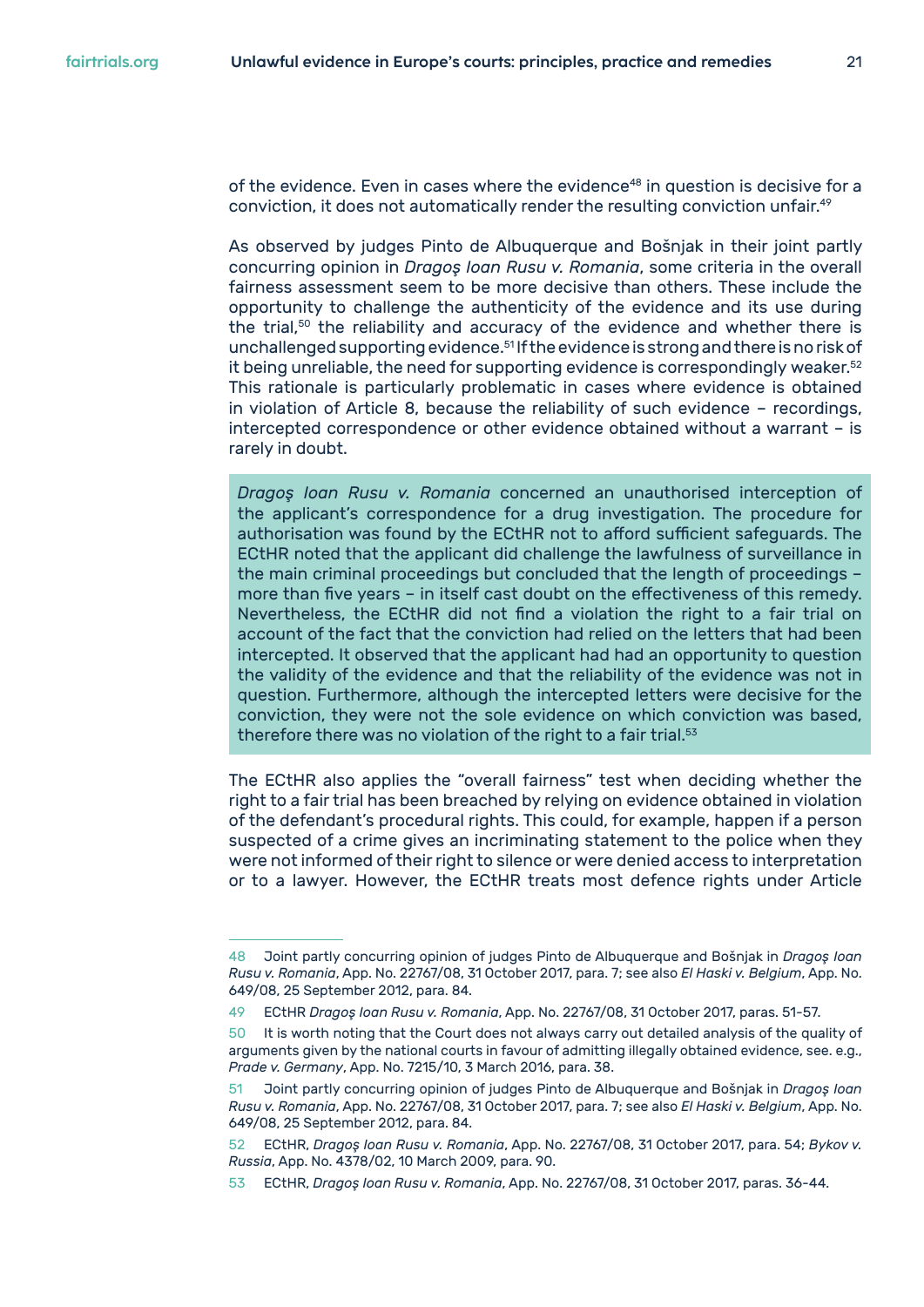6(1) to (3) as tools to ensure the fairness of the trial as a whole, rather than as independent rights protected by the ECHR. As a result, the ECtHR is reluctant to find a violation of the right to a fair trial on account of a restriction of one of the procedural rights alone, even if such restriction is not justified by any compelling reasons.

The lack of clarity as to the ECtHR's approach is demonstrated in the context of convictions based on evidence obtained in the absence of access to a lawyer during police interrogation. The ECtHR found in the case of Salduz that the rights of the defence will in principle be irretrievably prejudiced when incriminating statements made during police interrogation without access to a lawyer are used for a conviction, thus apparently creating an automatic obligation to exclude evidence.<sup>54</sup> However, since the Salduz decision, this approach has been softened by applying the overall fairness test instead of immediate exclusion of evidence even where there are no compelling reasons for denying access to a lawyer.<sup>55</sup> Nevertheless, in practice the ECtHR still finds a violation of the right to a fair trial if access to a lawyer has been denied in pre-trial stage in most cases.<sup>56</sup> At the same time there are cases where extensive and systemic failures in providing access to a lawyer even combined with other procedural failures, have not lead to the conclusion that the proceedings as a whole were unfair.<sup>57</sup>

Given the vaguenes of the "overall fairness" criteria, and the ECtHR's case-bycase approach, it is difficult to identify when a fair trial requires exclusion of evidence obtained in the absence of a lawyer.

Where evidence that was obtained following violations of the right to interpretation is relied on, it appears more likely that the ECtHR would find the criminal proceedings to be unfair.<sup>58</sup> For instance, in one case involving an incriminating statement given to the police by a woman who had not been assisted by an interpreter, the ECtHR found that the failure to provide an interpreter meant that she was not aware of the charges against her and could not understand the consequences of her right to remain silent or to be assisted by a lawyer.<sup>59</sup>

<sup>54</sup> ECtHR, *Salduz v. Turkey*, App. No. 36391/02, 27 November 2008, para. 55.

<sup>55</sup> ECtHR, *Ibrahim and others v. The United Kingdom*, App. Nos. 50541/08, 50571/08, 50573/08 and 40351/09, 13 September 2016; *Beuze v. Belgium*, App. No. 71409/10, 8 November 2018; *Doyle v. Ireland*, App. No. 51979/17, 23 May 2019.

<sup>56</sup> ECtHR, *Fefilov v. Russia*, App. No. 6587/07, 17 July 2018; *Dimitar Mitev v. Bulgaria*, App. No. 34779/09, 8 March 2018; *Akdağ v. Turkey*, App No. 75460/10, 17 September 2019; *Canli v. Turkey*, App No. 8211/10, 12 May 2020; *Ekinci v. Turkey*, App. No. 25148/07, 12 May 2020; *Mehmet Zeki Çelebi v. Turkey*, App. No. 27582/07, 28 January 2020, para. 72.

<sup>57</sup> ECtHR, *Farrugia v. Malta*, App. No. 63041/13, 4 June 2019, paras. 108-119.

<sup>58</sup> *Baytar v. Turkey*, App. No. 45440/04, 14 October 2014; *Vizgirda v. Slovenia*, App. No. 59868/08, 28 August 2018; Knox v. Italy, App. No. 76577/13, 24 January 2019.

<sup>59</sup> ECtHR, *Baytar v. Turkey*, App. No. 45440/04, 14 October 2014, para. 54.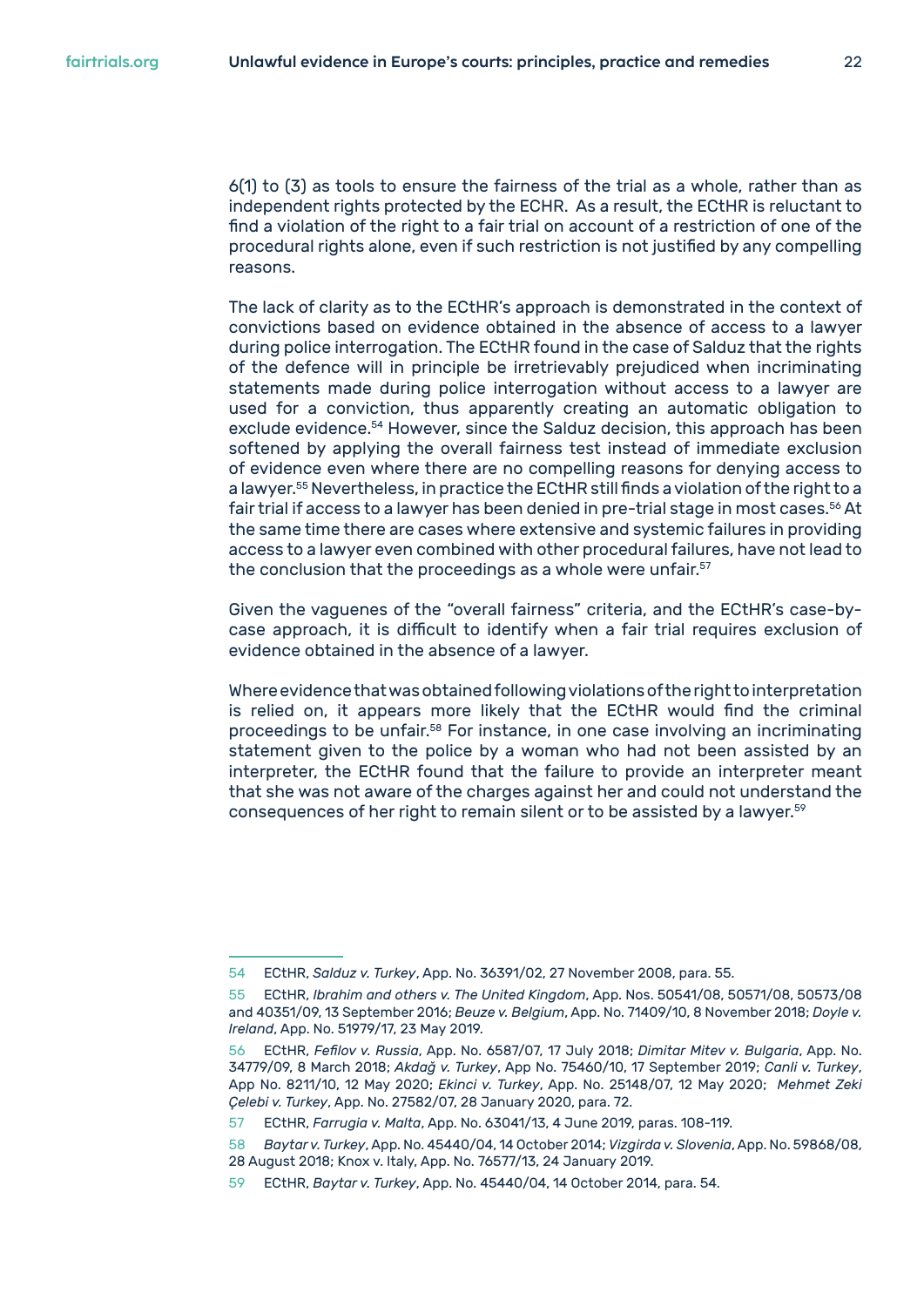#### **The ECtHR's assessment of national exclusionary rules when assessing "overall fairness"**

As discussed above, the ECtHR has made it clear that, when assessing overall fairness, "where an exclusionary rule applied, it is particularly unlikely that the proceedings as a whole would be considered unfair". In practice, of course, where an exclusionary rule has been applied, reliance on the excluded evidence will not be in question as the evidence will have been excluded. The ECtHR has, however, considered a number of cases in which exclusionary rules existed in national law, and were considered by national courts, but were not applied.

Even where there is a strict domestic rule that prohibits courts from relying on evidence obtained in violation of human rights, which has not been applied in practice, this will not necessarily make the trial unfair in the eyes of the ECtHR. $60$ In one case (concerning evidence obtained through an unlawful search of a suspect's mobile phone) the national courts in Slovenia did not apply the strict exclusionary rule because they considered the evidence would have come to light anyway.<sup>61</sup> The ECtHR found no violation because the applicant had an opportunity to challenge the evidence and this was not the only evidence in the case.<sup>62</sup> It stated that it was not the ECtHR's role to assess whether the domestic courts complied with national exclusionary rules.<sup>63</sup>

Formal application of exclusionary rules may not be sufficient to satisfy the overall fairness test. In one case, the ECtHR found the trial to be unfair due to the reliance on a confession made during police questioning without effective access to a lawyer and suggested that a retrial would be an appropriate remedy. However, judge Zupančič in his concurring opinion considered the situation where evidence is, in theory, excluded from the new trial but, in practice, remains in the case file. He stated that for the right to counsel to have any meaning, the contaminated evidence "should be conscientiously expunged from the dossier concerning the applicant and, moreover, the new court dealing with the case ought to have no knowledge of the contaminated evidence … during the subsequent trial."64 He noted, however, that in many law systems exclusion of the illegally obtained evidence does not guarantee that it will still not influence the judge's decision making:<sup>65</sup>

*"[O]nce the evidence has been presented, there is no way to exclude it from the cognitive range of the sitting judges. (..) the rule to the effect that the judge cannot rely on such evidence in his or her reasoning and motivation of his or her judgment is, to say the least, naïve to the extent that it presupposes the ability of judges to ignore the contaminated or otherwise inadmissible evidence."*

<sup>60</sup> ECtHR, *Svetina v. Slovenia*, App. No. 38059/13, 22 May 2018, para. 47.

<sup>61</sup> Ibid., paras. 29 and 47.

<sup>62</sup> Ibid., para. 49.

<sup>63</sup> Ibid. para. 50 and 54.

<sup>64</sup> ECtHR, Concurring opinion of Judge Župančič in *Dvorski v. Croatia*, App. No. 25703/11, 20 October 2015, para. 6.

<sup>65</sup> Ibid., paras.11 and 12.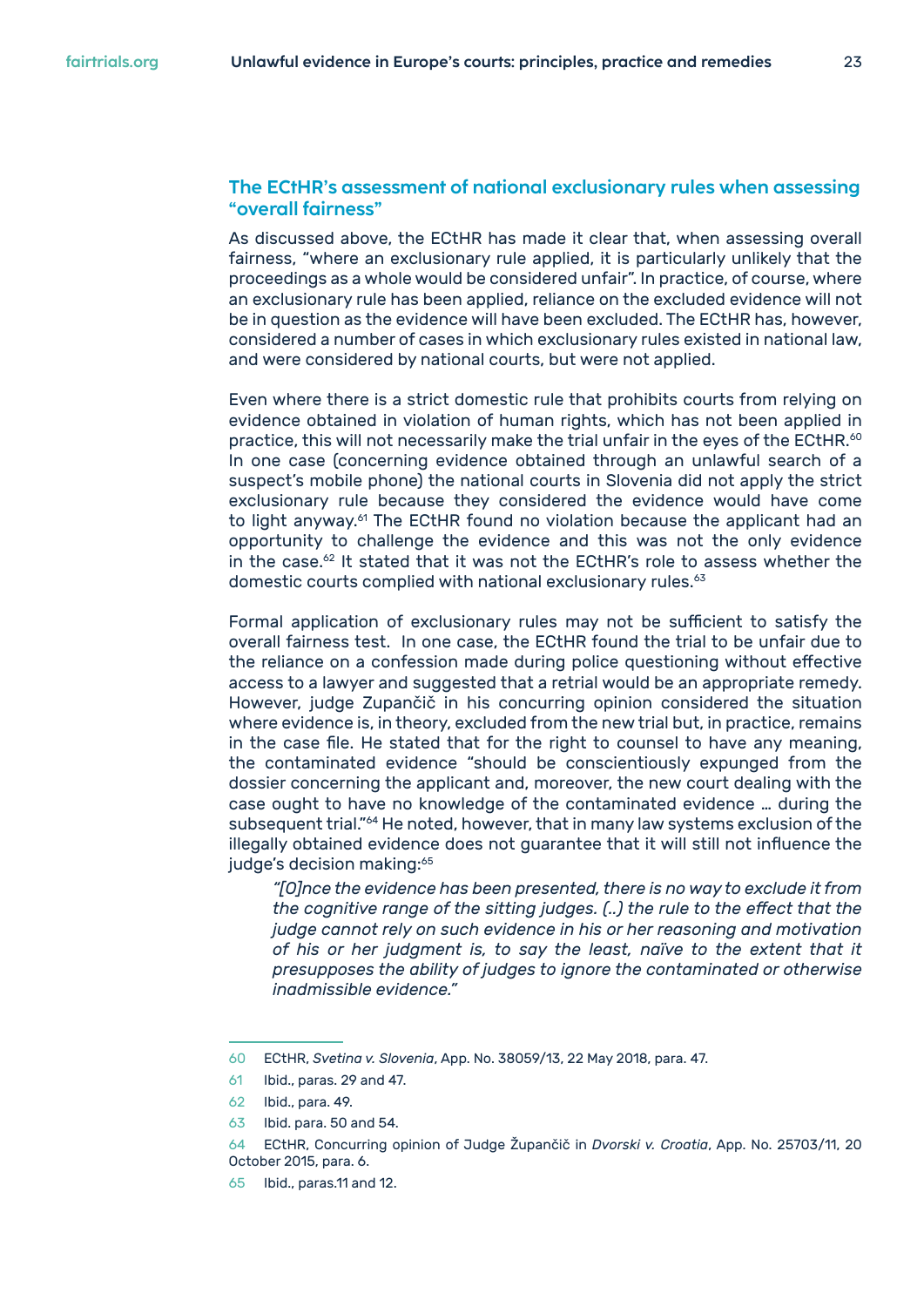#### **The ECtHR's assessment of national procedure when assessing "overall fairness"**

The ECtHR, in applying the overall fairness test, examines "whether the applicant was given the opportunity of challenging the authenticity of the evidence and of opposing its use."<sup>66</sup> Where the accused has been able to challenge evidence, defence rights are considered to be guaranteed and the ECtHR will limit its review to detecting a failure to respond to the defendant's arguments or manifest errors in reasoning.

When the right to privacy has been violated, the ECtHR appears to take a particularly hands-off approach to assessing the efficacy of the national procedure to challenge the evidence. For instance:

- In a case concerning evidence obtained through the unauthorised, covert interception and recording of conversations in the applicant's home, the ECtHR found a violation of the right to privacy. However, it did not find that the trial was unfair overall because the applicant had been able to challenge the legality of the covert operation and because the grounds for the challenge were "addressed by the courts and dismissed in reasoned decisions".<sup>67</sup>
- Similarly, in a case concerning the use of evidence found coincidentally during an unlawful house search, the ECtHR found a violation of the right to privacy. It did not however find there to be a violation of the right to a fair trial as the convicted person had been given multiple opportunities to challenge the use of the evidence, and "his arguments were given a due consideration by the courts".<sup>68</sup>

In contrast, in cases concerning the admission of evidence obtained in violation of fair trial rights, the ECtHR seems more willing to examine the reasoning of the national courts in accepting or dismissing challenges. For instance:

- The ECtHR has found that a complete lack of assessment by the national courts of challenges to the admission of statements obtained in the absence of a lawyer do not meet the right to effectively challenge their use<sup>69</sup>. This is the case even where domestic law allows collection of evidence in the absence of a lawyer.70
- In another case, the ECtHR explained that challenges to admission of the evidence must be properly examined by a tribunal, which includes not ignoring "specific, pertinent and important points made by the accused." The ECtHR considered that law enforcement authorities had given

<sup>66</sup> ECtHR, *Jalloh v. Germany*, App. No. 54810/00, 11 July 2006, para. 96; *Bykov v. Russia*, App. No. 4378/02, 10 March 2009, para. 90; *Ayetullah Ay v. Turkey*, App. No. 29084/07, 27 October 2020, para. 126.

<sup>67</sup> ECtHR, *Bykov v. Russia*, App. No. 4378/02, 10 March 2009, para. 82.

<sup>68</sup> ECtHR, *Prade v. Germany*, App. No. 7215/10, 3 March 2016, para. 38. See also *Dragoş Ioan Rusu v. Romania*, App. No. 22767/08, 31 October 2017, para. 53.

<sup>69</sup> ECtHR, *Rusen Bayar v. Turkey*, App. No. 25253/08, 19 February 2019, para. 131; *Akdağ v. Turkey*, App. No. 75460/10, 17 September 2019, para. 68; *Canli v. Turkey*, App. No. 8211/10, 12 May 2020, para. 46.

<sup>70</sup> ECtHR, *Fefilov v. Russia*, App. No. 6587/07, 17 July 2018, para. 61.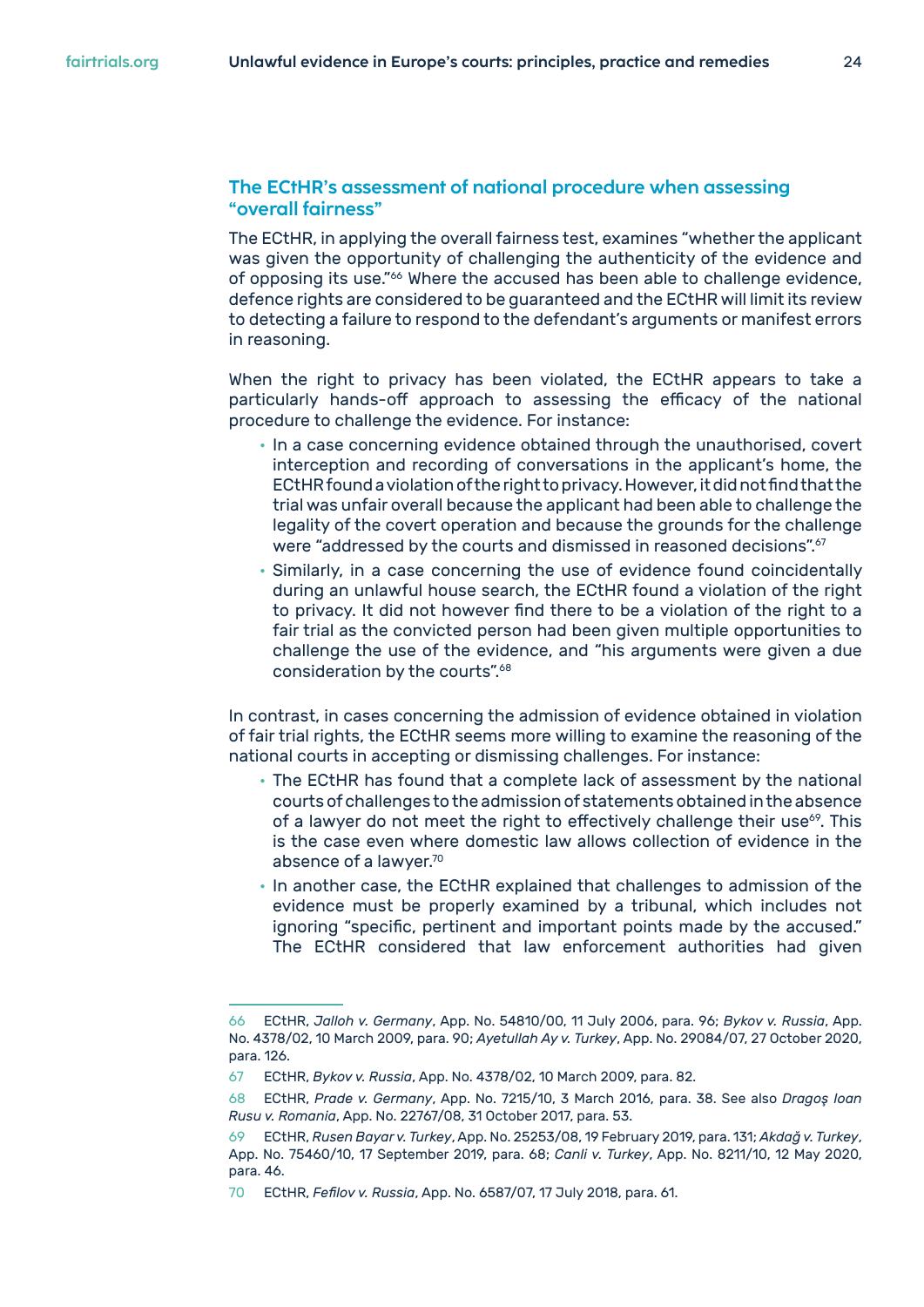<span id="page-24-0"></span>contradicting explanations to how the evidence in question was obtained, which the domestic court had not analysed.<sup>71</sup>

- The ECtHR has also found that the national court must provide sufficient reasons for dismissing the applicant's arguments to challenge the admissibility of evidence, especially where it plays a decisive role in the decision.72
- The ECtHR has found that a complete failure to examine objections to reliance on evidence constitutes "such a procedural disadvantage to the applicant's detriment that the proceedings as a whole fell short of the requirement of a fair trial."73

#### **The ECtHR's assessment of "overall fairness" and the weight of the evidence**

When assessing whether the overall fairness of proceedings have been violated due to the admission of illegally obtained evidence, the ECtHR considers "the use to which the evidence was put, and in particular whether the evidence formed an integral or significant part of the probative evidence upon which the conviction was based, and the strength of the other evidence in the case".74 For example, exclusion of unlawful evidence may not be required to ensure the overall fairness of criminal proceedings where the evidence does not constitute the decisive evidence on which guilt was based, and where other evidence is sufficiently strong.75 The ECtHR does not, however, require the exclusion of illegal evidence even where it is decisive: "where the evidence is very strong and there is no risk of it being unreliable" there is less need for supporting evidence."<sup>76</sup>

### **2.2. EU Law**

The EU clearly has the legal power to legislate to establish minimum rules on the "mutual admissibility of evidence between Member States".77 To date, it has not done so. The EU could also have provided more substantive guidance on how violations of Procedural Rights Directives should be remedied in evidentiary

<sup>71</sup> ECtHR, *Ayetullah Ay v. Turkey*, App. No. 29084/07, 27 October 2020, paras. 172-179.

<sup>72</sup> ECtHR, *Aleksandar Zaichenko v. Russia*, App. No. 39660/02, 18 February 2010, para. 58.

<sup>73</sup> ECtHR, *Horvatić v. Croatia*, App. No. 36044/09, 17 October 2013, para. 86.

<sup>74</sup> ECtHR, *Beuze v. Belgium*, App. No. 71409/10, 9 November 2018, para. 150(g).

<sup>75</sup> ECtHR, *Dragojević v. Croatia*, App. No. 68955/11, 15 January 2015, para. 133. See also, *Akhlyustin v. Russia*, App. No. 21200/05, 7 November 2017, para. 54 and *Hambardzumyan v. Armenia*, App. No. 43478/11, 5 December 2019, para. 79. See also *Megrelishvili v. Georgia*, App. No. 30364/09, 7 May 2020, para. 38.

<sup>76</sup> ECtHR, *Bašić v. Croatia*, App. No. 22251/13, 25 October 2016, para. 48. See also ECtHR, *Bykov v. Russia*, App. No. 4378/02, 10 March 2009, para. 90; *Prade v. Germany*, App. No. 7215/10, 3 March 2016, para. 34; *Kobiashvili v. Georgia*, App. No. 36416/06, 14 March 2019, para. 56.

<sup>77</sup> Article 82(2) TFEU.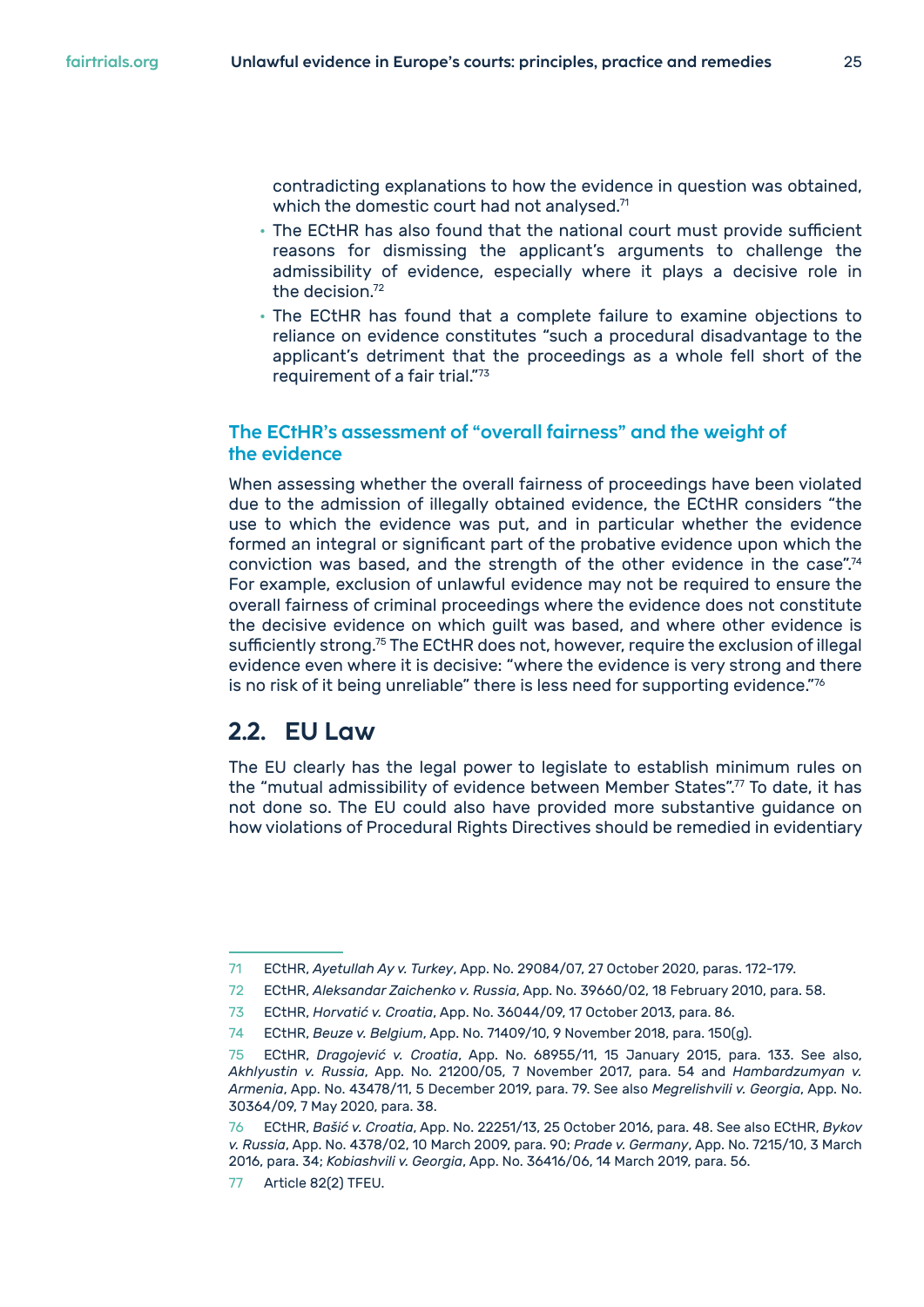<span id="page-25-0"></span>proceedings. Although the language in some of the Directives suggest that the exclusion of the evidence is required, it is not clear.<sup>78</sup>

In this section we therefore consider what principles on evidentiary remedies can be gleaned from other sources of EU law.

#### **2.2.1 Effective remedy in EU law**

### "

**Everyone whose rights and freedoms guaranteed by the law of the Union are violated has the right to an effective remedy before a tribunal in compliance with the conditions laid down in this Article.** 

Article 47, EU Charter

There are many contexts in which evidence-gathering in criminal proceedings could involve violations of individual rights and freedoms guaranteed by EU law. It could, for example, involve the indiscriminate wholesale retention of telecommunications data<sup>79</sup> or violations of the procedural rights of suspects. Where this is the case, the EU and Member States are required to respect the right to an effective remedy, which is both a general principle of EU law and a fundamental right under Article 47 of the Charter.<sup>80</sup>

We can find indications of the right to an effective remedy in secondary EU law, including in the EU Procedural Rights Directives:

- Recital 49 of the Access to a Lawyer Directive states that "in accordance with the principle of effectiveness of EU law" the remedy should be "adequate and effective".
- Recital 44 of the Presumption of Innocence Directive clarifies that "an effective remedy, which is available in the event of a breach of any of the rights laid down in this Directive, should, as far as possible, have the effect of placing the suspects or accused persons in the same position in which

<sup>78</sup> The Access to a Lawyer Directive states in Recital 49: "in accordance with the principle of effectiveness of EU law" the remedy should be "adequate and effective". The *Presumption of Innocence Directive* goes further, in Recital 44: "the principle of effectiveness of Union law requires that Member States put in place adequate and effective remedies in the event of a breach of a right conferred upon individuals by Union law" and "an effective remedy, which is available in the event of a breach of any of the rights laid down in this Directive, should, as far as possible, have the effect of placing the suspects or accused persons in the same position in which they would have found themselves had the breach not occurred, with a view to protecting the right to a fair trial and the rights of the defence."

<sup>79</sup> CJEU, Joined cases C-511/18 *La Quadrature du Net*, C-512/18 *French Data Network and Others* and C-520/18 *Ordre des barreaux ftancophones et germanophone and Others*, 6 October 2020, para. 222; Case C -746/18 *Prokuratuur*, 2 March 2021.

<sup>80</sup> CJEU, Case 222/84 *Johnston*, 15 May 1986; see also Case 222/86 *Heylens*, 15 October 1987 and Case C-97/91, *Borelli* 3 December 1992.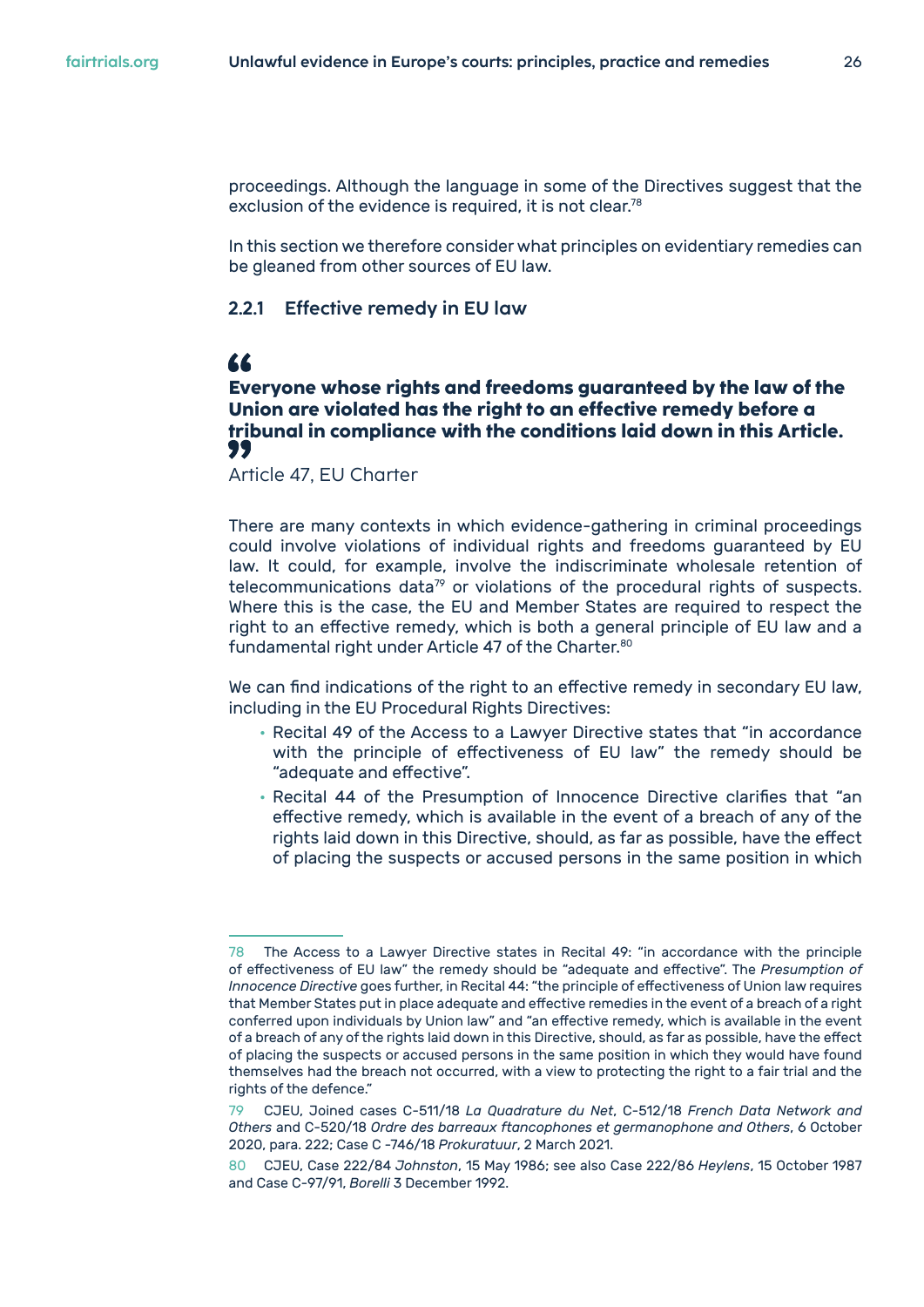<span id="page-26-0"></span>they would have found themselves had the breach not occurred, with a view to protecting the right to a fair trial and the rights of the defence."<sup>81</sup>

However, EU law and CJEU case law are not clear on what the right to an effective remedy requires in terms of exclusion of evidence in criminal proceedings, but certain general principles can be identified.

Since EU law does not require a concrete remedy for violations, Member States have autonomy as to the system of remedies they provide. These remedies must, however, be equivalent to the remedies provided for a violation of equivalent national law. This means that if evidence must be excluded as a remedy where national laws protecting defence rights are violated, evidence must also be excluded where procedural rights under EU law are violated. The national system for remedies should also be effective (in deterring future violations, restoring harm and preventing future harm); proportionate to the nature of the violation; and dissuasive (capable of leading to compliance with EU law).

The right to an effective remedy under EU law includes not only a substantive right to redress but also a procedural right to effective access to a fair hearing, to ensure effective judicial protection of the rights protected by EU law. This includes the right to bring a legal action, $82$  right of access to a tribunal, $83$  the right to be heard,<sup>84</sup> respect for the rights of the defence<sup>85</sup> and respect for the principle of equality of arms.86 In the context of criminal proceedings, legal challenges to the admissibility of evidence obtained in violation of EU rights, will often provide the forum in which courts are required to provide this effective judicial protection.

#### **2.2.2. CJEU case law on evidentiary remedies**

The question of admissibility of evidence in criminal cases has not been extensively addressed by the CJEU. The few isolated cases are insufficient to identify a general approach or clear principles. The cases in which the CJEU does address this have mainly concerned the admission of evidence obtained in violation of the respect for private and family life $87$  and the protection of personal data. $88$ 

<sup>81</sup> Directive (EU) 2016/343 of the European Parliament and of the Council of 9 March 2016 on the strengthening of certain aspects of the *presumption of innocence and of the right to be present at the trial* in criminal proceedings, recital 44.

<sup>82</sup> CJEU, Case C-513/10, *Földgáz Trade Zrt v Magyar Energetikai* és *Közmű-szabályozási Hivatal*, 19 March 2015.

<sup>83</sup> CJEU, Case C-199/11, *Europese Gemeenschap v Otis NV and Others*, 6 November 2012, para. 49.

<sup>84</sup> CJEU, Case C-249/13, *Khaled Boudjlida v Préfet des Pyrénées-Atlantiques*, 11 December 2014.

<sup>85</sup> CJEU, Case C-112/13, *A v B and Others*, 11 September 2014, para. 58.

<sup>86</sup> CJEU, Case C-472/11, *Banif Plus Bank Zrt v Csaba Csipai and Viktória Csipai*, 21 February 2013, para. 29.

<sup>87</sup> Article 7 of the Charter.

<sup>88</sup> Article 8 of the Charter.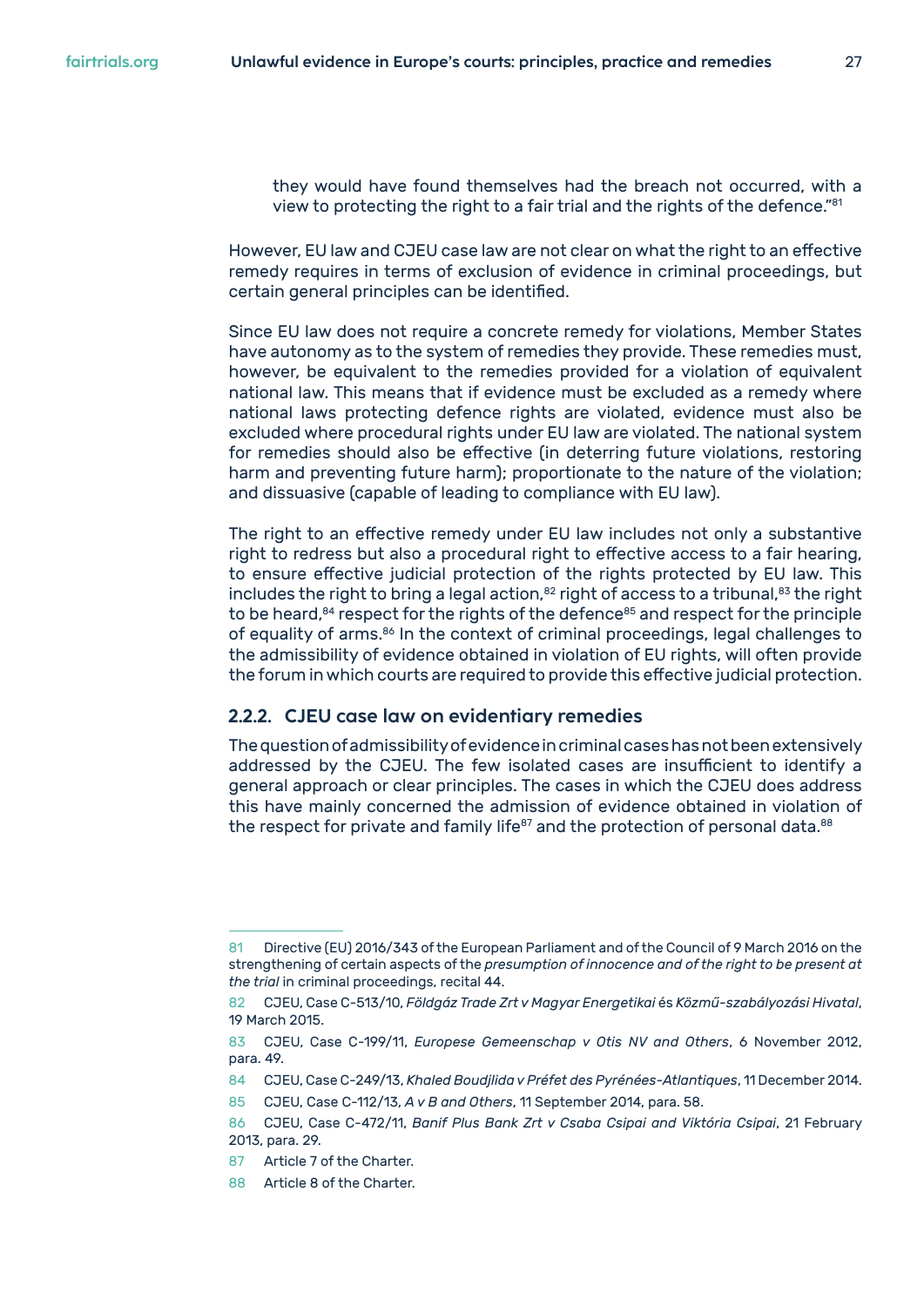The clearest guide to its approach is found in its decisions in *La Quadrature du Net* and *Prokuratuur*, although both judgments are lacking both in terms of clarity and principled reasoning.

In both cases, the CJEU assessed first whether EU law had been violated in the way evidence was gathered. In *La Quadrature du Net* the CJEU found that EU law precludes national legislation requiring a provider of electronic communications services to carry out the general and indiscriminate transmission or retention of traffic and location data for the purpose of combatting crime in general or of safeguarding national security. In *Prokuratuur* it held that EU law also precludes national legislation that allows public authorities access to traffic or location data in respect of electronic communications for the general purposes of the prevention, investigation, detection and prosecution of criminal offences.

The CJEU then went on to assess whether EU law was breached by the use in domestic criminal proceedings of information obtained as a result of the retention of and access to that traffic and location data. The Court's starting point was that issues of admissibility and exclusion of evidence are a matter of national law:<sup>89</sup>

*[A]s EU law currently stands, it is, in principle, for national law alone to determine the rules relating to the admissibility and assessment, in criminal proceedings against persons suspected of having committed … criminal offences, of information and evidence obtained by such retention of data contrary to EU law or by access of the national authorities thereto contrary to EU law.*

The CJEU did, however, draw on the principles of equivalence and effectiveness discussed above. In the context of evidentiary remedies, it described the principle of effectiveness as requiring national rules on admissibility of evidence to prevent "information and evidence obtained unlawfully from unduly prejudicing a person who is suspected of having committed criminal offences."<sup>90</sup> The CJEU did not explain in general terms what mechanisms might be acceptable to prevent undue prejudice. It did, however, state that the "objective may be achieved under national law not only by prohibiting the use of such information and evidence, but also by means of national rules and practices governing the assessment and weighting of such material, or by factoring in whether that material is unlawful when determining the sentence."*<sup>91</sup>*

The CJEU made it clear that in some circumstances, the principle of effectiveness would require the exclusion of evidence:<sup>92</sup>

<sup>89</sup> CJEU, Joined cases C-511/18 *La Quadrature du Net*, C-512/18 *French Data Network and Others* and C-520/18 *Ordre des barreaux ftancophones et germanophone and Others*, 6 October 2020, para. 222.

<sup>90</sup> Ibid., paras. 225 and 43.

<sup>91</sup> Ibid, paras. 225, 146, 166; Case C -746/18 *Prokuratuur*, 2 March 2021, para. 43.

<sup>92</sup> CJEU, Joined cases C-511/18 *La Quadrature du Net*, C-512/18 *French Data Network and Others* and C-520/18 *Ordre des barreaux ftancophones et germanophone and Others*, 6 October 2020, para. 227.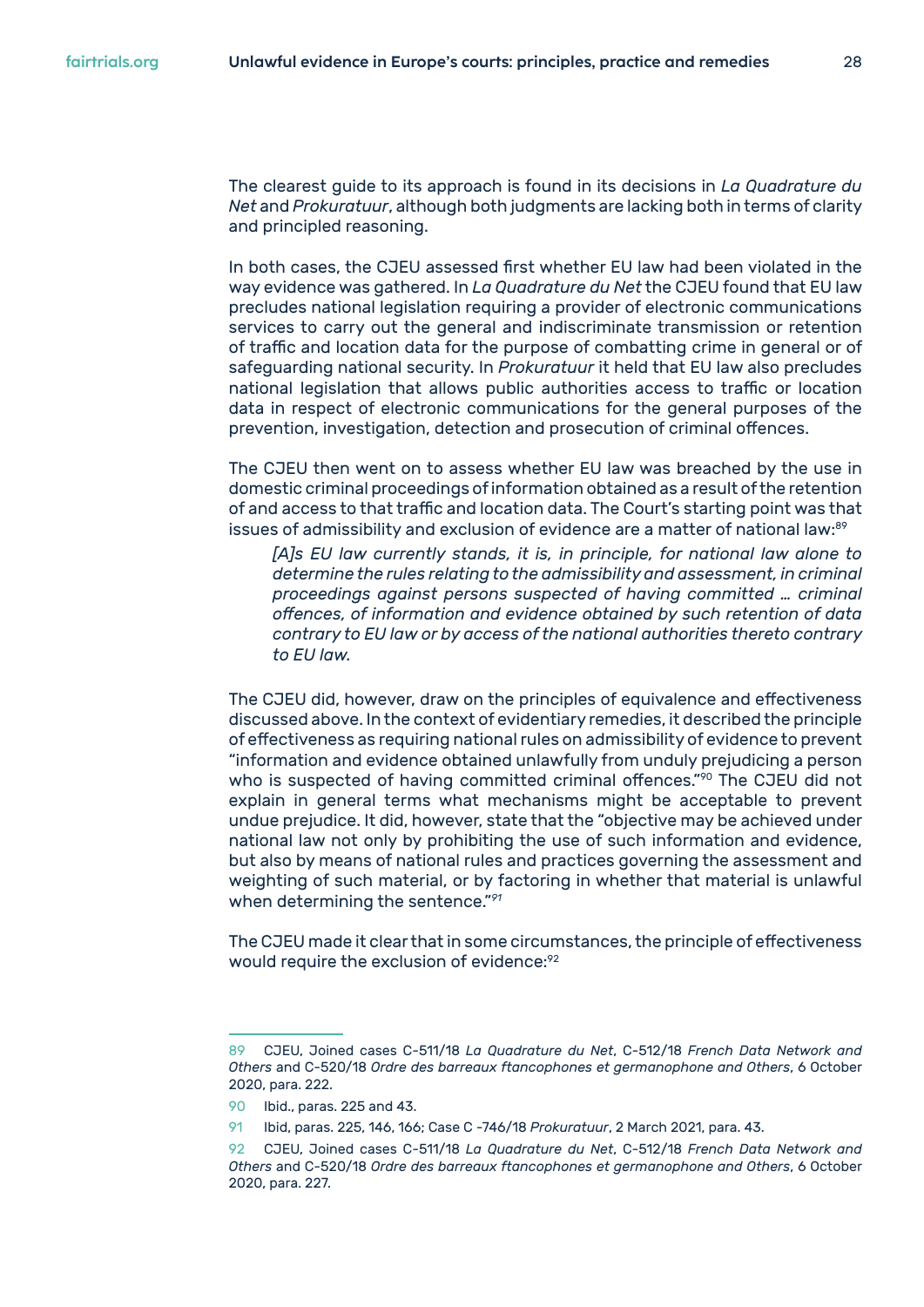*[T]he principle of effectiveness requires national criminal courts to disregard information and evidence obtained by means of the general and indiscriminate retention of traffic and location data in breach of EU law in the context of criminal proceedings against persons suspected of having committed criminal offences, where those persons are not in a position to comment effectively on that information and that evidence and they pertain to a field of which the judges have no knowledge and are likely to have a preponderant influence on the findings of fact.*

The conditions that require exclusion of evidence do not, however, make a lot of sense in the context of criminal proceedings, having been taken from other areas of EU law.<sup>93</sup> It appears that two conditions trigger the obligation to exclude evidence: i) that the suspect has the possibility to comment effectively on that information and that evidence; and ii) that evidence/information pertain to a field of which the judges have no knowledge and are likely to have a preponderant influence on findings of fact. Even though the relevance of these two tests is hard to understand, it is clear that they are designed to protect procedural fairness and, in particular, the "adversarial principle"<sup>94</sup>. The CJEU has not elaborated on what these tests actually entail and how they should be applied, nor has it explained why these particular circumstances require mandatory exclusion of evidence.<sup>95</sup>

The question of evidentiary remedies was also considered by the CJEU in the case of *Dzivev*, concerning the admissibility of evidence obtained through wiretapping for the purpose of combating VAT offences.<sup>96</sup> In that case, however, the question was whether EU law prohibited the application of national exclusionary remedies where this limits "the effectiveness of criminal prosecutions enabling national authorities, in some cases, to penalise non-compliance with EU law". The CJEU found that EU law cannot require a national court to disapply a procedural rule that requires the exclusion of evidence obtained without the legally required authorisation. Thus, the requirement under EU law that interferences with the right to privacy be carried out in accordance with law, took precedence over the general interest of prosecuting VAT offences.<sup>97</sup>

#### Regional standards - key conclusions

- Neither EU law nor the ECHR provides clear rules or guidance in respect of evidentiary remedies. The ECtHR and CJEU therefore give a high degree of latitude to national courts.
- The exclusion of evidence is recognised as a key means (though not the only means) of states providing an effective remedy where fundamental rights have been violated.

<sup>93</sup> CJEU, Case C-276/01 *Steffensen*, 10 April 2003.

<sup>94</sup> Ibid.

<sup>95</sup> *Maes E., Panzavolta M*., Section 1.2.

<sup>96</sup> CJEU, Case C-310/16 *Dzivev and Others*,17 January 2019.

<sup>97</sup> CJEU, Case C-310/16 *Dzivev and Others*,17 January 2019, para. 36.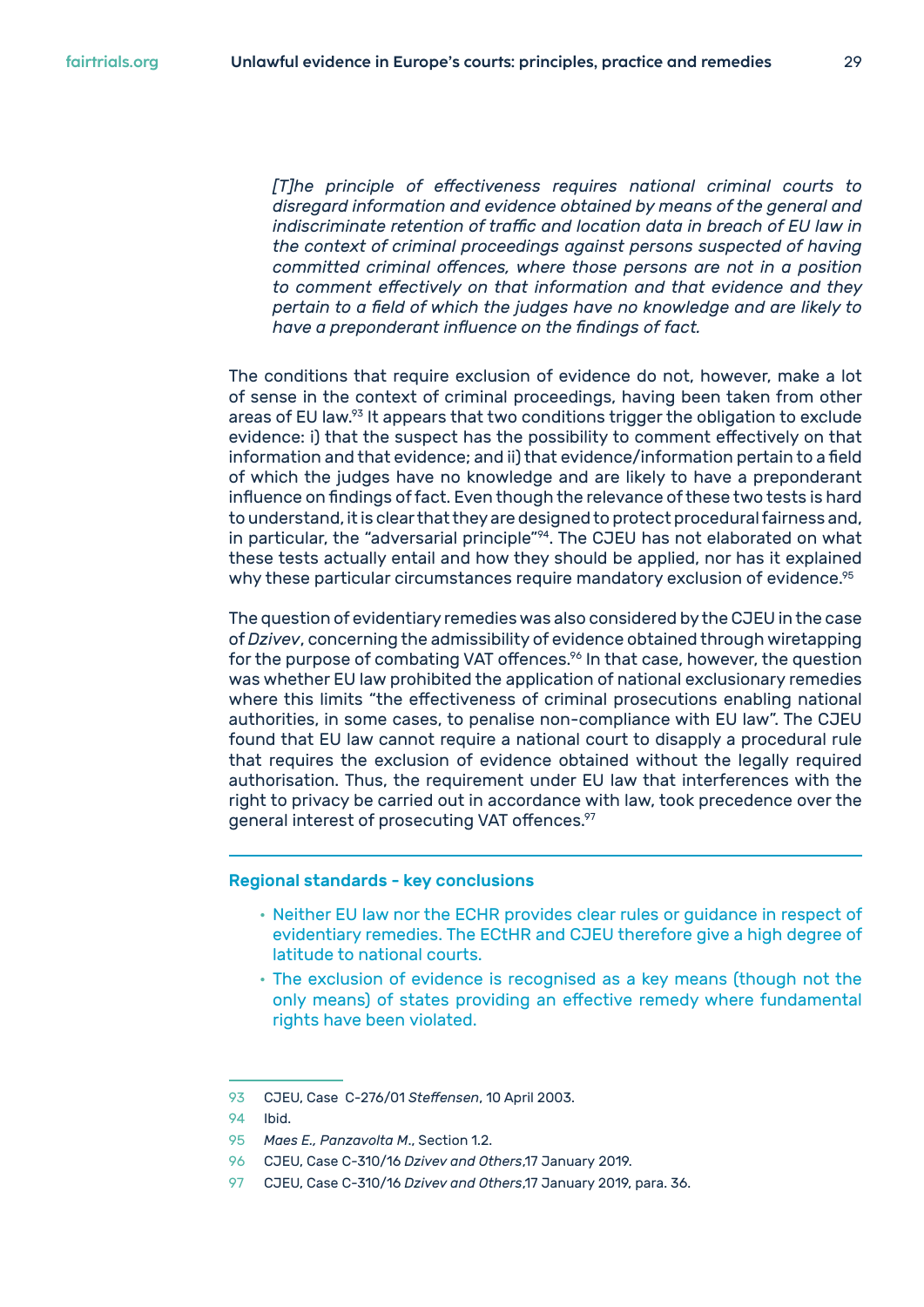- There are some areas where the ECHR law requires the exclusion of evidence obtained in violation of fundamental rights, including where evidence is unreliable, obtained from torture, or results from entrapment. There are also some less clearly defined situations where EU law requires evidence to be excluded where principles of procedural fairness have been violated.
- Aside from these situations, when assessing whether exclusion of evidence is required, a complex and unpredictable case-by-case approach is taken by the ECtHR.
- In terms of how this assessment is made, there aren't enough relevant judgments of the CJEU to identify consistent principles, but some general principles can be identified from the numerous decisions of the ECtHR:
	- Exclusion of evidence is less likely to be required where the illegality relates to a violation of privacy rights as opposed to a violation of procedural rights.
	- It is relevant (but not determinative) whether national rules on exclusion of evidence were followed.
	- The nature and severity of the violation of the fundamental right is relevant, although (except in the case of torture) it is not clear how.
	- The weight given to the illegal evidence (and other lawfully obtained evidence) is relevant, although there is no requirement for corroborating evidence.
	- Whether the case is serious and there is a public interest is relevant to the willingness of the ECtHR to find a violation where illegal evidence is relied on.
- Both EU law and the ECHR require defendants to have access to a fair procedure in national courts to challenge reliance on illegal evidence. The ECtHR will look more closely at how national courts addressed challenges to reliance on evidence where the illegality relates to a violation of procedural rights as opposed to privacy rights.
- As a matter of general principles of assessment, the ECtHR has softened its previously strong stance on exclusionary rule for evidence obtained in violation of defence rights (most notably evidence obtained without access to a lawyer).
- There has been criticism of the ECtHR's approach, including from ECtHR judges.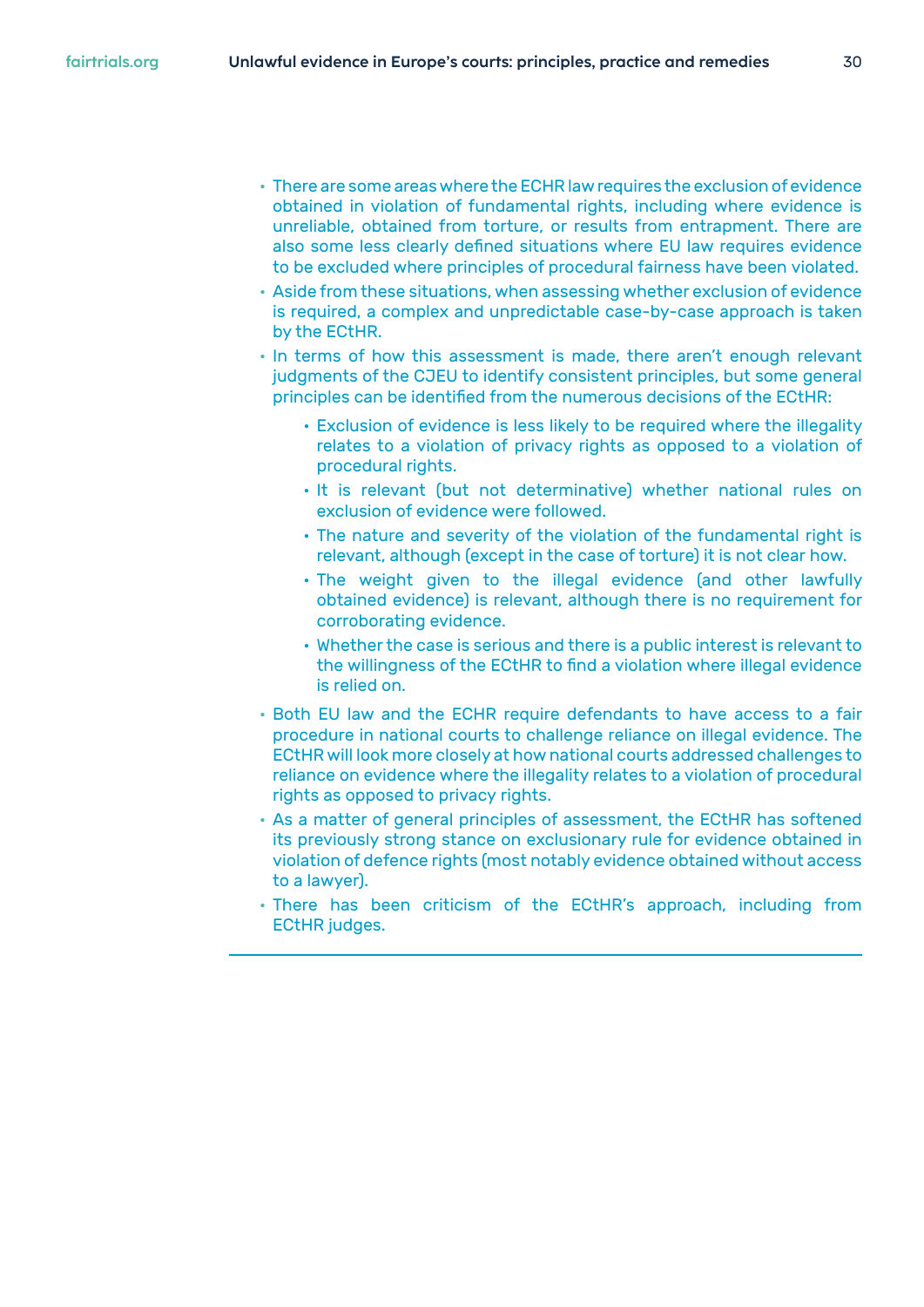## <span id="page-30-0"></span>**3. Evidentiary remedies in domestic law and practice**

Given the absence of clear regional standards, it is not surprising that law and practice varies significantly across EU Member States. Indeed, rather than being a result of a lack of clear regional standards, this longstanding variation in national legal systems' approach to evidentiary remedies could be the cause of the reluctance of regional bodies to set clear standards in this area. In this chapter, we look at the approach to evidentiary remedies in Croatia, Ireland, Lithuania, Poland and Sweden, both in law and in practice.

## **3.1. Legal framework**

In each of the countries examined, we assessed the extent to which the law regulates the approach of domestic criminal courts to evidentiary remedies.

#### **3.1.1. General rules on the legality and admissibility of evidence**

Most of the countries examined have laws of evidence that apply in criminal cases, most often contained in Criminal Procedure Codes. These define what information can be treated as "evidence", and/or set out criteria for the admissibility of evidence in criminal proceedings. These rules commonly refer to several criteria including relevance, lawful collection, and reliability. The relevant legal rules are discussed in more detail in the relevant national reports published by our partners. However, we have briefly outlined below some of the key features of these laws of evidence:

In Croatia, there are extensive and robust laws on the legality and admissibility of evidence and the exclusionary rule. In general, criminal courts must consider evidence that is presented by the parties. They must, however, reject evidence which is "illegal" or where the fact the evidence is intended to prove is "irrelevant for a decision"<sup>98</sup> and court decisions may not be founded on evidence obtained in an illegal way.<sup>99</sup> Evidence can be found illegal by law or by judicial decision. Illegal evidence by law includes evidence obtained: by torture, cruel and inhuman or degrading treatment; through a violation of fundamental human rights to defence, dignity, reputation, honour, private and family life; in violation of the prohibition of discrimination; by applying any medical intervention or medication which may influence a person's will when giving a statement; or by the use of force, threat or other similar means. There are also about thirty procedural violations in evidence gathering that result in evidence being illegal and therefore inadmissible, including interrogation without previous written information about rights, failure to audio or video record an interview and tracking of telecommunications. With respect to some types of illegality, however, recent legal changes mean that

<sup>98</sup> *Croatian domestic report*, Section 4.1. p. 18.

<sup>99</sup> Article 10(1) of the *Croatian Criminal Procedure Act*. See *Croatian domestic report*, Section 4.2. p. 19.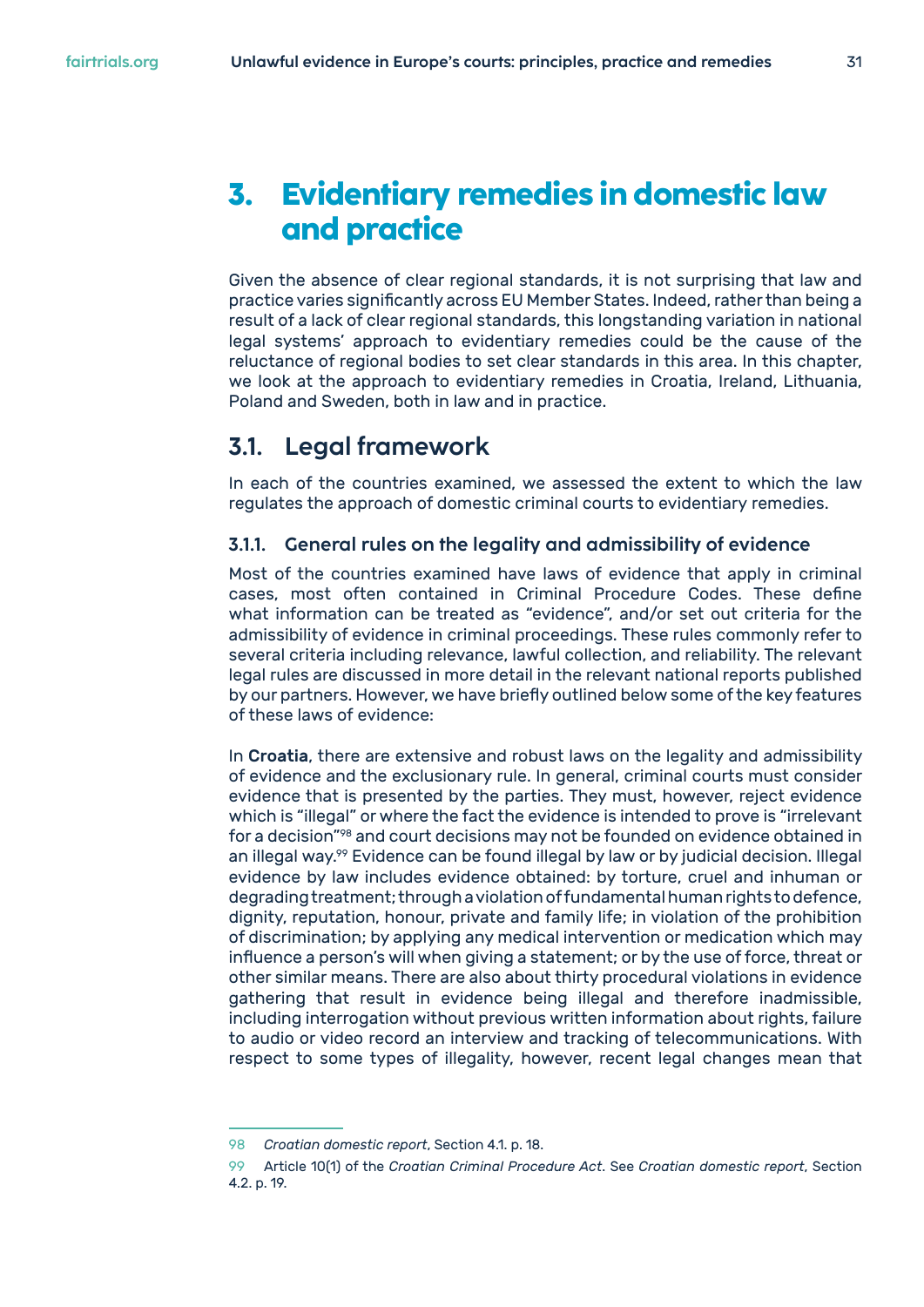evidence may be admitted in "severe forms of criminal offences (..) where the interest for criminal prosecution outweighs the violation of the right".<sup>100</sup>

In Lithuania, the term 'admissibility of evidence' encompasses two aspects: legality and reliability.<sup>101</sup> According to the Code of Criminal Procedure, "[o]nly data obtained through lawful means and that can be verified by procedural actions  $(...)$  can become evidence".<sup>102</sup> With few exceptions<sup>103</sup> however, Lithuanian legislation does not explicitly define any "evidence" as inadmissible. Instead, the question of whether particular information can be recognised as evidence is determined by the court on a case-by-case basis. The law does prohibit the use of violence, threats, degrading treatment or acts harmful to health in the conduct of investigations,<sup>104</sup> and it is widely accepted that violations of these rights would render evidence inadmissible.<sup>105</sup> Likewise, it is believed that evidence would be inadmissible if: 1) it was obtained through violence, threats or other prohibited coercion; 2) it was obtained in violation of procedural principles such as inviolability of person or principle of proportionality; 3) the procedural action was performed without a required authorisation or 4) the results of the procedural action were not properly recorded.106

In Poland, historically, for evidence to be admissible it must have been gathered legally. Polish law prohibits certain means of gathering evidence and evidence obtained in violation of these is inadmissible.<sup>107</sup> The Supreme Court has also found that, even where it is not clearly stated that there is an evidential remedy in the case of unlawful actions by law enforcement, the general rules derived from the entirety of the legal system can be applied.<sup>108</sup> The rules of evidence were, however, significantly weakened by a legal change in 2016. This prevents courts treating evidence as inadmissible on the grounds that it was obtained in violation of procedural rules (or by means of a prohibited act) unless the evidence was obtained in connection with a public official discharging their official duties in the consequence of manslaughter, intentionally committing bodily harm or unlawful detention.<sup>109</sup> As a result, an incriminating statement made by a suspect under threat of violence from a police officer would not, for example, be

<sup>100</sup> Article 10(3) of the *Criminal Procedure Act.*

<sup>101</sup> *Lithuanian domestic report*, Section. 4.1., p.16.

<sup>102</sup> Article 20(4) of the *Lithuanian Code of Criminal Procedure*.

<sup>103</sup> A notable exception to the general rule that admissibility is determined on a case-by-case basis is found in the Law of the Bar which states that "details of a meeting or communication between a lawyer and his client cannot be used as evidence." (Art 45(2)).

<sup>104</sup> Article 11(2) of the *Lithuanian Code of Criminal Procedure*.

<sup>105</sup> *Lithuanian domestic report*, Section. 4.1., p.21.

<sup>106</sup> *Lithuanian domestic report*, Section. 4.1., p.21.

<sup>107</sup> For example, the prohibition of testimonies or other statements "taken in conditions excluding the freedom of expression", prohibition of testimonies obtained by means of hypnosis or chemical or technical means influencing the mental processes of the person questioned, prohibition to question members of certain professions that rely on professional secrecy (clergymen, doctors, mediators). See *Polish domestic report*, Section 5.3.5., p. 24.

<sup>108</sup> *Polish domestic report*, Section 5.3.5, p. 25.

<sup>109</sup> Article 168a of the *Polish Code of Criminal Procedure* (as amended). See *Polish domestic report*, Section 5.3.5., p.20.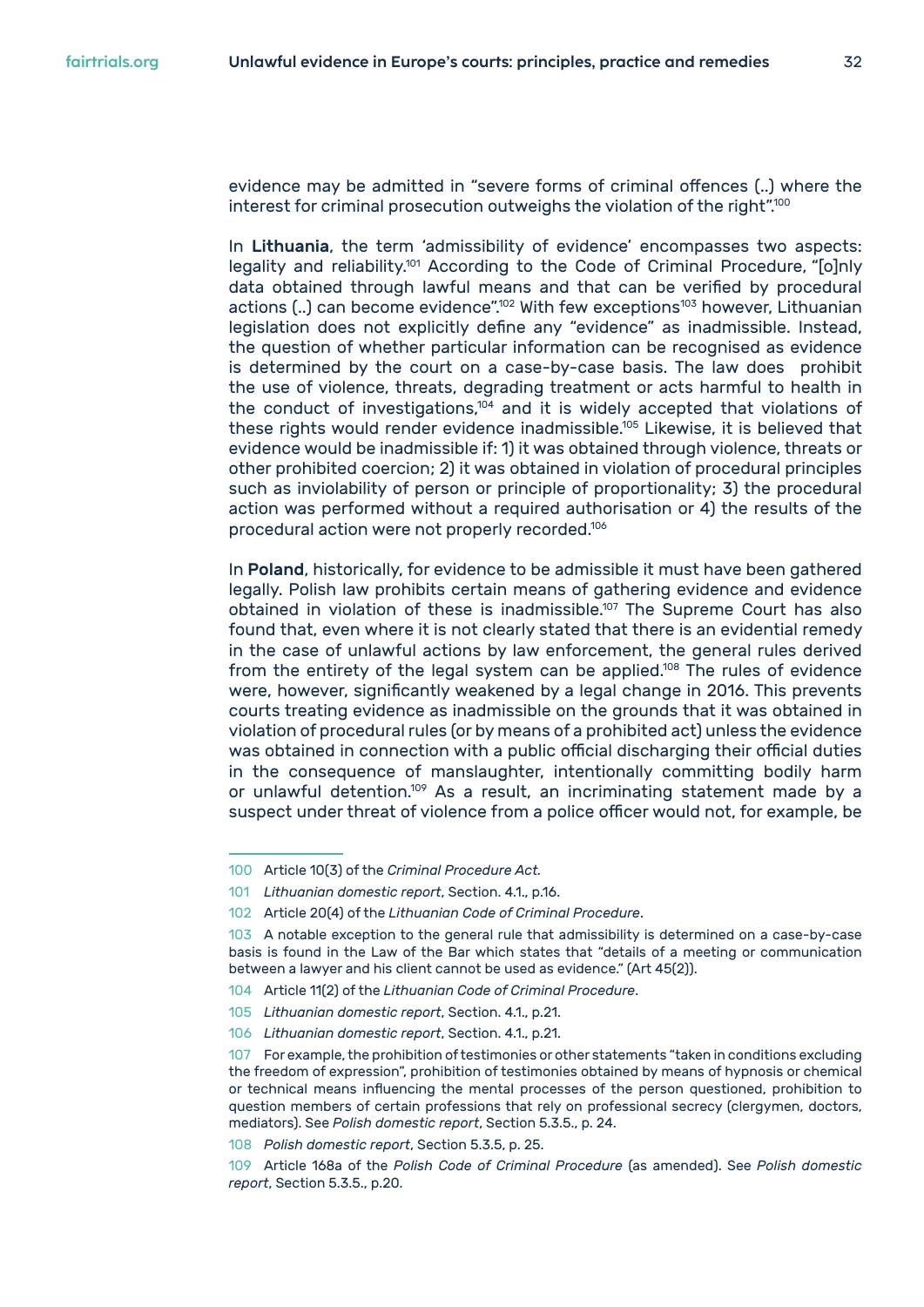automatically inadmissible under Polish law.110 There is a considerable debate in Poland as to the constitutionality of this new law, including its compatibility with the prohibition of torture and inhuman or degrading treatment.

A Polish lawyer explained: I have doubts whether courts have been able to deal with [the 2016 law restricting the exclusionary rule]. The Article has ensured as a legal basis for the legalisation of inadmissible evidence. Not all judges will want to sacrifice their careers. As a result , such evidence will be sometimes used. This problem will persist as long as this provision remains in the Code.

In Ireland, evidence is only admissible if it is relevant and if none of the exclusionary rules apply. These rules are found primarily in case law developed by the courts and apply to, among other things, hearsay evidence, unconstitutionally gathered evidence, illegally obtained evidence (usually interpreted to mean evidence obtained in breach of the accused person's rights) or confessions (unless the prosecution has satisfied the trial judge that the confession was voluntary).<sup>111</sup> Until 2015, evidence obtained in breach of constitutional rights was automatically excluded, unless "extraordinary excusing circumstances" applied. This has, however, been softened. Evidence gathered in violation of constitutional rights can now be admitted where the "unconstitutionality concerned arose out of circumstances of inadvertence or by reason of developments in the law which occurred after the time when the relevant evidence was gathered".<sup>112</sup> In the case of other illegally obtained evidence, the courts take into account a range of factors when deciding whether to exclude evidence including the nature of the offence, position of the accused and the impact of the breach on the accused and the trial. Judges also have broad discretion to exclude evidence if they consider the prejudicial effect of this evidence on jury would be greater than its probative value.<sup>113</sup> Different rules apply in terrorism and organised crime cases which are tried in the juryless Special Criminal Court where the same panel of judges decides on issues of admissibility and decisions on facts.<sup>114</sup>

Although the rules of evidence and admissibility differ between Ireland, Poland, Lithuania and Croatia, the real outlier is Sweden, where the rules of evidence are based on the principle of "free evaluation of evidence." This means the parties can rely on any evidence they can obtain and that the court must examine all evidence presented (with no evidence having a predetermined value).<sup>115</sup> Thus, there are virtually no general rules on the admissibility of evidence. A notable exception is the requirement for courts to reject evidence that is irrelevant or ineffective but this is designed to create the conditions for a procedurally efficient

<sup>110</sup> *Polish domestic report*, Section 5.3.5., pp. 20.

<sup>111</sup> *Irish domestic report*, Sections 4.1. and 4.2.

<sup>112</sup> Irish Supreme Court, *DPP v. JC*, 2015, IESC 31.

<sup>113</sup> *Irish domestic report*, Section 4.1., p.22.

<sup>114</sup> Offences against the State Act, 1939. See also *Irish domestic report*, Section 4.3., p.27.

<sup>115</sup> *Swedish domestic report*, Section 4.1., p. 17.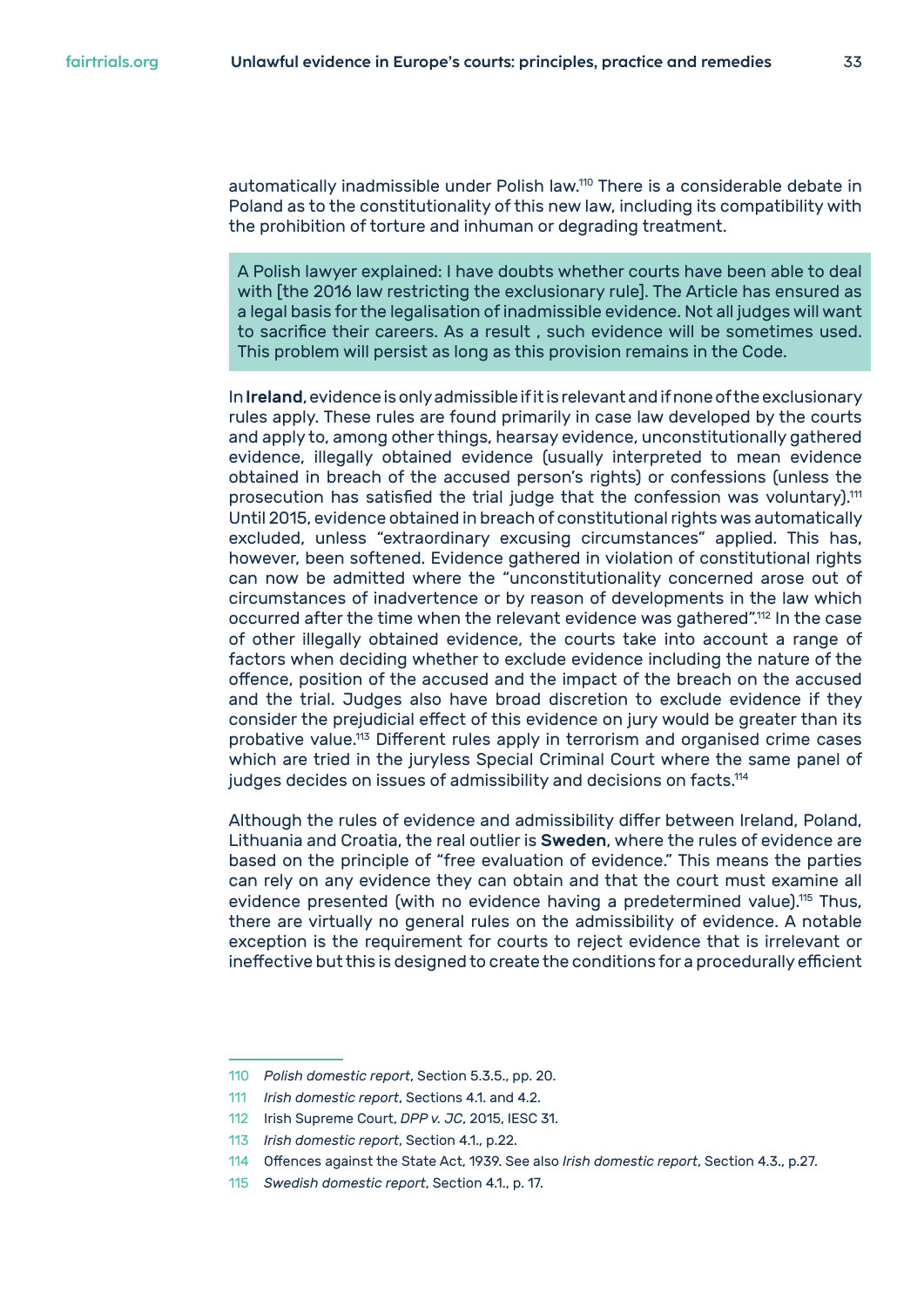<span id="page-33-0"></span>trial rather than to address illegal evidence gathering.116 The rules that do exist on evidence-gathering serve as a framework for the investigating authority.<sup>117</sup>

In Latvia, the law describes categories of evidence as inadmissible and therefore prohibits reliance on them in a criminal trial.<sup>118</sup> All of the categories of evidence relate to violations of Latvian laws governing the gathering of evidence, i.e. evidence obtained by violence, threat, blackmail, deception or coercion; evidence obtained by someone not lawfully authorised to carry out particular evidence gathering activity; evidence gathered in violation of the basic principles of criminal procedure; or evidence obtained during an unlawful search.

#### **3.1.2. Reliance on international and constitutional law**

As discussed in Chapter 3, some clear rules and some general principles relating to admissibility can be identified in EU law and international human rights law (including case law of the ECtHR). There are examples of national courts drawing on these principles to interpret or to supplement national law:

- In the absence of an express exclusionary rule, in Sweden, the Supreme Court has stated that in principle evidence such as statements obtained in violation of the prohibition of torture could be excluded based the jurisprudence of the ECTHR.<sup>119</sup> In a case involving entrapment and use of evidence obtained through threat, however, the Supreme Court found the evidence admissible.<sup>120</sup>
- In Croatia, judges can also assess the admissibility of the evidence obtained in violation of fundamental rights which are not expressly stipulated in domestic law. For example, the Supreme Court has developed relatively extensive jurisprudence regarding the inadmissibility of private recordings resulting from violations of the right to privacy in a non-public place.<sup>121</sup>
- In Latvia, judges have interpreted evidence obtained in violation of the basic principles of criminal procedure to include the general principle of protection of fundamental rights.122 Thus evidence obtained in violation of constitutional fundamental rights such as the right to a private life can be a basis for finding evidence inadmissible.<sup>123</sup>

- 120 *Swedish domestic report*, Section 4.3.1., pp. 19-20.
- 121 *Croatian domestic report*, Section 5.1.c., pp. 30-31.
- 122 *Latvian Criminal Procedure Law*, Article 12.

<sup>116</sup> Article 7 of Chapter 35 of the *Swedish Code of Judicial procedure*. The court must also reject questions that are leading, manifestly irrelevant, confusing or otherwise inappropriate (According to Article 17 of Chapter 36).

<sup>117</sup> For example, the *Code of Judicial Procedure* establishes a ban on seizure of documents protected by confidentiality and personal correspondence between the suspect and their close. The Swedish Prosecution Authority's handbook on seizures states that such communication, if seized, must be excluded. See *Swedish domestic report*, Section 4.2., p.19.

<sup>118</sup> *Latvian Criminal Procedure Law* Articles 130(2)(1),(2) and (4).

<sup>119</sup> Article 3 ECHR.

<sup>123</sup> Latvian Supreme Court, decision in case No. Nr. SKK – 78/2014, 7 April 2014 concerning a violation of the right to a private life where surplus evidence obtained through secret surveillance was used for prosecution of a minor crime which according to law could not be investigated using covert investigative methods.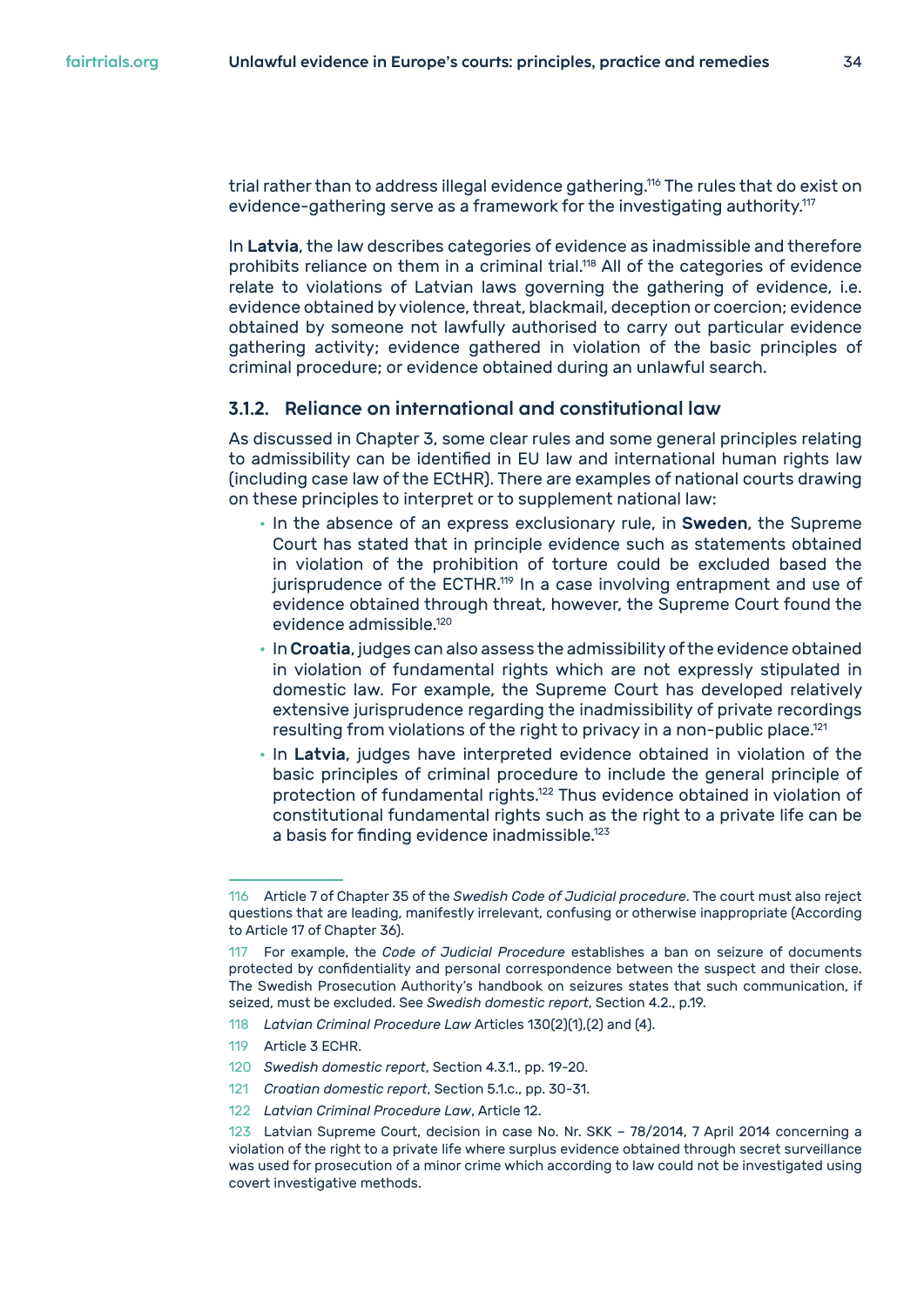<span id="page-34-0"></span>• InSweden the courts have used the jurisprudence of the ECtHR to conclude that exclusion of evidence is an exceptional measure reserved only for the gravest of violations such as torture. Although, in some cases, entrapment has been treated as an obstacle to prosecution and conviction; in others, relying on the "overall fairness" test, it has found that evidence obtained in a far-reaching deception to obtain incriminating information was admissible and could be relied on to convict.<sup>124</sup>

#### **3.1.3. Fruits of the poisonous tree**

According to the doctrine of 'fruit of poisonous tree', evidence obtained indirectly from illegally gathered evidence should also be treated as illegal. This would for example mean that physical evidence obtained as a result of a confession obtained through torture would also be illegal. The rationale behind exclusion of evidence derived from illegal evidence is to prevent the prosecution benefitting indirectly from unlawful actions. The EU Directives on Access to a Lawyer and the Presumption of Innocence suggest that remedies should apply not only to suspect statements obtained directly as a result of the breach but also to other derivative evidence.<sup>125</sup>

With the exception of Croatia, the fruit of poisonous tree doctrine is not clearly addressed or applied in the Member States examined in this report. In Sweden, for example, the fruit of poisonous tree doctrine is not found either in law or court practice. Similarly, in Poland, criminal procedural laws do not address the issue of evidence derived from unlawful evidence. It is therefore possible to gather and use evidence obtained as a result of information that has been found to be inadmissible. Some of the lawyers in Poland consider that it is necessary to adopt rules requiring exclusion of such evidence to prevent the abuse of the state's inherent advantage over the accused.<sup>126</sup>

A Supreme Court judge in Poland observed that if a judge handling a serious case is presented with unlawfully obtained evidence which is the only evidence of guilt of a very dangerous criminal, they will take measures to assess the evidence in a way that makes it admissible. If this evidence is followed by other proof, the judge will be able afford to declare the originally illegal evidence inadmissible.

In Lithuania, the fruit of poisonous tree doctrine is generally understood as not applicable or having only limited relevance. The Supreme Court also elaborated a balancing-based test, according to which in deciding whether particular evidence is admissible, factors to be taken into account encompass the nature and gravity of violations, the essence of the procedural (evidence gathering) activity, its

<sup>124</sup> See e.g., NJA 2007 p.1037 and RH 2010:62, referred to in *Swedish domestic report*, Section 4.4., p. 22.

<sup>125</sup> Article 12(2) of the Access to a Lawyer directive refers to both 'statements made by suspects or accused persons' and 'evidence obtained in breach of their right to lawyer'. Recital 50 of the Access to a Lawyer Directive requires Member States to ensure that in the assessment of statements made by suspects or accused persons or of "evidence obtained in breach of their right to a lawyer" the rights of the defence and the fairness of the proceedings are respected.

<sup>126</sup> *Polish domestic report*, Section 6.4., p. 33.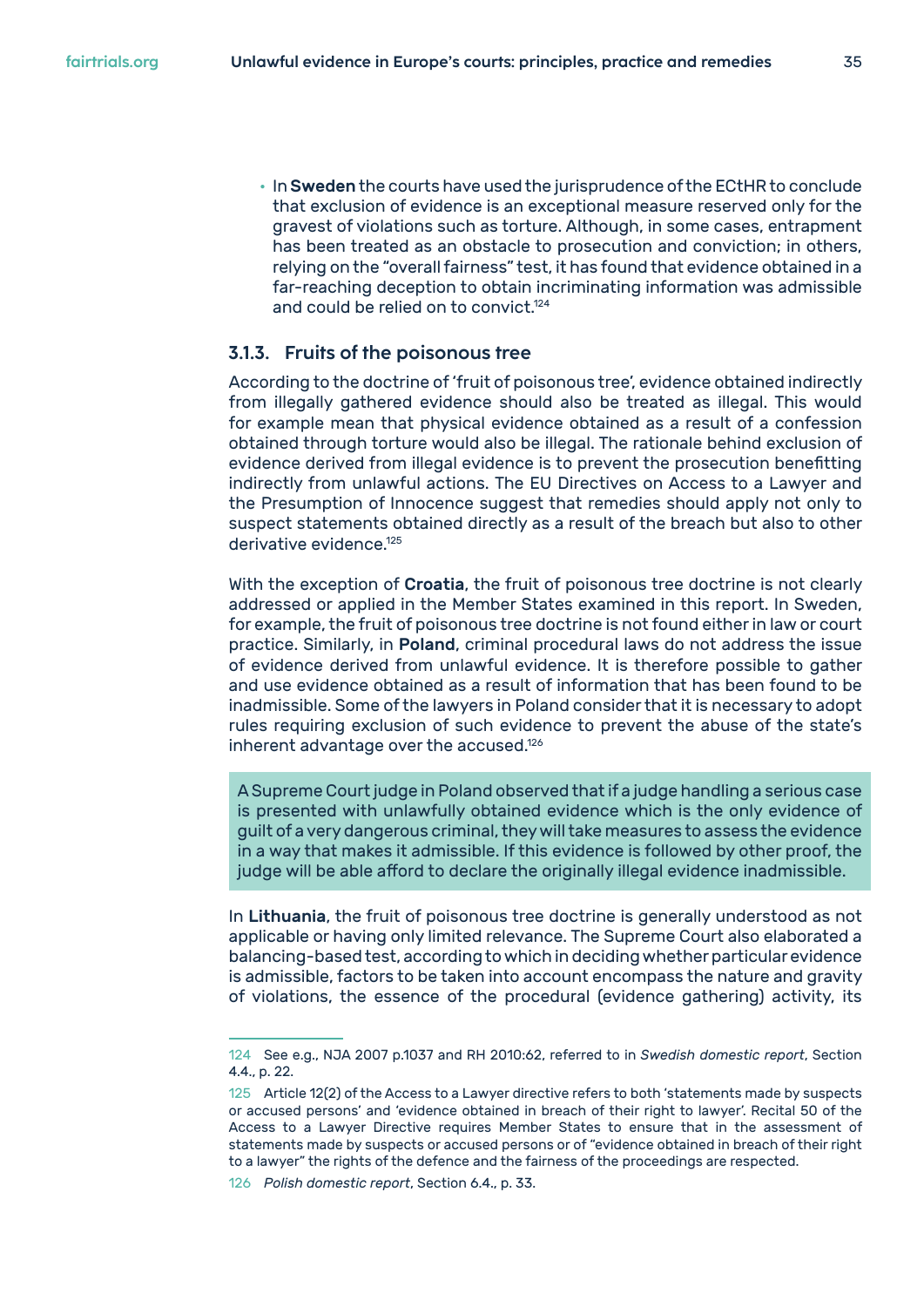<span id="page-35-0"></span>relevance for the case and whether the evidence gathering activity was based exclusively on illegally obtained information. According to the Supreme Court: "the mere fact that procedural actions were performed on data that include those obtained in violation of legal requirements, does not in itself mean that these actions are unlawful and circumstances, established through such actions, cannot be relied on."127 Lawyers interviewed in Lithuania observed that in practice the evidence obtained through illegal data is declared inadmissible quite rarely and could not identify a single example from their practice.<sup>128</sup>

Lawyers in Lithuania observed that sometimes investigators may opt for 'informal interviews' with potential witnesses or even suspects. Even though such data cannot be used as evidence and may not be reflected in the system, it can lead the investigation to other sources of evidence.

The only country we examined that has clear fruit of the poisonous tree rules is Croatia, where legislation clearly states that evidence "obtained through illegal<sup>129</sup> evidence" must also be considered illegal. Notwithstanding this clear position in law, as discussed below, its application appears to be more difficult in practice. Lawyers pointed out that the exclusion of original illegally obtained evidence is usually the only remedy applied (with no exclusion of derivative evidence). Research also pointed to the difficulty in establishing a connection between the original illegal evidence and derivative evidence and by the fact that derivative evidence is excluded only if the defence insists on this.<sup>130</sup>

#### **3.1.4. Other remedies**

Where the exclusionary rules do not apply, or where courts have discretion not to apply it, they may resort to other remedies, such as reducing the weight given to the illegal evidence or requiring corroborative evidence:

- As discussed above, Croatian law sometimes allows evidence obtained in violation of some rights to be admitted where grave criminal offences are involved. Where this applies, the court's decision may not however be based solely on that evidence, requiring additional independently gathered evidence to support a conviction.<sup>131</sup>
- In Latvia, reliable evidence obtained through relatively minor violations of procedural rules can be admitted and used for conviction, but its use may be conditional on there being remedial actions taken or corroborative evidence provided.<sup>132</sup>

There are also perverse examples of evidence being given more weight because it was obtained in violation of procedural rights. For example, in a case concerning

<sup>127</sup> *Lithuanian domestic report*, Section 4.4.4., p. 33.

<sup>128</sup> *Lithuanian domestic report*, Section 3.3.1., p. 6.

<sup>129</sup> Article 10(2) of the *Criminal Procedure Act*.

<sup>130</sup> *Croatian domestic report*, Section 6.1., p.17 and p.33.

<sup>131</sup> *Croatian domestic report*, Section 4.3., p.24.

<sup>132</sup> Article 130(3) of the *Latvian Criminal Procedure Law.*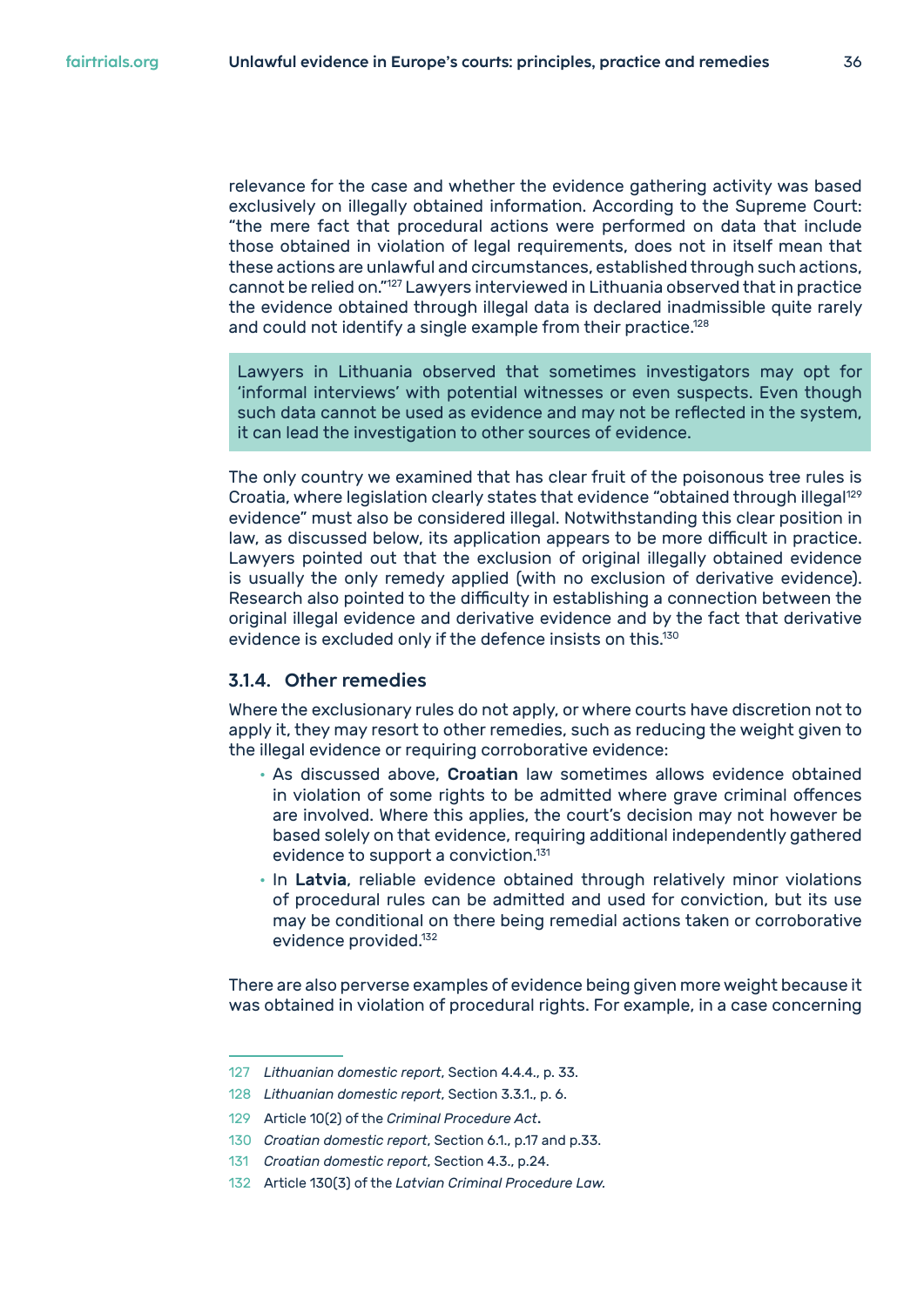<span id="page-36-0"></span>Poland, currently communicated to the ECtHR, an intoxicated suspect without a lawyer was 'informally' questioned by the police and confessed to an aggravated murder. He subsequently repeated his confession, again without a lawyer, to the police officers and a prosecutor in an official interview. Although the 'informal statements' of the applicant were not recorded and included into the case file, three police officers testified about the content of these statements. The court sentenced the applicant to 25 years in prison finding that the "initial statements of the applicant, i.e., those given to the police officers and to the prosecutor (before the arrival of his lawyer) were particularly credible, since the applicant had had no chance to think about his line of defence and must have been honest."<sup>133</sup>

Not surprisingly, given its general approach to the exclusion of evidence, Swedish courts have found means of responding to illegal evidence that fall short of exclusion:

- Courts have discretion to assess the evidence on case-by-case basis and to adjust the weight given to it. Although they recognise that generally evidence gathered illegally should be viewed with caution, there is no prohibition of giving it high probative value.<sup>134</sup>
- Practitioners in Sweden have indicated that elements of impropriety in investigations may also lead to mitigation of a sentence. This option is also available in the Netherlands, where a sentence discount (in proportion to the gravity of the illegality) is one of three possible sanctions criminal courts may impose when faced with illegally obtained evidence (the others being excluding the evidence or declaring the criminal proceedings as a whole unfair).<sup>135</sup>
- Where evidence is gathered through means of a criminal offence committed by investigative authorities, it can be reported to the police or used to launch disciplinary proceedings.136

## **3.2. Evidentiary rules in practice**

In this section, we draw on the domestic research undertaken by our partners, to provide an overview of some key features of how rules of evidence apply in practice. This is based on our partners' review of cases and input from defence lawyers, prosecutors and judges. More detailed analysis is available in their domestic reports.

133 ECtHR, *Lalik v. Poland*, App. No. 47834/19, case communicated on 18 September 2020, para. 2.

<sup>134</sup> For example, in a case concerning a person charged with driving under the influence of alcohol the accused person's blood sample was taken by a laboratory assistant instead of a licensed nurse or a doctor, as required by law. The Supreme Court found that generally high demands had to be placed on the probative value of the blood test as it had been gathered in breach of law, however in that case there was no reason to do so as the test had been administered correctly. On the other hand, an incorrectly filled speed violation form was deemed to have insufficient probative value resulting in dismissal of the case. See *Swedish domestic report*, Section 4.1., p. 17.

<sup>135</sup> Article 359a of the *Dutch Code of Criminal Procedure*.

<sup>136</sup> *Swedish domestic report*, Section 5.5.2., p. 28.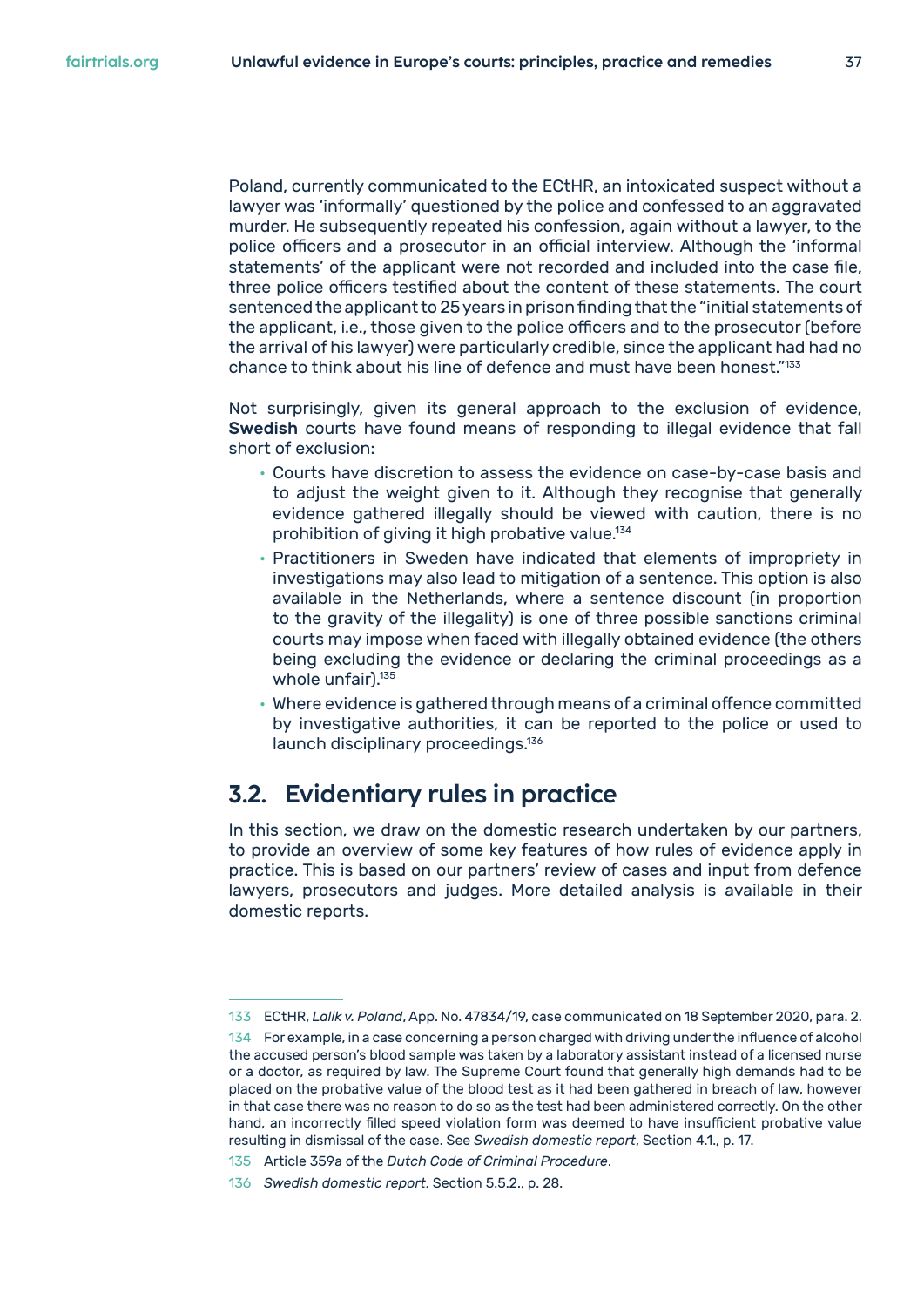#### <span id="page-37-0"></span>**3.2.1. Mechanisms to "soften" exclusionary rules**

Judicial discretion defines most countries' approach to evidentiary remedies. Many legal systems explicitly accord very high levels of discretion to judges in deciding how to handle illegal evidence. As described above, over recent years, laws have also been changed to increase the level of discretion so that they are not required to exclude evidence.137 Even where the law is clear and requires certain types of evidence to be excluded, the courts nonetheless have a high degree of latitude in how they interpret those rules. Judges often appear to exercise their discretion or to interpret laws in ways that allow them to base their decisions on evidence that was obtained illegally.

In some cases in Poland, judicial interpretation has been used to narrow the scope of potentially unconstitutional legal provisions, in others it has been used to introduce concepts such as 'substantive violations' or 'fundamental breaches' that limit the scope of exclusionary rules. Interviews with practitioners reveal that the result of courts' assessment of evidence is normally a decision to admit, rather than exclude it. Indeed, Polish lawyers consider inadmissibility of evidence due to violations of procedural rights as a theoretical rather than a practical possibility. A significant number of interviewees in Poland from all practitioner groups concluded that they have rarely come across a situation in which courts even examine the inadmissibility of evidence, more commonly focusing solely on whether evidence is relevant or whether challenges to evidence are being used to stall proceedings.<sup>138</sup> Some lawyers did, however, note a growth in the use of exclusionary rules in criminal cases to sanction violations of the right to privacy.

A Polish lawyer noted that there is no established jurisprudence of the lower courts or Supreme Court, and you may only refer to decisions of international courts including the ECtHR, and provisions of, say EU directives, which are only partially implemented. In [Poland], however, these standards are severely undermined.

In Lithuania, even where the procedure for gathering evidence was violated, the Supreme Court has stated it is "necessary to assess whether the violations affected the reliability of data and whether these violations restricted the rights of the accused guaranteed by law".139 Lithuanian judges have also read across into rules of evidence, the concept of "fundamental breach of the Code of Criminal Procedure", which was designed to help courts decide whether judicial decisions should be quashed in their entirety. This involves requiring breaches of procedural rules to lead "to restrictions of the rights of the accused [that] precluded the court from examining the case thoroughly and impartially and from adopting a fair judgment".<sup>140</sup> Consultations with practitioners, both judges

<sup>137</sup> For example, the Polish reforms in 2016; and the changes in Ireland in 2015 following the Supreme Court decision in *DPP v. JC*.

<sup>138</sup> *Polish domestic report*, Section 6.2., p.30.

<sup>139</sup> See e.g., Lithuanian Supreme Court, decision in a criminal case No. 2K-78-648/2020, 9 July 2020, para. 61 referred to in *Lithuanian Domestic Report*, Section 4.1.1., p. 22.

<sup>140</sup> *Lithuanian Domestic Report*, Section 4.1.1., p. 22.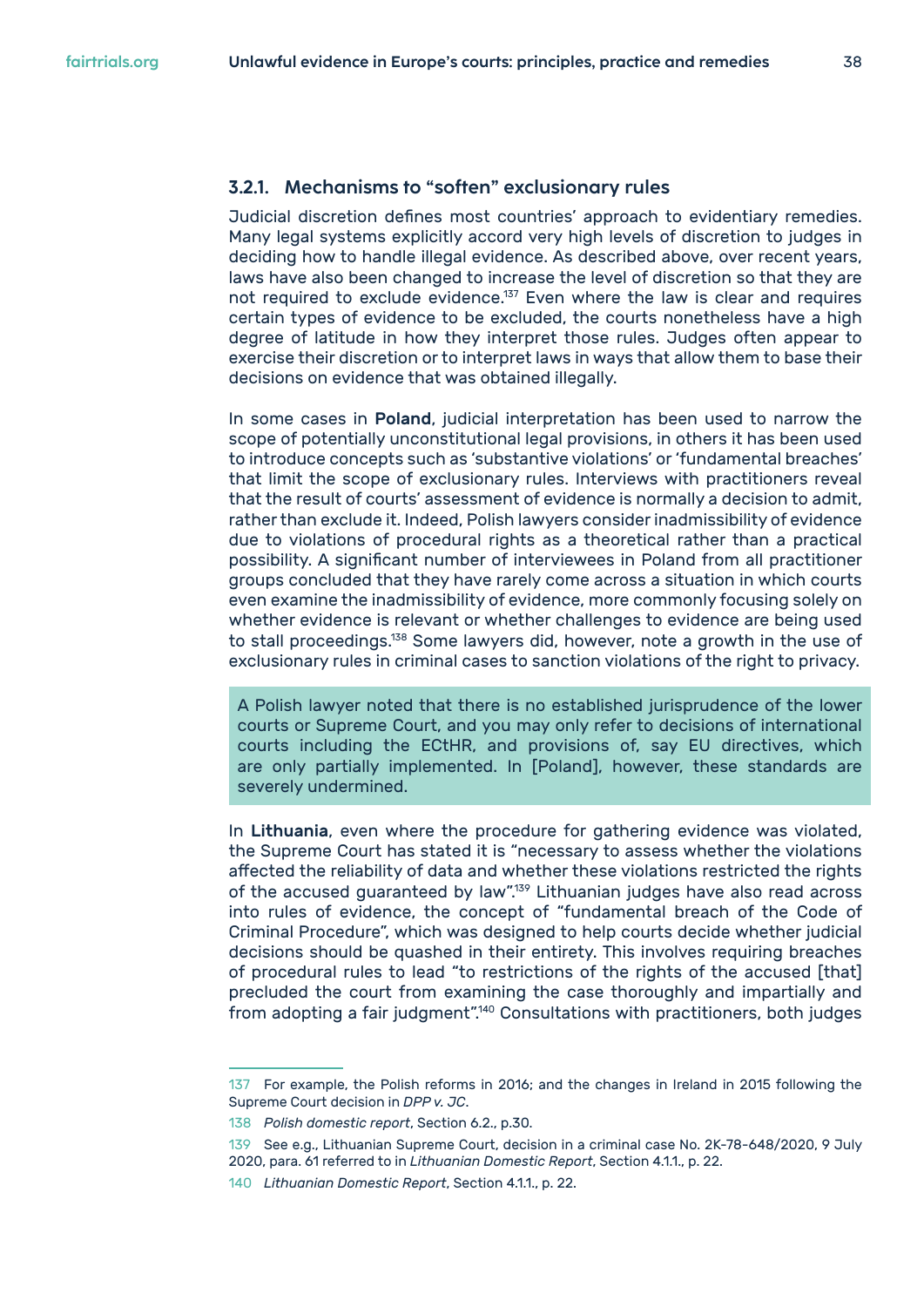<span id="page-38-0"></span>and lawyers, showed that in Lithuania exclusion of evidence obtained in violation of fundamental rights is rare.<sup>141</sup> For example there are cases where the testimony of a suspect who was questioned as a witness was admitted and used as the sole evidence for conviction.<sup>142</sup>

Croatia has a strong statutory basis for exclusion of illegal evidence, but exclusion of evidence is more difficult in practice. Regarding the fundamental rights of defence, the greatest risk of rights violations exists in the earliest stages of pretrial proceedings, at the police station. At this stage, however, it is very difficult to establish that a violation has occurred because no lawyer is present and there is no recording. Without that evidence, the exclusionary rule cannot be applied. In areas where judges have discretion about whether to apply the exclusionary rule, the practice of Croatian courts is unclear. Practitioners, however, said that procedural violations in evidence gathering are rarely a reason to exclude evidence. A prosecutor stated they had never had a case where evidence was excluded due to procedural rights violations, while another noted that evidence has been excluded in that situation because it is irrelevant or inappropriate, but not because it is illegal.<sup>143</sup>

Although exclusionary rules exist in Ireland and the Supreme Court has developed a test for assessment of unconstitutionally obtained evidence, in practice a decision on admissibility of evidence is highly dependent on the discretion of trial judges. Research shows that the Supreme Court's decision in DPP v JC has increased the amount of illegally-obtained evidence that is admitted in criminal trials.<sup>144</sup>

#### **3.2.2. Inconsistency**

In practice, broad judicial discretion exercised without clear guiding principles, leads to unpredictable and inconsistent case law. As a result, the outcome of challenges to reliance on illegal evidence, often depends on how an individual judge weighs competing interests.

In Lithuania, for example, a decision on admissibility of evidence obtained in violation of requirements provided in law, involves assessing "whether in obtaining it, the accused was deprived of rights guaranteed by law, or such rights were substantially restricted"(insert footnote: Case-law of the Lithuanian Supreme Court cited in Lithuanian Domestic Report, Section 4.1.1., p. 22.) There is a lack of guidance on what procedural violations should be considered as resulting in "substantial restrictions" on the rights of the defendant. In addition, as evaluation of legality of evidence is intertwined with verifying its reliability, sometimes judges tend to prioritise the reliability over legality. This results in a *de facto* balancing approach, where the interests of the accused are weighted against the interest of criminal justice in determining the truth and different judges or courts may adopt different decisions. For example, in a case considered

<sup>141</sup> *Lithuanian Domestic Report*, Section 3.2., p. 18 and Section 4.1.1., p. 24.

<sup>142</sup> *Lithuanian Domestic Report*, Section 4.1.1., p. 24.

<sup>143</sup> *Croatian domestic report*, Section 4.2.b, p.21.

<sup>144</sup> *Irish domestic report*, Section 4.2., p. 26.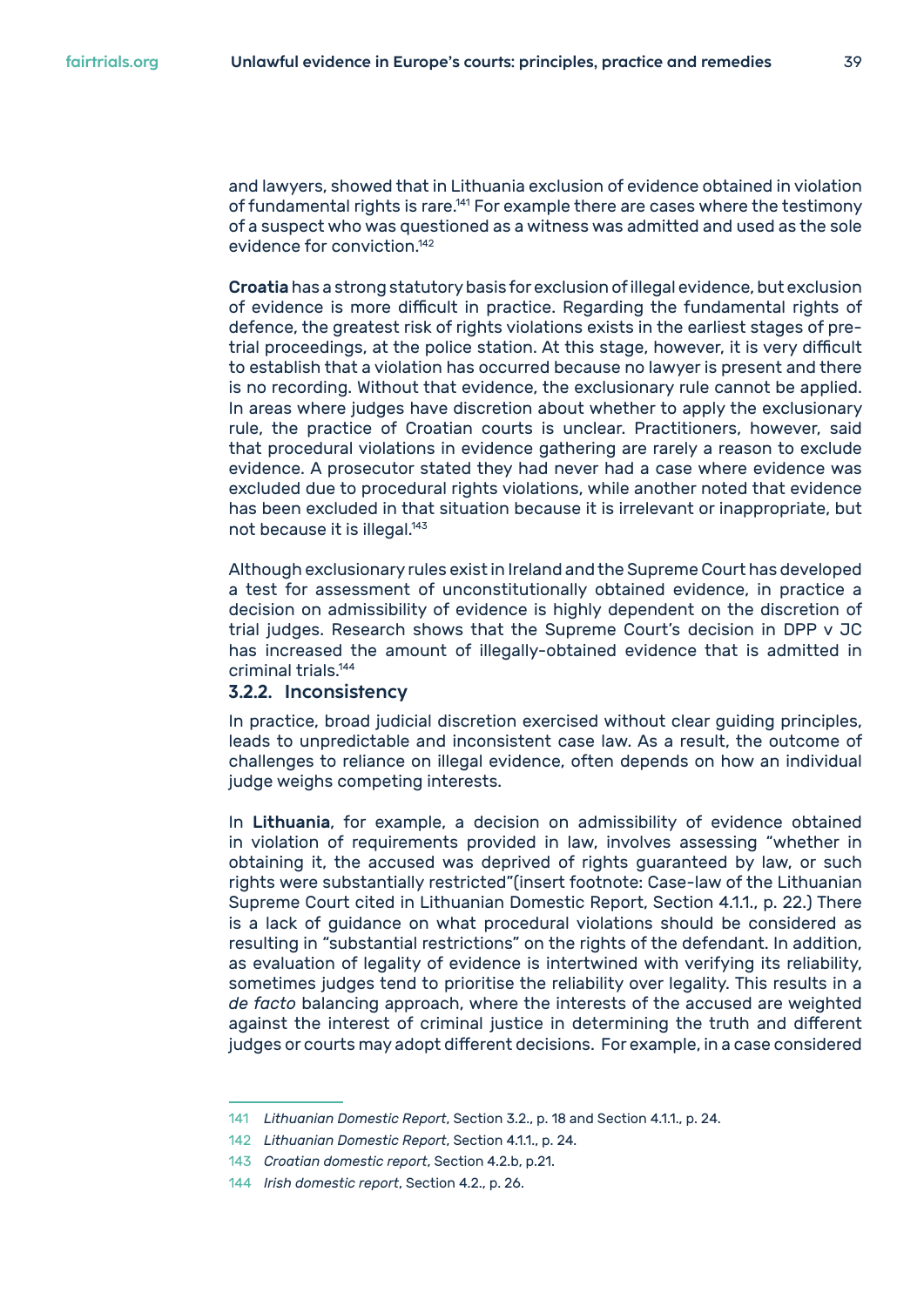<span id="page-39-0"></span>by our partners in Lithuania, evidence obtained from the unauthorised seizure of hard drives (before the official launch of criminal proceedings) was excluded by first instance and, finally, Supreme Court, but declared admissible by the court of appellate instance.<sup>145</sup>

In Poland the interpretation of the highly criticised 2016 law<sup>146</sup> depends on the specific court or even individual judge. Some courts have sought to read the impact of the provision restrictively. The Court of Appeal in Wroclaw, for example, has interpreted it in light of the Polish Constitution and the ECHR to conclude that it does not require evidence obtained unlawfully to be admitted. Other courts have, however, interpreted the law to mean that a violation of rules of procedure cannot result in exclusion of evidence if they do not fall within one of the exceptions.<sup>147</sup>

In Croatia, as discussed above, judges have considerable discretion to decide on the admission of some evidence where the interest of criminal prosecution outweighs the violation of the right in question.<sup>148</sup> According to prosecutors, the current case law on how these interests are weighed is inconsistent and in some cases lacks logic, allowing for surveillance tapes to be used in cases of bribery, but not in cases of rape. Defence lawyers also agreed that there is a lack of clarity, caused primarily by a lack of consistent case law.<sup>149</sup>

#### **3.2.3. Indirect means to admit illegal evidence**

Even where exclusionary rules exist, and are applied, the content of illegally obtained evidence is still indirectly admitted and used to convict.

#### **Informal questioning**

It is common in some countries for people who are suspected of committing crimes to be questioned by police before formal proceedings start, despite clear legal requirements that access to a lawyer is given before the first interrogation by the police.<sup>150</sup> This is known as 'informal questioning'.

This practice was observed in Poland where 'informal questioning' takes place before a person has been legally classified as a "suspect", in some cases, even while they are under the influence of alcohol. The statements are formally excluded as evidence, but they remain in the case files. They can also be

<sup>145</sup> *Lithuanian Domestic Report*, Section 4.1.1., p. 27.

<sup>146</sup> Article 168a of the *Polish Code of Criminal Procedure*.

<sup>147</sup> *Polish domestic report*, Section 5.3.5., p. 21.

<sup>148</sup> Article 10(3) of the Croatian *Criminal Procedure Act*.

<sup>149</sup> *Croatian domestic report*, Section 4.3., p. 24.

<sup>150</sup> *A.T. v. Luxembourg*, App. No. 30460/13, 9 April 2015, § 63; Article 3(2) of the Directive 2013/48/ EC of the European Parliament and of the Council of 22 October 2013 on the right of access to a lawyer in criminal proceedings and in European arrest warrant proceedings, and on the right to have a third party informed upon deprivation of liberty and to communicate with third persons and with consular authorities while deprived of liberty requires that presence of a lawyer be ensured even before the questioning by the police or by another law enforcement or judicial authority.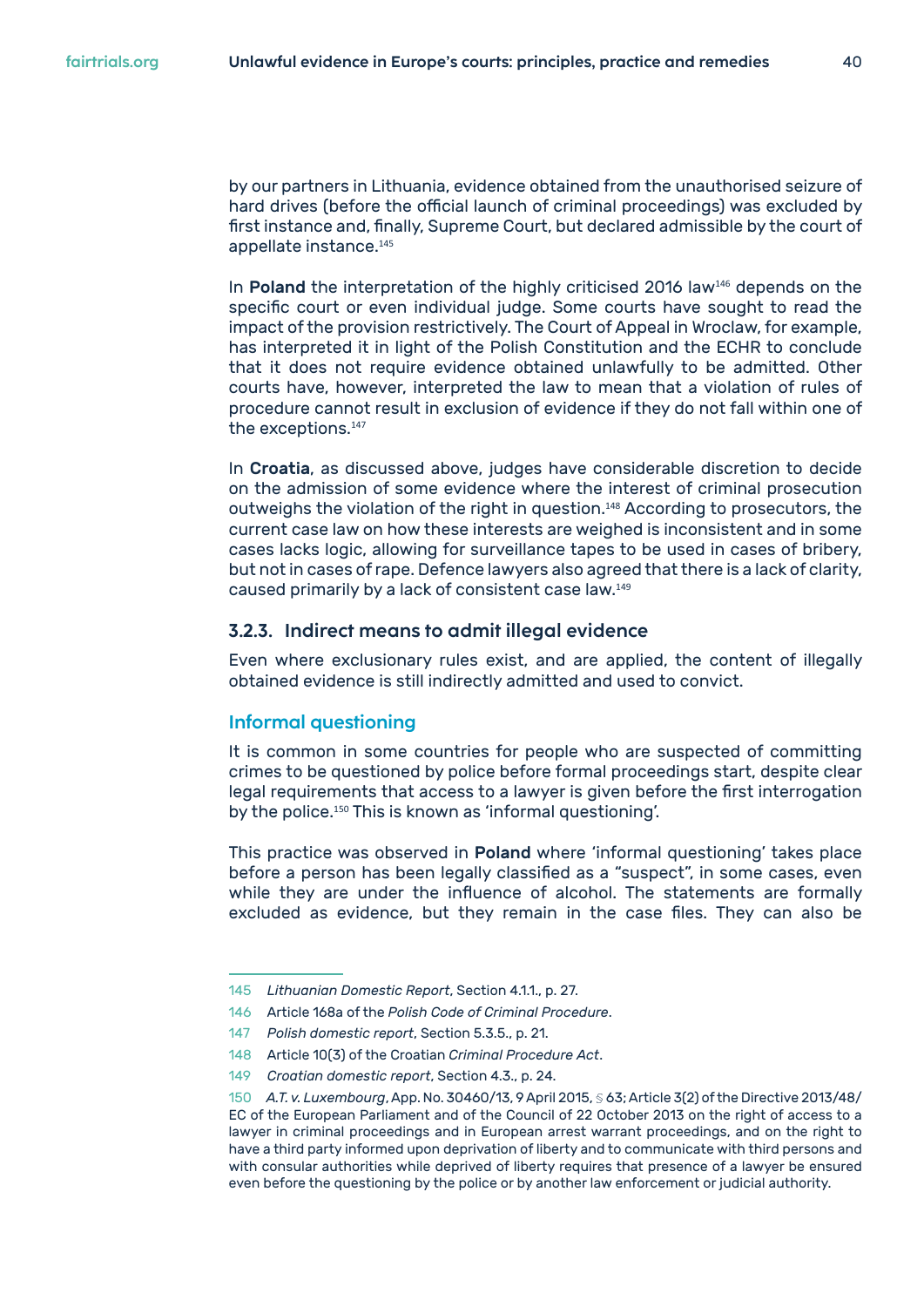<span id="page-40-0"></span>admitted through the testimony of police officers.<sup>151</sup> One Polish prosecutor that was interviewed by our partners admitted that he resorted to questioning police officers to obtain information disclosed by the suspect during an inadmissible 'informal' interview to get the information on record. A judge also explained that this method can be used to evade the privilege against self-incrimination. An internal police memorandum detailing the content of an informal interview is not treated as evidence but if a police officer is questioned about the circumstances mentioned in the memorandum, including the content of the 'informal interview', this might be treated as evidence from a police witness.<sup>152</sup>

Similarly, lawyers in Lithuania explained that sometimes investigators opt for 'informal interviews' with potential witnesses or even suspects. Even though the information obtained in these interviews cannot be used as evidence, it may lead the investigation to other sources of evidence.<sup>153</sup>

In Croatia, defence lawyers reported significant problems in informal interview before the person who is suspected is classified as a "suspect" and entitled to a defence lawyer. During that period, in the absence of a lawyer or record of what takes place, it is usually impossible to present any evidence of illegality, making it likely that allegations will be rejected as speculative and unsubstantiated.

The European Union's Agency for Fundamental Rights (FRA) has reported similar practices of 'informal' evidence gathering in the absence of a lawyer or proper information about suspect's rights in multiple Member States.154 According to the FRA, this practice is referred to as "informal intelligence talks" by lawyers in Bulgaria, "the grey zone" in Greece or "informal questionings"<sup>155</sup> in Romania.

## **3.3. Procedures for challenging evidence**

As discussed in Chapter 3, EU law requires Member States' courts to provide effective judicial protection of rights and the CJEU has emphasised that the defence must be able to challenge the legality of evidence in a way that respects the adversarial principle. The ECHR has also emphasised the importance of defendants being able to challenge illegal evidence in national courts. Where procedural rights violations are involved, it has also examined the effectiveness of these challenges and even the reasons given by courts for allowing evidence to be admitted.

<sup>151</sup> *Polish domestic report*, Section 6.1., p.29, see also ECtHR, *Lalik v. Poland*, App. No. 47834/19, case communicated on 18 September 2020.

<sup>152</sup> *Polish domestic report*, Section 6.1., p.20.

<sup>153</sup> *Lithuanian domestic report*, Section 3.3.1., p.9.

<sup>154</sup> *European Union Agency for Fundamental Rights*, Rights in practice: access to a lawyer and procedural rights in criminal and European arrest warrant proceedings, Luxembourg: *Publications Office of the European Union*, 2019, pp. 12, 23, 29 and 31.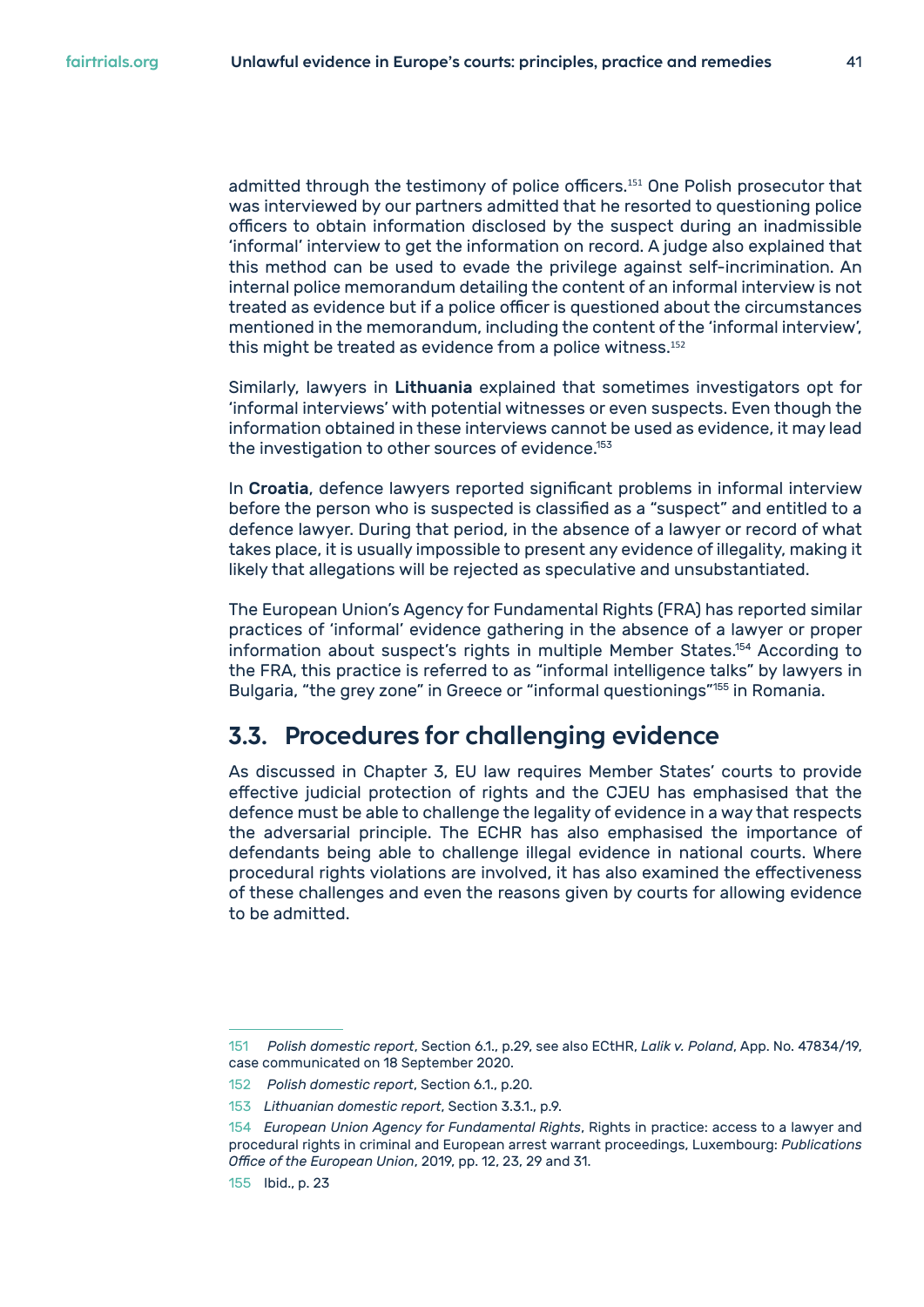#### <span id="page-41-0"></span>**Timing of challenges**

In determining whether the proceedings as a whole were fair, the ECtHR usually assesses whether the rights of the defence have been respected. In particular, the court looks at whether the applicant was given an opportunity to challenge the authenticity of the evidence and to oppose its use. What is often left out of the court's assessment is whether the defence and, in some instances, even the judges have access to enough information about evidence gathering process to be able to assess the legality of evidence effectively. In this context, timing of the right to challenge is key. Investigations can sometimes last for months or even years therefore it is important to address the legality of evidence early in the proceedings, particularly in cases of serious violations of the rights of defence.

Timely exclusion of illegal evidence pre-trial can also prevent illegal evidence being embedded so deeply in the case that its negative effect is impossible to fully remove later in proceedings. Furthermore, it can make it harder to use illegal evidence to gather new, derivative, evidence: by trial, even if the original statement is excluded, it is often impossible to trace what additional evidence was gathered as a result of it.

In some of the countries examined, delays in challenging evidence are also used against the suspect. One Croatian Supreme Court decision, for example, involved the defence challenging the legality of a confession given by the defendant after a full day of coercive questioning (as the defence has argued) by police officers. The Supreme Court dismissed the challenge stating as one of the reasons that the defence had not objected to the record of the police questioning at the time of signing the confession.<sup>156</sup>

Not all countries, however, permit evidentiary challenges pre-trial. This is, for example, the case in Lithuania. In many countries this is also impossible to do in practice due to the numerous practical obstacles to challenging evidence early in proceedings, in particular the absence of proper procedure or adequate information about evidence gathering process.

#### **Ex-officio review**

In most of the countries we examined, the prosecutor is primarily responsible for supervising the investigation and deciding whether to include information obtained in the evidence presented at trial. On the one hand, the prosecutor must ensure that enough evidence is collected to identify, charge and ultimately convict the perpetrator. On the other hand, the prosecutor must make sure that the investigation is carried out legally and that evidence included in the case file is admissible. The question of whether prosecutors are independent judicial arbiters is heavily contested.157

<sup>156</sup> Supreme Court of Croatia, case I Kž-Us 1172019-4, 29 November 2019, referred to in *Croatian domestic report*, Section 5.1.b., p. 27.

<sup>157</sup> See Fair Trials, [Who qualifies as a 'judicial authority' for the purposes of issuing a European](https://www.fairtrials.org/sites/default/files/publication_pdf/CJEU_27_May_2019_cases_IP_LB_final.pdf)  [Arrest Warrant?,](https://www.fairtrials.org/sites/default/files/publication_pdf/CJEU_27_May_2019_cases_IP_LB_final.pdf) 2019.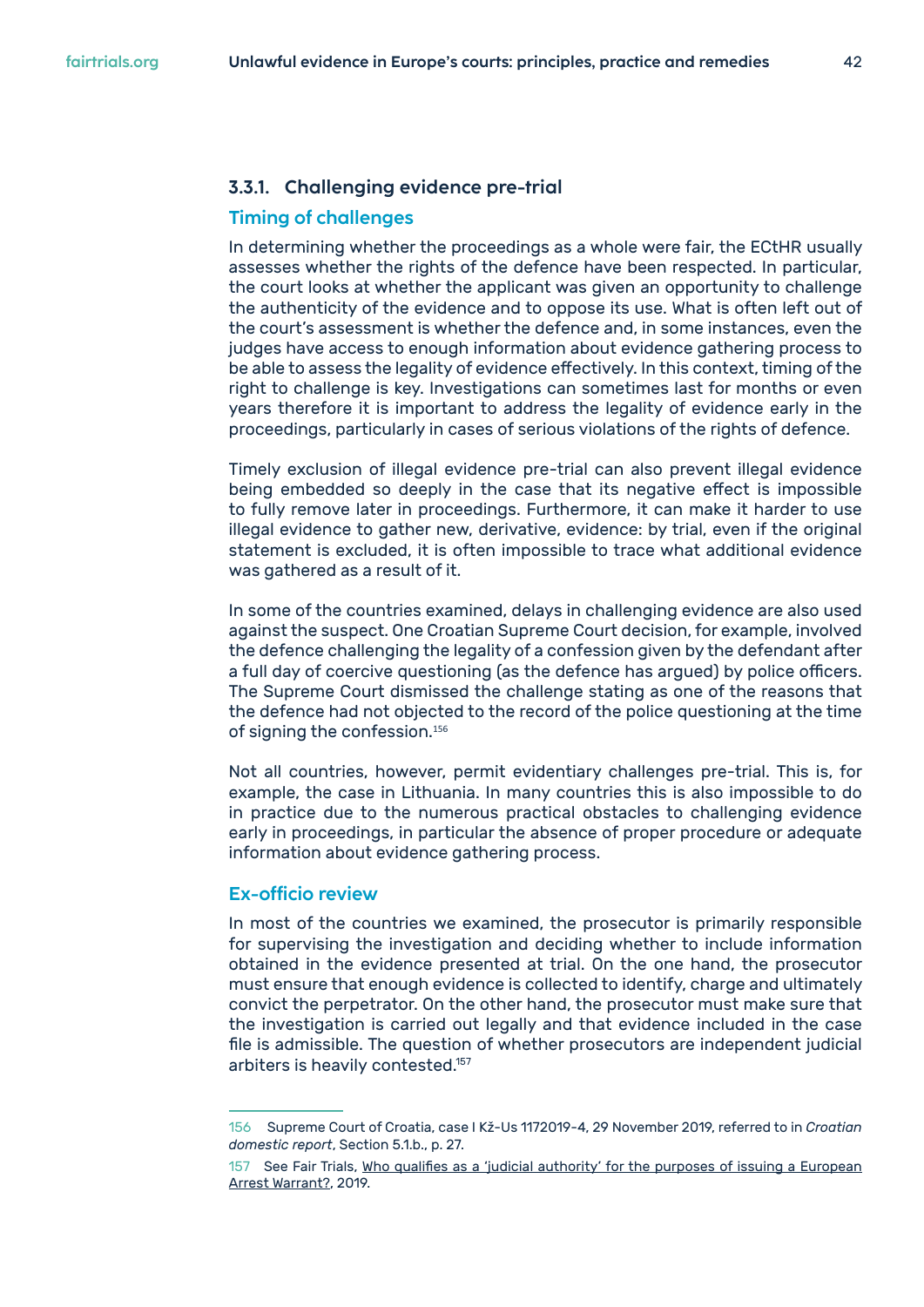In Lithuania, prosecutors reported that they consistently review adherence to the principle of legality while supervising the pre-trial investigation . Interviewed lawyers, however, were sceptical about the effectiveness of such review as a possible evidentiary remedy. They pointed to three interrelated factors which undermine this prosecutorial review function: first, formally the evidence is considered as mere 'data' until the court admits it as evidence; secondly, a decision on admissibility is an exclusive competence of the court; and, thirdly, prosecutors have a general obligation to submit to the court all materials (data) gathered in the case.<sup>158</sup>

In Croatia, prosecutors also have a duty to ensure the legality of the evidence they present. Although they do examine the legality of evidence, particularly evidence obtained by the police (and even exclude some pieces of evidence from the case file), traces of illegal evidence nevertheless should remain in the case file, for example to aid in verifying the legality of any derived evidence.<sup>159</sup>

In **Ireland**, prosecutors must assess the evidence to ensure it was properly obtained and must not seek to adduce inadmissible evidence. The prosecutor can refuse to admit evidence at trial where they believe it has not been gathered in accordance with the law or have other concerns about it, such as its credibility. They can also seek information from police as to how evidence has been gathered. There does not, however, appear to be any publicly available internal guidelines on how evidence is reviewed by prosecutors.<sup>160</sup>

In Sweden, given the principle of free evaluation of evidence, unsurprisingly there is no regulation specifying that the person in charge of an investigation must ensure that evidence has been lawfully obtained. Interviews with practitioners indicate that the general assumption is that the rules have not been violated unless, for example, the defence lawyer points to an error. The prosecutors have a general duty of objectivity but no explicit obligation to ensure the rights of suspects are respected during the investigation.<sup>161</sup>

#### **Access to information to facilitate challenges**

The ability to challenge the legality of evidence is one of the fundamental aspects of the right to a fair trial.<sup>162</sup> As discussed above, a key consideration of the ECtHR, in when applying the "overall fairness" test is also whether the applicant was given an opportunity to challenge the authenticity of the evidence and to oppose its use. What is often left out of the ECtHR's assessment, however, is whether the defence, and in some instances even the judges, have access to enough information about how the evidence was gathered to be able to assess its legality effectively.

<sup>158</sup> *Lithuanian domestic report*, Section 4.2., pp. 33-34.

<sup>159</sup> *Croatian domestic report*, Section 6.1., p. 34.

<sup>160</sup> *Irish domestic report*, Section 3.3 (ii), p. 13.

<sup>161</sup> *Swedish domestic report*, Section 3.2.1., p. 14.

<sup>162</sup> Article 6(3)(c) ECHR.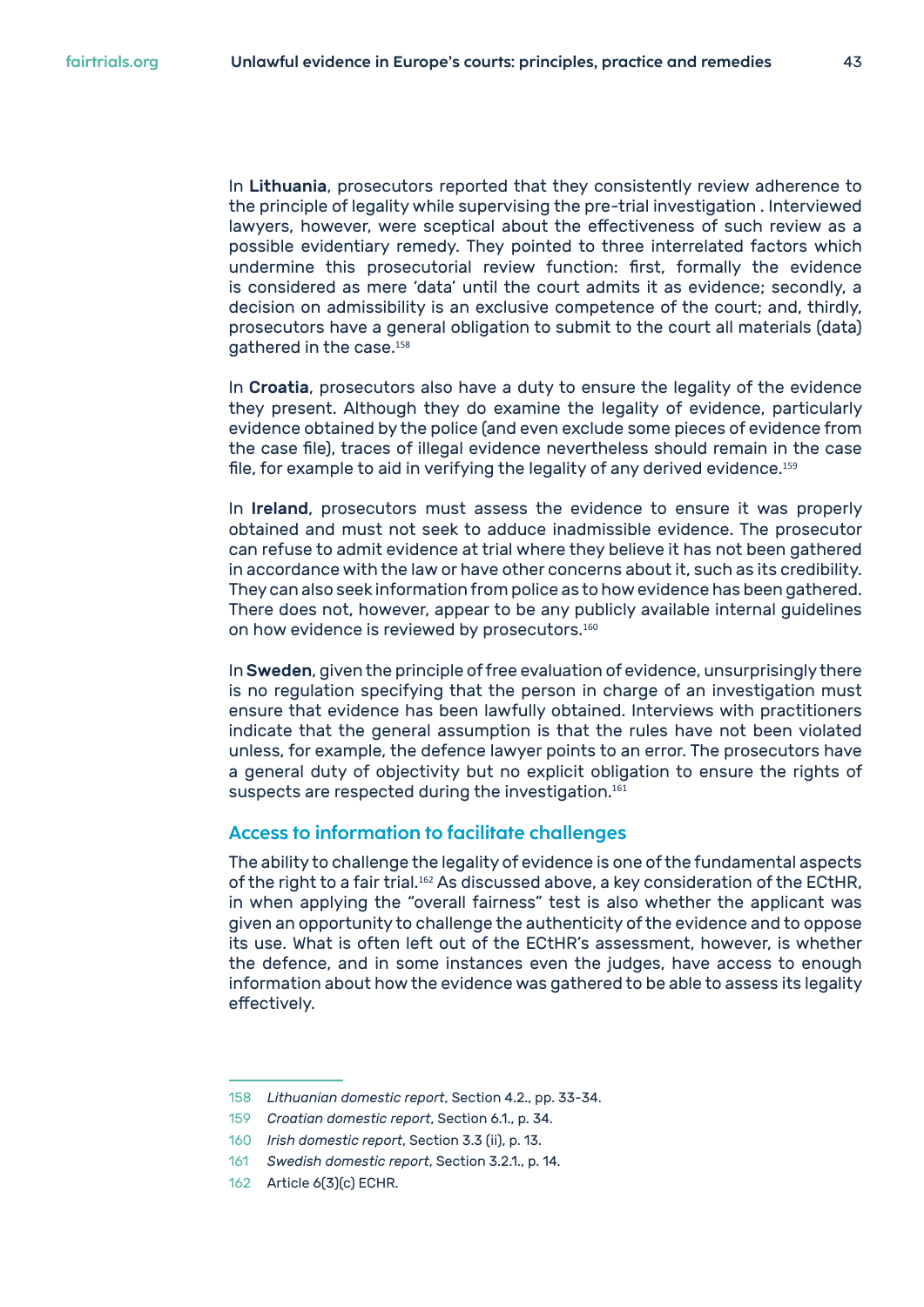Limited access to case materials pre-trial is one of the most common problems faced by the defence across the EU<sup>163</sup>. Control over access rests almost entirely with the investigating or prosecuting authorities. Although the right to early access to case materials is set out in the Right to Information Directive,<sup>164</sup> there are limitations on this right if information is not required to challenge the legality of the arrest or detention. The Directive provides:

(3) … access to the materials […] shall be granted in due time to allow the effective exercise of the rights of the defence and at the latest upon submission of the merits of the accusation to the judgment of a court …

(4) By way of derogation from paragraphs 2 and 3, provided that this does not prejudice the right to a fair trial, access to certain materials may be refused if such access may lead to a serious threat to the life or the fundamental rights of another person or if such refusal is strictly necessary to safeguard an important public interest, such as in cases where access could prejudice an ongoing investigation or seriously harm the national security of the Member State in which the criminal proceedings are instituted.

The kinds of restrictions envisaged in the Directive are found in the law of all Member States and are usually applied broadly in practice.<sup>165</sup> This includes not only access to evidence, but also to information about how evidence was gathered.

In Croatia, defence lawyers are not normally allowed to be present when evidence is gathered unless it involves the defendant or questioning of a defence witness. Access to case materials pre-trial is also limited both for the defence and judges. For this reason, even though Croatian law makes it possible to challenge the legality of evidence pre-trial, in practice when such challenge is made, the judges seldom accept it because they don't usually know well the content of the case file. Even where the defence is given access to materials, at a later stage, defence lawyers pointed out that these do not contain sufficient information about how evidence was gathered to assess its legality.<sup>166</sup> This is especially challenging in the context of informal interviews, where a defence lawyer is not present.<sup>167</sup>

Lawyers in Poland described similar experiences. The defence must make a plausible allegation that a procedural step has been carried out wrongfully to challenge the evidence but, pre-trial, they cannot verify how evidence has been gathered making it virtually impossible to substantiate a challenge.<sup>168</sup>

In Ireland, the evidence prosecutors intend to rely on is often disclosed to the defence at an advanced stage in proceedings, making it impossible to address the legality of evidence early in proceedings. The Irish Law Reform Commission

<sup>163</sup> *European Union Agency for Fundamental Rights* report, Rights of suspected and accused persons across the EU: translation, interpretation and information, 2016, pp. 79-82.

<sup>164</sup> Article 7(2).

<sup>165</sup> *Report from the Commission to the European Parliament and the Council on the implementation of Directive 2012/13/EU of the European Parliament and of the Council of 22 May 2012 on the right to information in criminal proceedings*, Section 3.7.4.

<sup>166</sup> *Croatian domestic report*, Section 5.1.b, p. 27.

<sup>167</sup> *Croatian domestic report*, Section 5.1.b, pp. 27-28.

<sup>168</sup> *Polish domestic report*, Section 6.9., p. 36.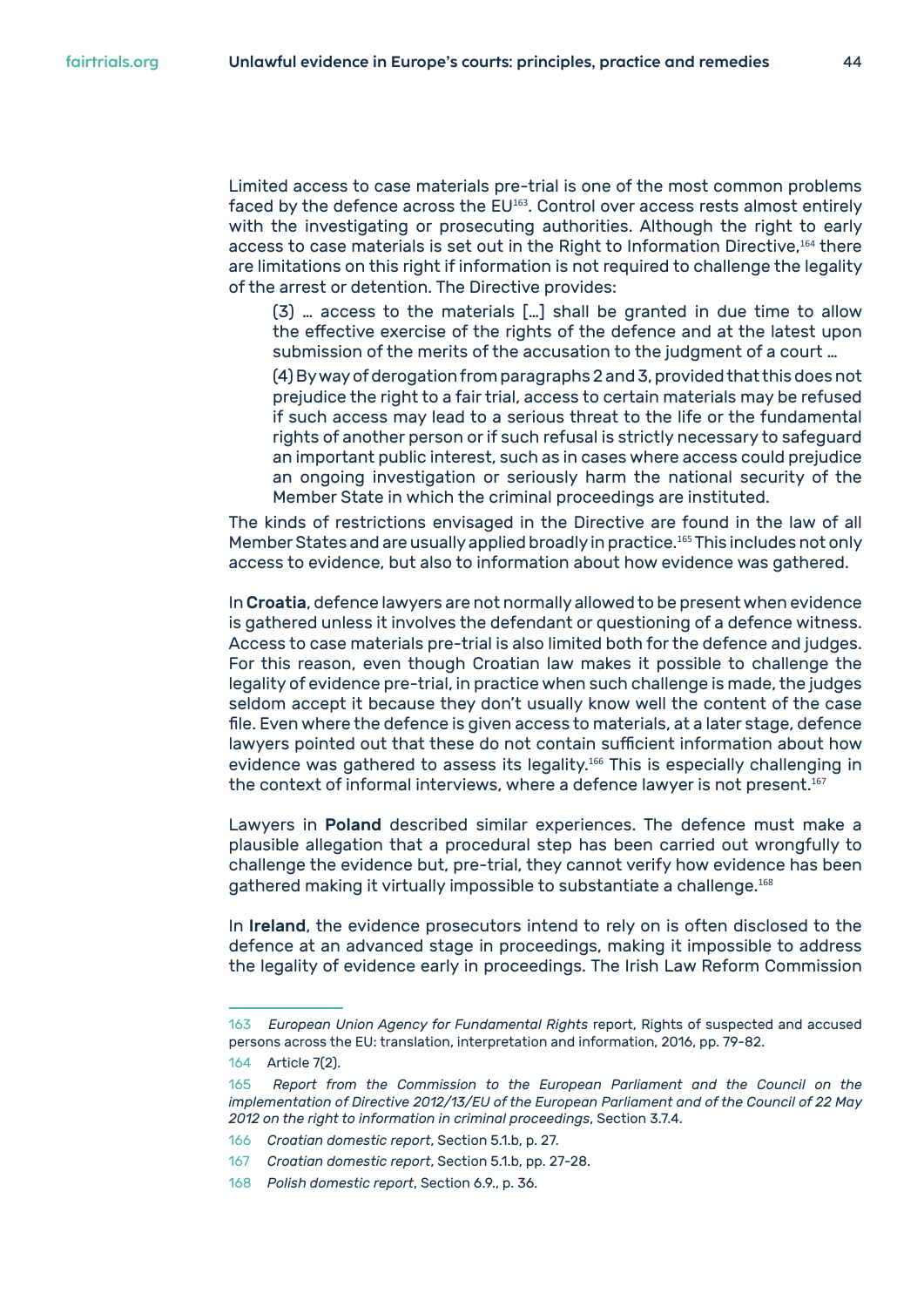<span id="page-44-0"></span>has stated that this may not be sufficient to comply with the duty of disclosure or the requirements of the Right to Information Directive, which requires access to case materials as soon as practicable.<sup>169</sup> Issues may arise also from limited scope of legal aid which often does not cover the review of often very large amounts of electronic data that is disclosed very late. In September 2021 a new procedure was introduced to pay defence lawyers for their work reviewing some disclosure, but it remains problematic.

In Lithuania, during the pre-trial stage the prosecutor may make a reasoned decision to refuse access to part of the case material if, "in the opinion of the prosecutor, this could prejudice the success of the pre-trial investigation."<sup>170</sup> Thus only limited information is provided to the defence. One lawyer noted that they can only see the written records that directly relate to their client – searches, seizures, etc. All interviewed lawyers emphasized that getting access to information on how and what other evidence was gathered, whether secret methods were used, is nearly impossible before the end of the investigation. This is especially so, when covert investigative methods are involved as these are classified as a state secret and are thus inaccessible to defendants and their lawyers.<sup>171</sup>

#### Lithuanian lawyer:

"You can only get acquainted with the written records that directly relate to your client – his searches, searches of premises, seizures, records of detention, records of questionings, that's it. No other data is revealed during the investigation, it is revealed only at the end of it. Getting access to data before the end of the investigation is an extremely rare situation. Whether criminal intelligence was used – nobody knows, because it is a state secret, thus you can question its legality only after this information is declassified. In exceptional cases, part of the information is declassified during pre-trial investigation, otherwise – at the end of it or during trial proceedings."

#### **3.3.2. Challenging evidence at trial**

In most of the countries examined, challenges to reliance on illegal evidence are dealt with at trial.

#### **The same judge that decides on admissibility decides on guilt or innocence**

A recent study on effective remedies for a violation of the right to a lawyer found that in an overwhelming majority of Member States that apply the exclusionary rule (15 out of 23), excluded evidence is brought to the attention of trial judges.<sup>172</sup>

<sup>169</sup> *Irish domestic report*, Section 3.3.(iv), p.15.

<sup>170</sup> *Lithuanian domestic report*, Section 5.1., p. 42.

<sup>171</sup> *Lithuanian domestic report*, Section 5.1., p. 42.

<sup>172</sup> *Anneli Soo* (Effective) Remedies for a Violation of the *Right to Counsel* during Criminal Proceedings in the European Union: An Empirical Study, Utrecht Law Review, Vol. 14, Issue 1, 2018, pp. 31-32, in particular, Figure 2.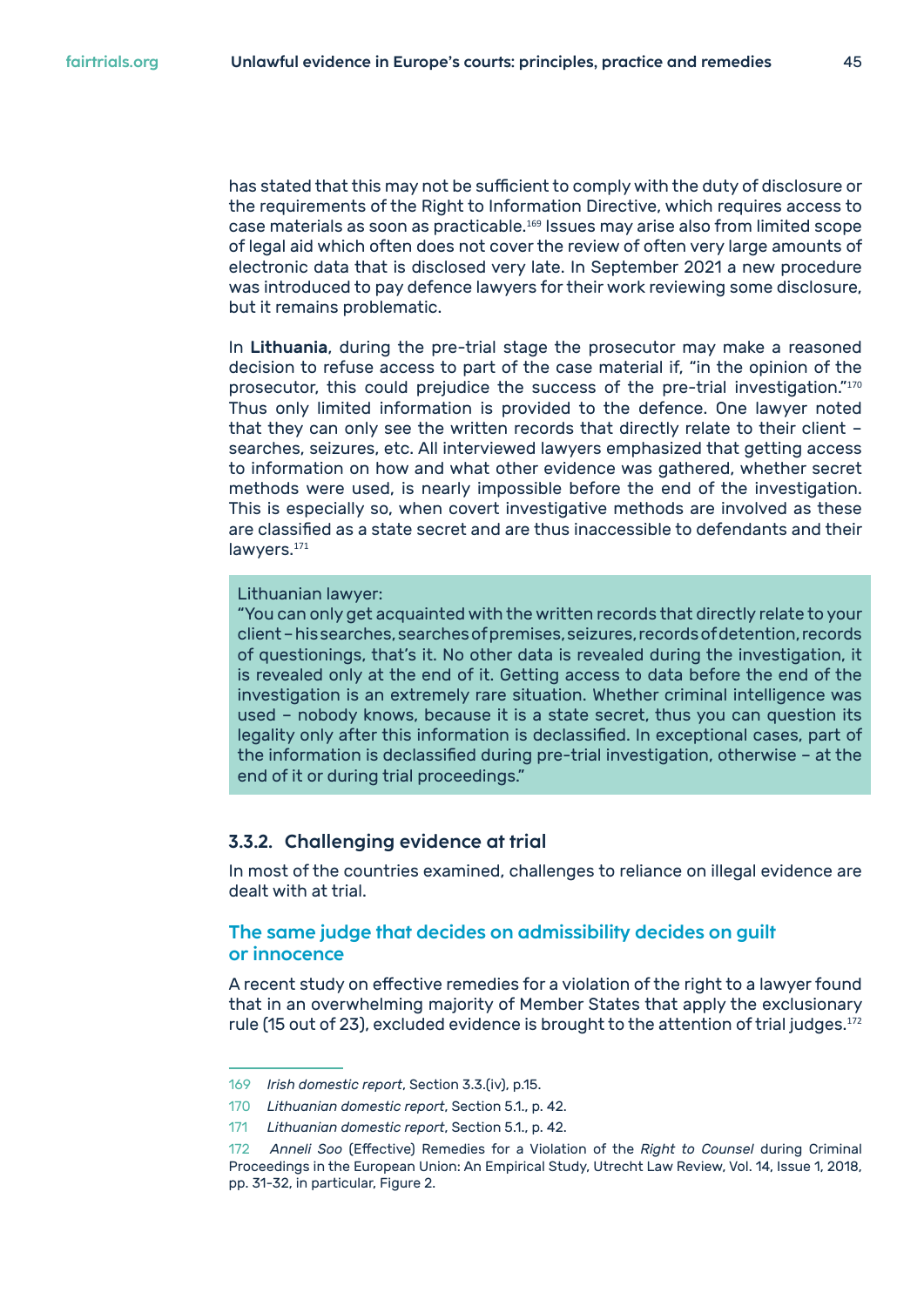This holds true for Sweden, Lithuania and Poland and means that evidence is examined, assessed, and, if necessary, excluded by the same judges that subsequently make the final decision on the guilt or innocence of the accused.

In Lithuania at the beginning of a trial all evidence is considered 'data'. All case materials, including potentially illegal evidence, have to be submitted to the court and are therefore visible to judges.<sup>173</sup> One prosecutor noted that requirement to submit to the court all case materials was introduced in order to preclude prosecutors from excluding exculpatory evidence from the case file.<sup>174</sup>

There is also no special procedure for challenging the admissibility of evidence, with objections usually raised during the final speeches.<sup>175</sup> Only once the hearings on merits have ended will the court evaluate firstly, whether the data examined during the trial can be recognized as evidence, and, secondly, how it will use that evidence to support its judgment.<sup>176</sup> Even where evidence is 'excluded' in reality this only means the judge will not explicitly refer to it in their reasoning.

This system, not unique to Lithuania, is based on the assumption that judges will be able to distance themselves from the information they have seen or heard and will base their decision only on legal evidence. However, this is not realistic, especially where the reliability of evidence is not in question. What it demands of judges is impossible – to remove from his or her consciousness impermissible, but reliable and convincing information or to "unbite the apple of knowledge".<sup>177</sup> A Polish judge observed that if a judge handling a serious case is presented with unlawfully obtained evidence which is the only evidence of guilt of a very dangerous criminal, then, for psychological reasons, the judge will take measures to assess the evidence in a way that allows him to consider the evidence admissible.

Ireland and Croatia have developed ways to address this challenge. In Ireland, which uses jury trials in most ordinary criminal proceedings, the admissibility of evidence is usually decided in a separate hearing by the trial judge. $178$  This is held within the trial but in the absence of the jury. The media may not report on what takes place and, where evidence is excluded, no mention of it can be made. Thus, the jury is able to make a decision based only on evidence that is ruled admissible.<sup>179</sup>

<sup>173</sup> *Lithuanian domestic report*, Section 4.4.2., p. 39.

<sup>174</sup> *Lithuanian domestic report,* Section 4.4.2., p. 39*.*

<sup>175</sup> *Lithuanian domestic report*, Section 4.3., p. 34.

<sup>176</sup> *Lithuanian national report*, Section 3.2., p.6.

<sup>177</sup> Damaška, M. R. (1997). Evidence Law Adrift. Yale: Yale University Press, 1997, p. 48, quoted in *Lithuanian domestic report*, Section 4.4.2., p. 40.

<sup>178</sup> *Irish domestic report*, Section 3.5., p 18. Notable exceptions to this are the summary-only offences and some hybrid offences that are tried in the District Court before a single judge sitting without a jury and the Special Criminal Court. In both these courts the judge or judges decide on both the questions of law and fact and also on whether or not evidence is admissible.

*Irish domestic report*, Section 3.5., p 18.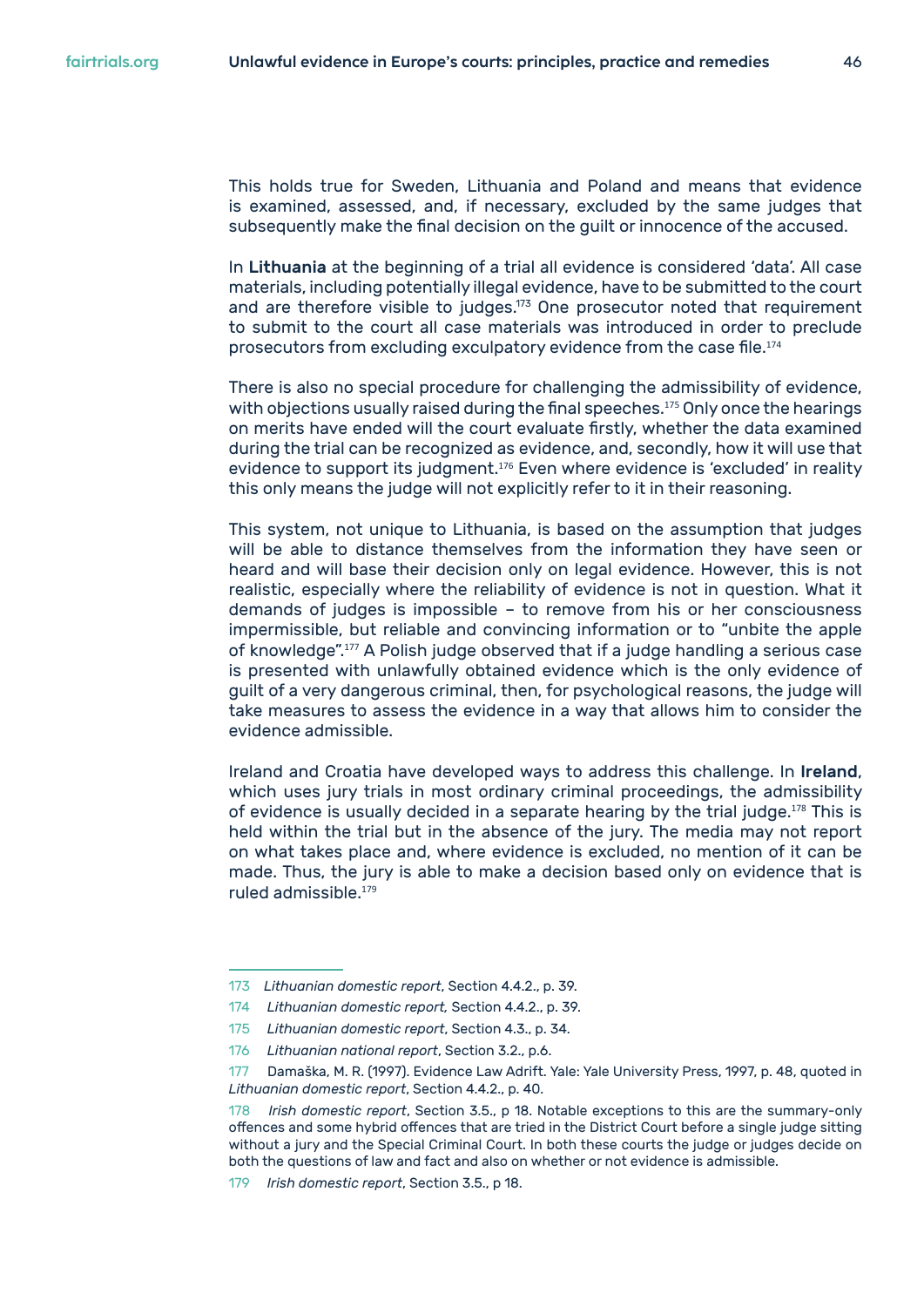In Croatia, evidentiary matters are normally dealt with by either the investigative judge or indictment panel before the start of the trial. After the prosecutor files the indictment, the indictment panel (consisting of three judges) decides whether to exclude the evidence. This prevents the trial court seeing the excluded evidence.<sup>180</sup> Excluded evidence is then kept separately by the investigative judge, separate from all other case files.<sup>181</sup> It is also possible to challenge evidence before trial judges.<sup>182</sup>

#### **Where there is no trial**

Independent examination of the legality of evidence is even more problematic when a suspect waives their right to a full criminal trial, in exchange for a benefit from the state (such as a lower sentence). These trial waiver processes are increasingly common in Europe.<sup>183</sup> Where there is no trial (or a perfunctory one), evidential issues are almost entirely dependent on the prosecutor's review or on the defence challenging the evidence. The former is unrealistic, as the prosecutor often plays a leading role in negotiating the trial waiver. It is also, in practice, hard to imagine the defence challenging the legality of evidence,<sup>184</sup> including because the accused person will not have an incentive to do so (they are waiving their rights to get a shorter sentence or lower charge). At best, evidential issues become one matter for discussion in the agreement trial waiver. Although some countries do provide for judicial oversight of trial waivers, this is often limited to checking compliance with the agreement and with formal legal criteria. The court does not independently verify the legality or even the reliability of evidence. Thus, there is a considerable risk that illegally obtained evidence that otherwise would not be admissible may be used in trial waiver negotiations.

#### Domestic law and practice - key conclusions

- The laws in EU Member States vary enormously. While most have some form of legal regime governing the admissibility of illegal evidence, this is not the case in Sweden.
- Over the past decade, legal changes in a number of Member States have increased the level of discretion judges have to admit evidence obtained in violation of fundamental rights.
- Legal systems give judges a lot of discretion about whether to admit evidence. In practice this is normally used to admit evidence, with exclusion of evidence being rare.
- Even where there are seemingly clear obligations to exclude evidence, in practice the law is often interpreted to allow courts to rely on evidence.

<sup>180</sup> *Croatian domestic report*, Section 5.1.a., p.26.

<sup>181</sup> *Croatian domestic report*, Section 5.2.a., p. 32.

<sup>182</sup> *Croatian domestic report*, Section 5.2.a., p. 32.

<sup>183</sup> Fair Trials, *The Disappearing Trial: Towards a rights-based approach to trial waiver systems*, Report, 2017.

<sup>184</sup> Ibid., pp. 23-34.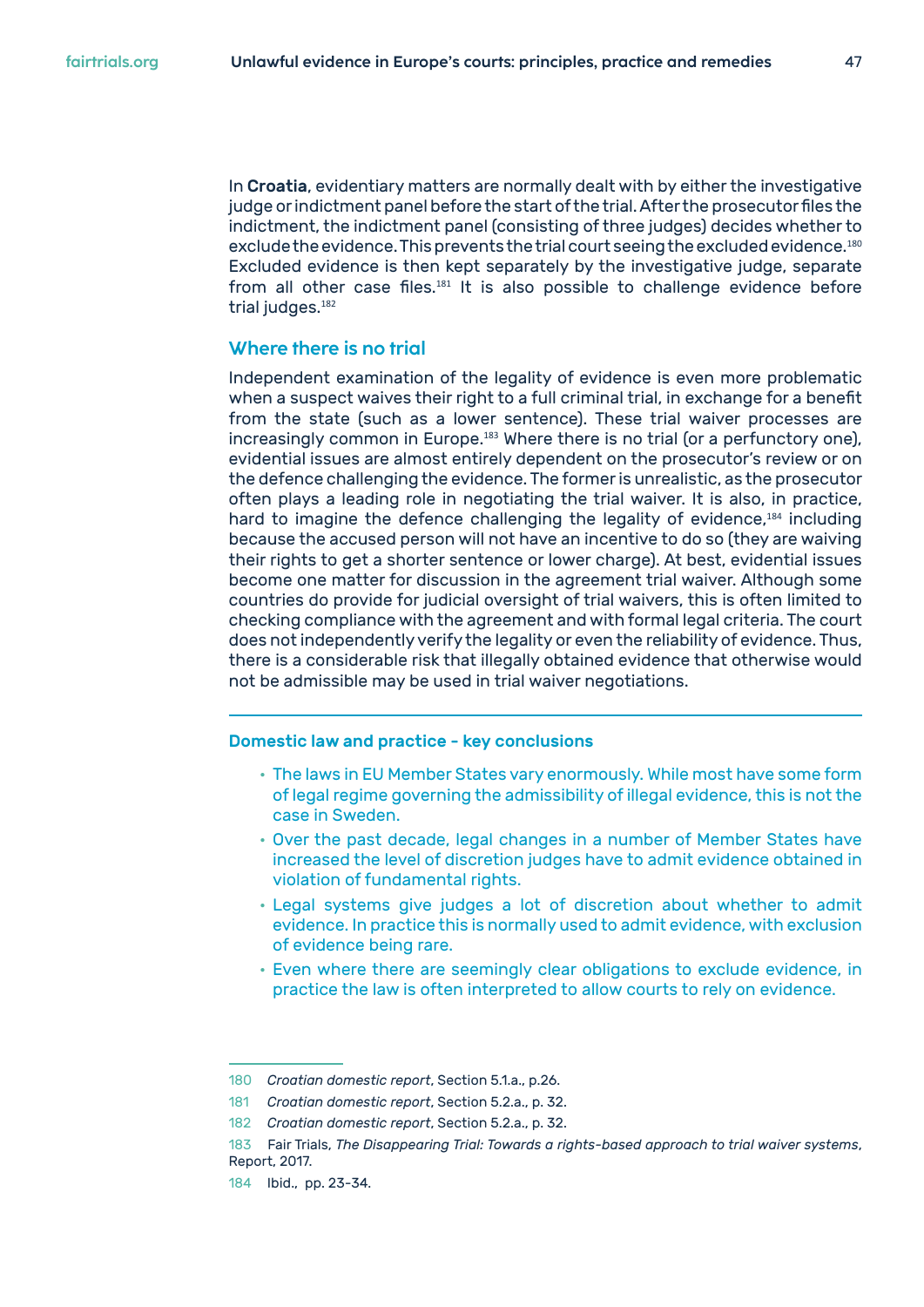- <span id="page-47-0"></span>• There is evidence of judges relying on regional and international human rights standards to justify the exclusion of illegal evidence but there are also cases of judges relying on ECHR caselaw to justify a less robust approach to evidentiary remedies.
- Although there are major benefits to allowing evidential challenges pretrial, in most countries this is not possible. What little oversight exists at this stage normally rests with prosecutors.
- Challenges to reliance on illegal evidence normally take place at trial by the same judges that will decide the case, meaning they will have been influenced by the evidence.
- There are significant practical challenges to the defence in challenging reliance on illegal evidence, in particular a lack of early access to the case file and to information on how evidence was gathered.

## **4. Methodology for a principled assessment of evidentiary remedies**

## **4.1. Regional standards and national law show us the problems, not the solutions**

It is clear in regional standards that evidence should be excluded if it is unreliable, a result of entrapment, or tainted by torture.<sup>185</sup> Beyond this, however, there is a lack of clear guidance in regional law about when illegal evidence should be excluded. Regional courts accord a high degree of deference to the decisions of national courts, increasingly so in the case of the ECtHR, resulting in case law that is inconsistent and unclear.

This would not be a problem if, notwithstanding the lack of clear regional standards, countries had their own national rules which are clear and sufficiently robust and if these rules applied in an appropriate way in criminal cases. However, this is far from the case. National laws are also often vague and have been changed over the past decade to weaken evidentiary protections.<sup>186</sup> National law also gives courts considerable discretion which, in practice, rarely seems to be used to strengthen the safeguards towards exclusion of illegal evidence. People accused of criminal offences also face enormous procedural and practical barriers in challenging illegal evidence, which often make evidentiary remedies illusory.

<sup>185</sup> Fair Trials, The Disappearing Trial: Towards a rights-based approach to trial waiver systems, Report, 2017, pp. 23-34.

<sup>186</sup> A worrying trend found in the legislation of at least three Member States either outright acceptance of illegality in evidence gathering, as is the case in Poland, or creation of different, less strict set of evidentiary rules for special categories of more serious crimes as is the case in Ireland and Croatia.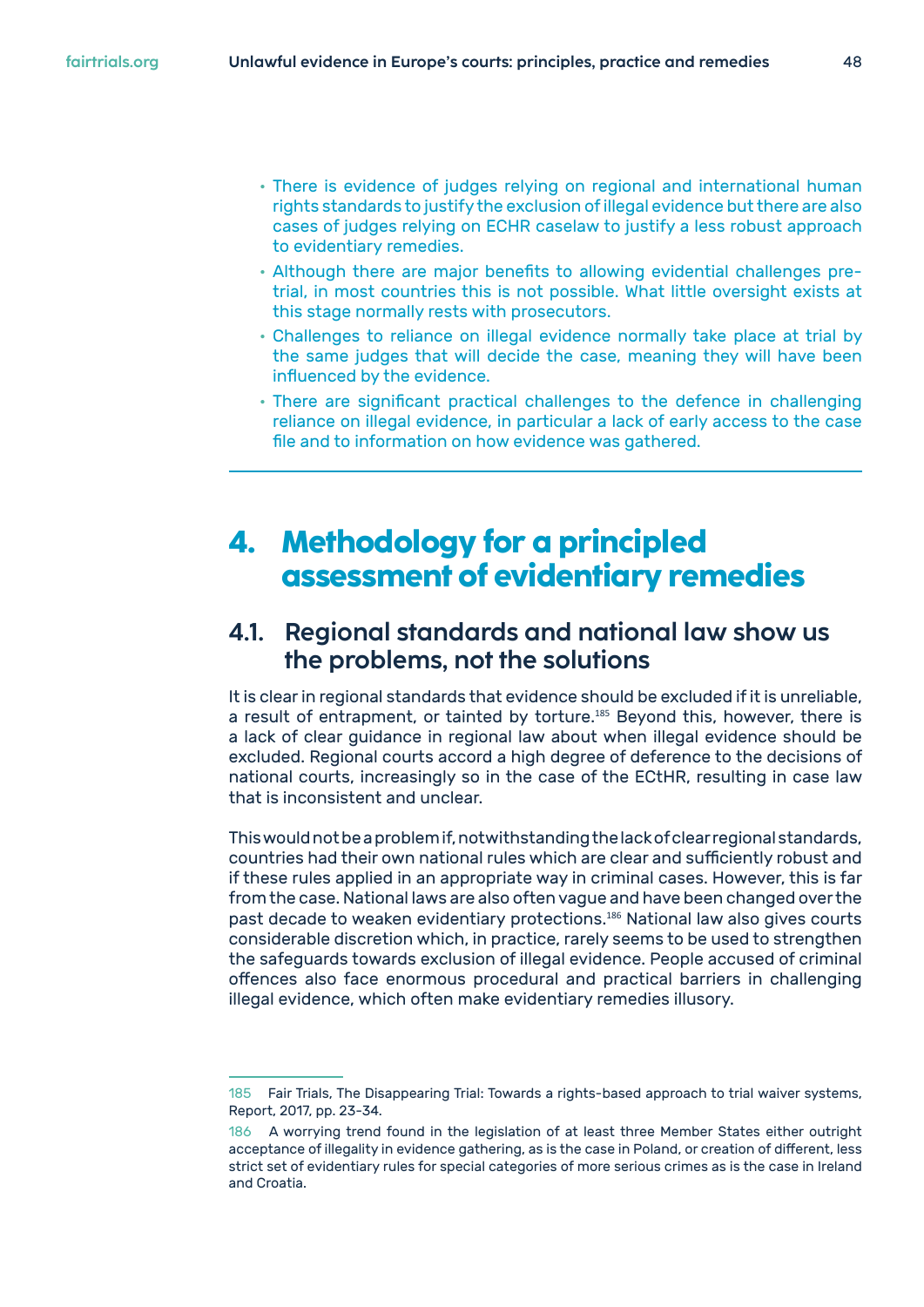Divergence in legal regimes is, in most Member States, based on established constitutional traditions, which makes it hard to address the problems outlined in previous chapters, whether through the creation of new regional standards or by initiating reforms of law and practice at a national level. This is clearly demonstrated by Sweden's response to the proposal, during negotiation of the Access to a Lawyer Directive, that confessions should be excluded where obtained in the absence of a lawyer.<sup>187</sup> It cited Sweden's long-standing commitment to judicial discretion in the "free evaluation of evidence".

Perhaps an even more significant challenge to addressing shortcomings in evidentiary remedies, is the desire not to impede the courts' ability to punish a person they believe has committed a crime. This is understandable. It is also understandable why, in such a context, the ECtHR has been reluctant to find a trial unfair. Regardless of the judge's personal view, they (and the legislators that craft laws on evidentiary remedies) will be conscious of the public and political outcry that ensues in the rare cases where a person is acquitted of a serious crime as a result of evidence being excluded (especially evidence that seems reliable).

It is not easy to develop and implement effective systems for evidentiary remedies. In part, of course, this is due to the systemic underfunding of criminal justice systems which place enormous strains on all those working within them. It is also due to the huge number of variables involved: illegality in evidence gathering can range from the extremely serious to the relatively trivial. The violation can be either brief and accidental or law enforcement could be intentionally flouting the law, knowing they can get away with it. The evidence in question could be a crucial piece of the prosecution's case or a minor part of it.

While the scope of these will be disputed, there appears little doubt that there are some situations where evidence must be excluded, for example where the illegality makes the evidence unreliable, in the case of entrapment or where evidence has been obtained through torture or inhuman or degrading treatment. It also seems inevitable that some degree of judicial discretion is needed to allow the courts to address the facts before them: there is no way legislation could address all the possible variables. Indeed, there is a risk that if the courts are given no discretion at all, they will find ways of concluding that the situation before them falls outside of the scope of the strict rules – perhaps by finding that the evidence-gathering acts are not unlawful. However, to ensure fair and consistent outcomes and to build trust in the rule of law, this discretion must not be unlimited. It must not be a veil behind which judges can decide whatever they want on whatever grounds they consider appropriate. Judicial discretion must be guided by agreed principles and exercised fairly, consistently and transparently.

<sup>187</sup> See e.g., Steven Cras, *The Directive on the right of access to a lawyer in criminal proceedings and in European arrest warrant proceedings*, EUCRIM 1(2014), p. 40.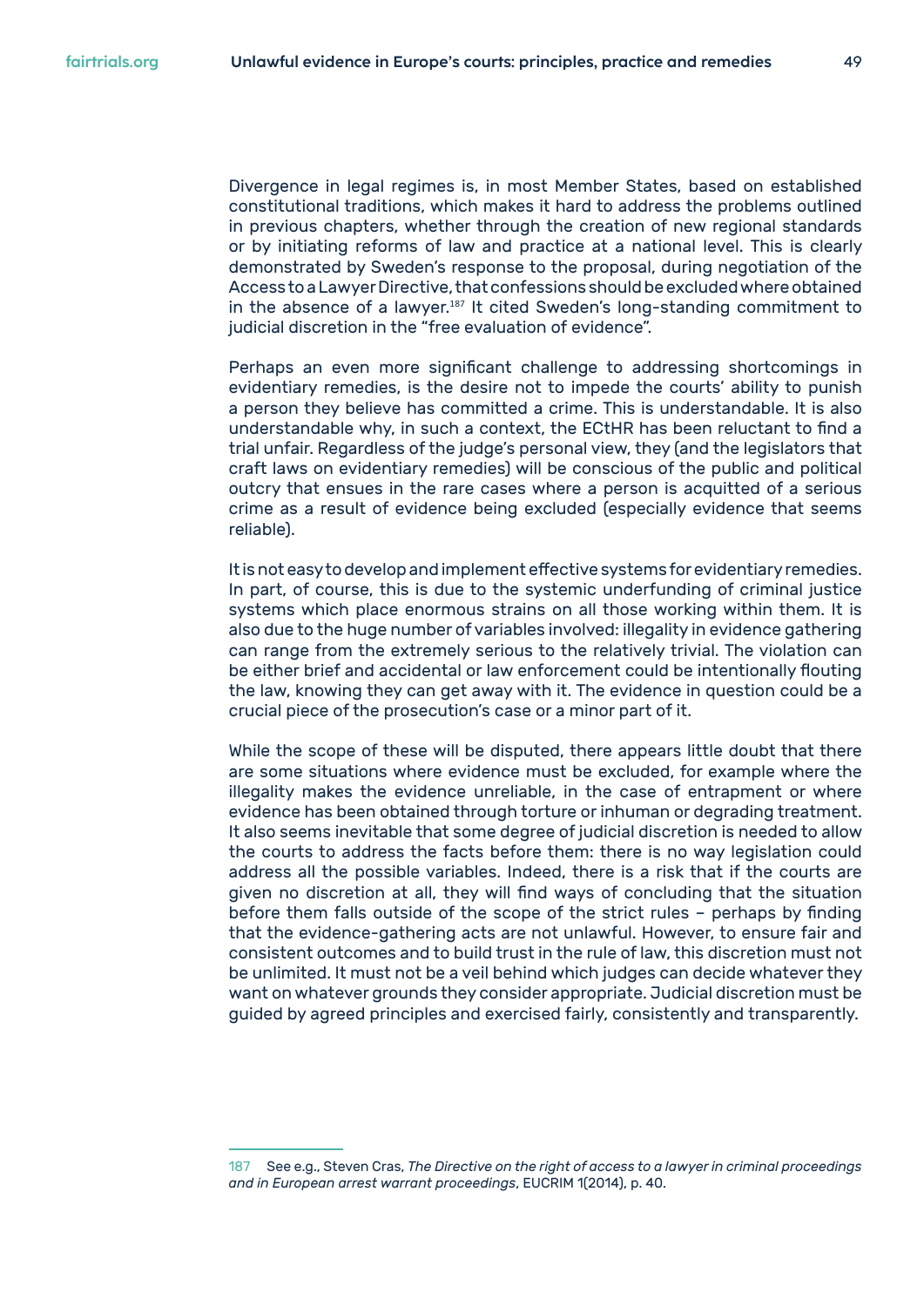### <span id="page-49-0"></span>**4.2. Judicial rationales for evidentiary remedies**

Given the lack of clarity in regional and national law and practice, we recommend that it is best to first start by looking at underlying principles to define when evidence should always be excluded and how judicial discretion should be exercised. Therefore, in this section we look at whether to exclude illegally obtained evidence from a normative perspective and examine the main rationales for the exclusion of illegally obtained evidence: reliability, the deterrence or disciplinary principle, the remedial or protective principle and the integrity principle.<sup>188</sup>

These rationales do not provide clear "bright line" rules and none of them (taken on their own) provide a convincing overarching rationale. Taken together, however, they provide the starting point for a valuable normative framework, helping to explain why, in certain circumstances, evidence should always be excluded and, in cases where judicial discretion is appropriate, they provide a principled framework within which that discretion should be applied.

#### **4.2.1. Reliability or truth finding**

Establishing the truth – whether and what criminal offence has been committed, who is the perpetrator and whether they bare criminal responsibility for their actions – is one of the main objectives of criminal proceedings. Truth finding first and foremost prevents miscarriages of justice, which can have devastating consequences on the lives of wrongfully convicted defendants, their families and loved ones. Wrongful convictions also deprive victims of justice and may have detrimental impact on public trust in criminal justice.

The truth can only be established on the basis of reliable information. Therefore, courts must base their decisions only on evidence that is not subject to any doubt as to its authenticity or accuracy. Broadly speaking, reliability means that evidence has probative value, i.e., that the evidence in question can provide accurate information about facts that can prove or disprove any of the relevant elements of the case. Given the central role that the establishment of truth plays in criminal justice, any doubt that the circumstances in which evidence was obtained may have impacted its reliability and accuracy is sufficient to deem the evidence unreliable.<sup>189</sup>

Reliability and accuracy of evidence may be affected by multiple factors that do not necessarily arise from illegal actions, for example, passage of time, contamination of forensic material or technical errors in data collection

<sup>188</sup> This section is largely based on the work of our academic partner – Catholic University of Leuven (Katholieke Universiteit Leuven), in particular, Associate Professor of Criminal Law Michele Panzavolta and Postdoctoral Researcher Elise Maes. Their work under the project titled "Exclusion of evidence in times of mass surveillance. In search of a principled approach to exclusion of illegally obtained evidence in criminal cases in the European Union" submitted for publication in *International Journal of Evidence and Proof*, publication pending.

<sup>189</sup> ECtHR, *Bykov v. Russia,* App. No. 4378/02, 10 March 2009, para. 90.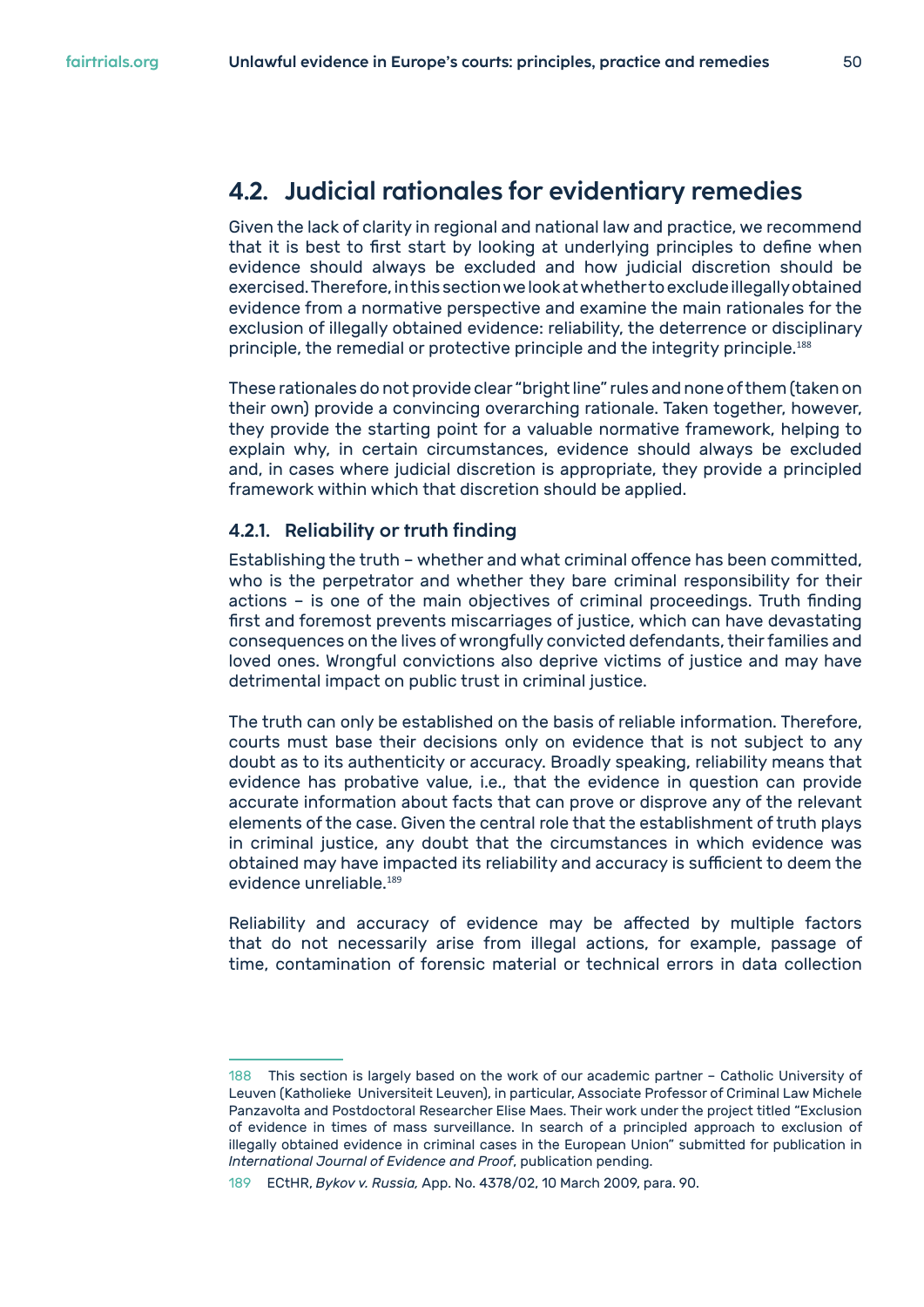or recording.<sup>190</sup> However, reliability can also be affected by the (illegal) manner in which evidence was collected. The ECtHR confirms this link by stating that the "quality of the evidence must be taken into consideration including whether the circumstances in which it was obtained cast doubt on its reliability or accuracy."<sup>191</sup> Thus, although reliability seemingly focuses on the quality of evidence itself rather than the quality (legality) of evidence gathering, the manner in which a piece of evidence is collected may also be relevant.

One of the clearest examples of reliability being affected by illegal evidence gathering is confessions or other incriminating statements obtained using torture or inhuman and degrading treatment. In addition to finding these acts offensive to ordinary standards of humanity and decency, the ECtHR has found evidence obtained in these ways to be "intrinsically unreliable" as the person subject to torture "will say anything – true or not – as the shortest method of freeing himself from the torment of torture".<sup>192</sup> Another example where the ECtHR has found the failure to observe proper procedures and safeguards to cast doubt on the reliability of evidence are searches conducted in violation of legal rules that require the presence of independent witnesses to dispel doubts about evidence being planted.<sup>193</sup>

As unreliable evidence cannot be used to support a conviction, a strict exclusionary rule should apply. While courts may have some discretion in determining whether the manner in which the evidence was collected casts doubt on its reliability, once such doubt is established, the courts should be required to exclude the unreliable evidence.<sup>194</sup> In the context of torture evidence, for example, there is a clear non-derogable obligation on States to "ensure that any statement which is established to have been made as a result of torture shall not be invoked as evidence in any proceedings".<sup>195</sup>

While the reliability rationale addresses the quality of evidence, it only addresses illegality of evidence gathering in so far as it affects the accuracy and reliability of evidence. If courts were guided by reliability alone, evidence obtained through serious violations of fundamental rights or abuses of state power, that do not affect the reliability of the evidence, could be used to support a finding of guilt.

Case study: In *Lisica v. Croatia*196 Police found incriminating evidence during an unauthorised search of a private vehicle belonging to one of the applicants

<sup>190</sup> *Legal System In Denmark Cites Errors In Cell Data*, New York Times, 21 August 2019, Section A, Page 6.

<sup>191</sup> ECtHR, *Ayetullah v. Turkey*, App. Nos. 29084/07 1191/08, 27 October 2020, para. 126.

<sup>192</sup> ECtHR, *Othman (Abu Qatada) v. the United Kingdom*, App. No. 8139/09, para. 264.

<sup>193</sup> ECtHR, *Ayetullah Ay v. Turkey*, App. Nos. 29084/07 1191/08, 27 October 2020, para. 144; ECtHR *Lisica v. Croatia*, App. No. 201000/06, 25 February 2006, para. 56; ECtHR, *Megrelishvili v. Georgia*, App. No. 30364/09, 7 May 2020, para.33.

<sup>194</sup> *Maes E., Panzavolta M*., Section 3.1.

<sup>195</sup> *United Nations Convention Against Torture*, Article 15. See Fair Trials and REDRESS, [Tainted](https://www.fairtrials.org/sites/default/files/publication_pdf/Tainted-by-Torture-Examining-the-Use-of-Evidence-Obtained-by-Torture.pdf)  [by Torture](https://www.fairtrials.org/sites/default/files/publication_pdf/Tainted-by-Torture-Examining-the-Use-of-Evidence-Obtained-by-Torture.pdf), 2018.

<sup>196</sup> ECtHR, *Lisica v Croatia,* App. No. 20100/06, 25 February 2010.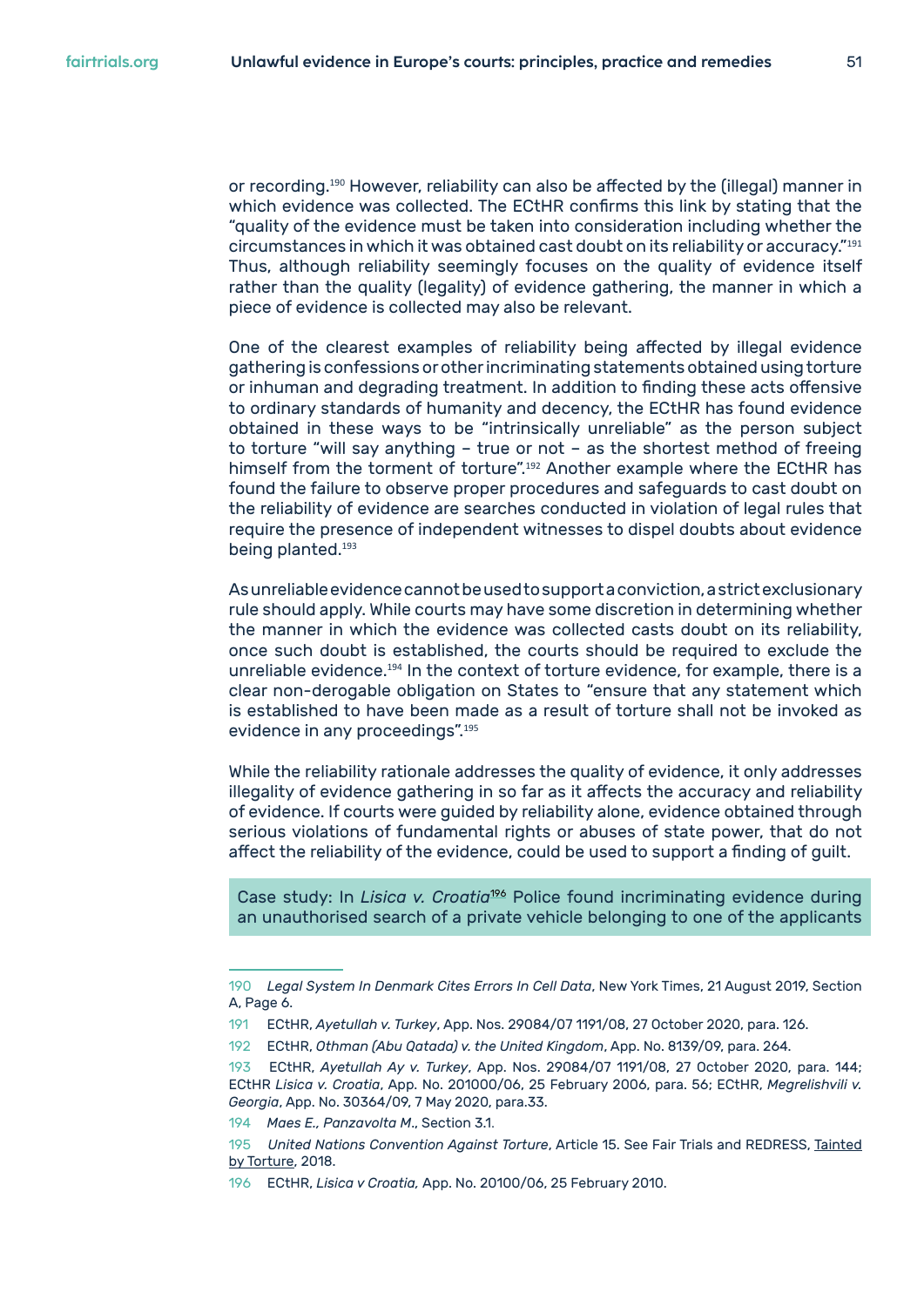<span id="page-51-0"></span>suspected of a robbery. Neither the applicants nor their defence counsel had any knowledge of the search. The ECtHR concluded that lack of any independent witnesses to the search cast doubt as to its reliability, which could not be eliminated. The doubts about reliability of the evidence were reinforced by the fact the evidence had only been found at a second search while the first, legally authorised search did not result in such findings. The ECtHR stressed that it attaches significant importance to appearances in matters of criminal justice noting that the police officer cannot be considered independent as the police force is a part of the State apparatus and acts in the criminal proceedings as an ally of the prosecution. The ECtHR concluded that the manner in which this evidence was used in the proceedings against the applicant had an effect on the proceedings as a whole and caused them to fall short of the requirements of a fair trial.

#### **4.2.2. Deterrence or disciplinary**

The term 'illegally obtained evidence' implies that law enforcement agencies in the execution of their duty to gather evidence in a criminal case have violated legal rules. The exclusion of evidence is also justified by a disciplinary rationale according to which courts should exclude illegally obtained evidence to discourage law enforcement officers from committing improprieties or illegal acts in the investigation of crime.<sup>197</sup> The prosecution and investigative authorities should not benefit from breaking the law and, if judges routinely excluded illegally obtained evidence, this would send a message that there is no benefit to be gained from acting outside the law.<sup>198</sup>

The disciplinary rationale is closely related to the need to prevent abuses of power and preserve the rule of law. If they remained unaddressed, abuses of power could also significantly damage public trust in the fairness of criminal justice. However, courts will also often weigh this against their perceptions of the interests of victims and of the public in the delivery of justice. If the disciplinary rationale were applied strictly, it could lead to the exclusion of evidence and result in the acquittal of person who is factually guilty.<sup>199</sup> This could be disproportionate in cases where the violation of legal rules is relatively minor and unintentional.

For this reason, unlike the reliability rationale which implies the application of a strict exclusionary rule, the application of the disciplinary rationale would typically give courts some discretion to allow different interests to be balanced. One of the aspects relevant for this assessment would be the motives of the police. In cases where law enforcement officers have deliberately violated the law, the need for exclusion of evidence to prevent future misconduct would be greater than in cases where the violation has occurred due to ignorance or mistake.<sup>200</sup>

<sup>197</sup> *Maes E., Panzavolta M*., Section 3.2.

<sup>198</sup> *Maes E., Panzavolta M*., Section 3.2.

<sup>199</sup> *Maes E., Panzavolta M*., Section 3.2.

<sup>200</sup> *Maes E., Panzavolta M*., Section 3.2.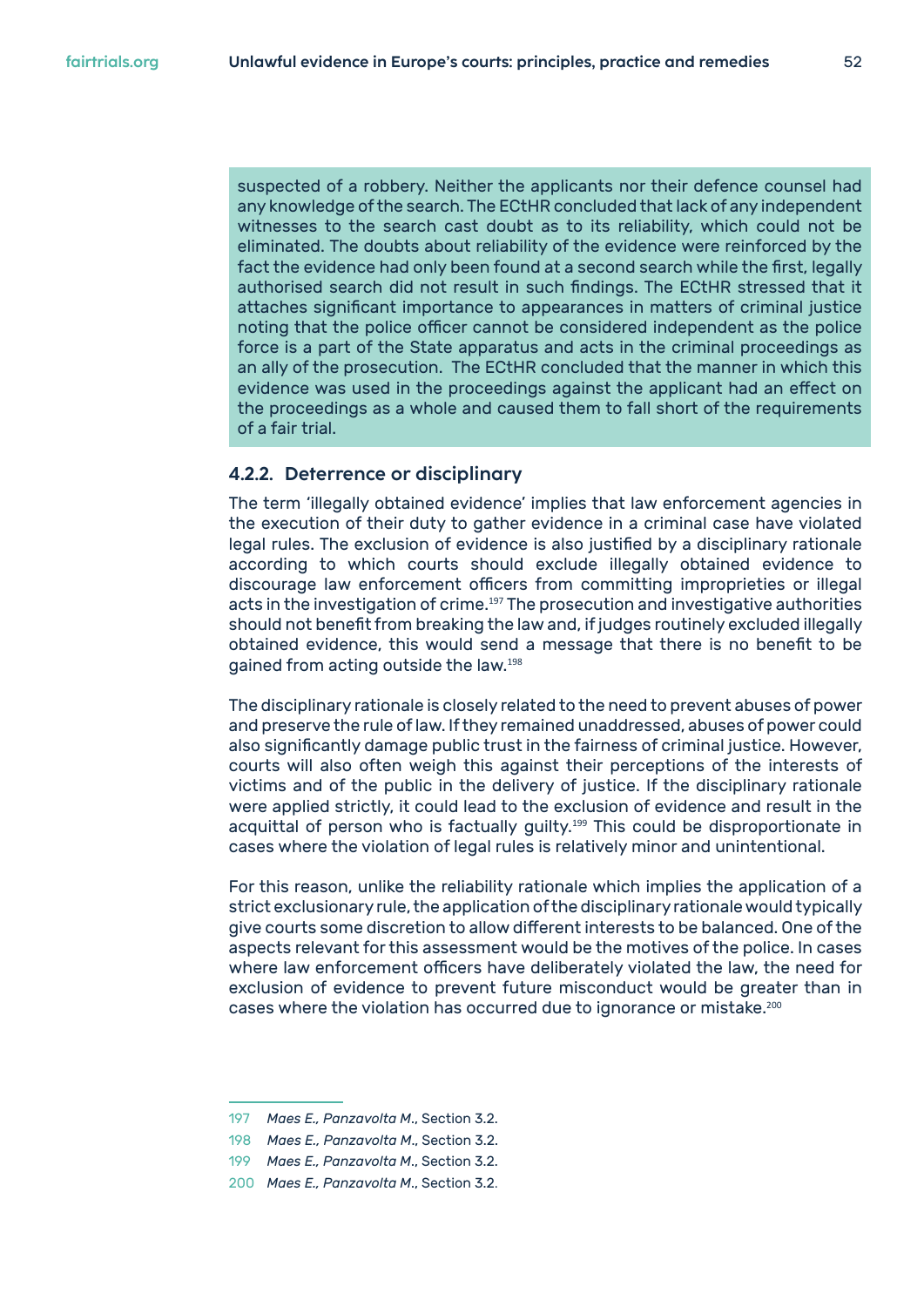<span id="page-52-0"></span>The disciplinary rationale would also be problematic as a single rationale to determine the admission or exclusion of illegally obtained evidence. Notably, the deterrence rationale is not concerned with the illegality of 'privately obtained evidence' i.e., evidence that has not been obtained by state officials. If courts were only guided by the deterrence rationale, evidence obtained illegally by private parties could be admitted into criminal cases and used for conviction. This approach was clearly rejected in the recent judgment of the ECtHR in Ćwik v. Poland, where the admission of statements obtained through ill-treatment by private parties was found to be incompatible with the right to a fair trial.<sup>201</sup>

The deterrence rationale also fails to adequately address questions relating to the gravity of the impact of the violation on the rights of the defence. For example, if evidence obtained through violations of the law have a significant detrimental impact on rights of defence and ultimately on the fairness of criminal proceedings, the deterrence principle might nonetheless allow that evidence to be admitted and used for conviction if the violation is not deliberate.

Case study: In *Elkins v. the United States*, <sup>202</sup> the US Supreme Court considered deterrence to be the primary purpose of the exclusionary rule. The defendant had been indicted for interception and divulging telephone communications. He challenged the admissibility of some of the evidence, arguing that the search and seizure conducted at his home had been unlawful. The evidence was nevertheless admitted resulting in conviction. The Court of Appeal of the Ninth Circuit affirmed the conviction arguing that it was not necessary to determine the lawfulness of the search and seizure because the exclusionary rule obtained through unlawful search only applied where federal, not state agents conducted the search. The Supreme Court, however, found the evidence inadmissible as it violated the defendant's right to be protected from unreasonable searches and seizures under the Fourth Amendment of the United States Constitution. In doing so, the Supreme Court stated that "The [exclusionary] rule is calculated to prevent, not to repair. Its purpose is to deter - to compel respect for the constitutional guaranty in the only effectively available way - by removing the incentive to disregard it."

#### **4.2.3. Remedial**

The remedial rationale is mainly concerned with protecting the holder of rights from the consequences of a violation of those rights $203$ . In other words, if a legal system sets certain standards for criminal investigations, people should have corresponding rights. If those rights are violated, the suspect or accused person should not be placed at a disadvantage because of that violation and the evidence obtained through such violation should not be used against that person.<sup>204</sup> This rationale appears to be endorsed by the CJEU in *Prokuratuur*: 205

<sup>201</sup> ECtHR, *Cwik v. Poland*, App. No. 31454/10, 5 November 2020, paras. 88-89.

<sup>202</sup> U.S. Supreme Court, Elkins v. U.S., 364 U.S. 206 (1960).

<sup>203</sup> *Maes E., Panzavolta M*., Section 3.3.

<sup>204</sup> *Maes E., Panzavolta M*., Section 3.3.

<sup>205</sup> CJEU, Case C-746/18 H.K. and *Prokuratuur*, 2 March 2021, para. 42.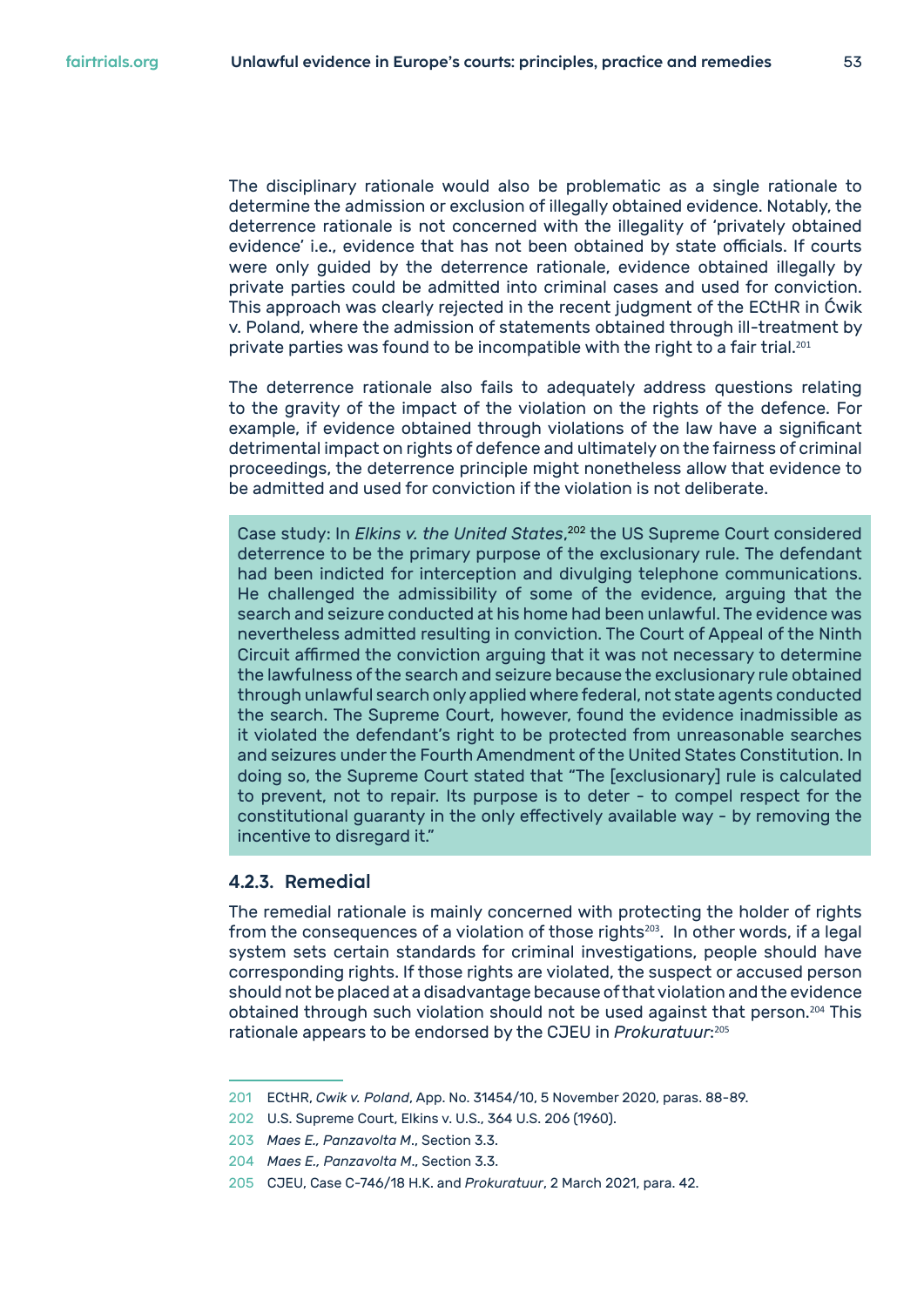*[I]t should be noted that the objective of national rules on the admissibility and use of information and evidence is, in accordance with the choices made by national law, to prevent information and evidence obtained unlawfully from unduly prejudicing a person who is suspected of having committed criminal offences.*

The remedial rationale is based on the right to an effective remedy which guarantees "everyone whose rights and freedoms guaranteed by the law of the Union are violated has the right to an effective remedy before a tribunal".<sup>206</sup> The same principle is reiterated in two of the Procedural Rights Directives which oblige Member States to "ensure that suspects or accused persons in criminal proceedings, as well as requested persons in European arrest warrant proceedings have an effective remedy under national law in the event of a breach of the rights under this Directive".<sup>207</sup>

It has been argued that for the remedy to be effective, the suspect should be put, as far as possible, in the position they would have been in if the rights violation of had not occurred. Thus the remedy should "as far as possible, have the effect of placing the suspects or accused persons in the same position in which they would have found themselves had the breach not occurred".<sup>208</sup> In contrast to the disciplinary rationale, the remedial principle focuses on the rights of the suspect therefore the motives or intentions of police conduct do not matter.<sup>209</sup>

At its most extreme, the remedial rationale could be seen as requiring all evidence obtained in breach of suspects' rights to be excluded. Academic debate<sup>210</sup> and court practice, however, point to a more nuanced approach, involving an assessment of the nature of the violation and its impact on defence rights. Thus, while the exclusion of evidence is deemed the most appropriate means of protecting a suspect's rights, "*prima facie* justification for exclusion may sometimes be outweighed by other considerations".<sup>211</sup> This shift is demonstrated by the ECtHR's case law on the right of access to a lawyer. In the seminal ruling in Salduz v. Turkey, the ECtHR appeared to require the exclusion of evidence on the basis that "the rights of the defence will be irretrievably prejudiced where statements made without access to a lawyer are used for conviction".<sup>212</sup> It has since backtracked, moving to an assessment of "overall fairness" (discussed in Chapter 2) even where the denial of access to a lawyer was entirely unjustified.<sup>213</sup> In the absence of a clear and systematic approach for applying this "overall

<sup>206</sup> Articticle 47(1) of the *EU Charter of Fundamental Rights*. Also see ECHR Article 13.

<sup>207</sup> Directive (EU) 2016/343 on the *Presumption of Innocence and of the Right to be Present at the Trial*, Article 10(2); Directive 2013/48/EU on the *Right to Access to a Lawyer*, Article 12(2).

<sup>208</sup> *Presumption of Innocence Directive*, Recital 44. See also *Anneli Soo*, '(Effective) Remedies for a Violation of the *Right to Counsel* during Criminal Proceedings in the European Union: An Empirical Study", Utrecht Law Review, Vol.14, Iss.1, 2018, p.20.

<sup>209</sup> *Maes E., Panzavolta M*., Section 3.3.

<sup>210</sup> *Maes E., Panzavolta M*., Section 3.3.

<sup>211</sup> A. Ashworth, *Excluding Evidence as Protecting Rights*, [1977] Criminal Law Review 731.

<sup>212</sup> ECtHR, *Salduz v. Turkey*, App. No. 36391/02, 27 November 2008, para.55.

<sup>213</sup> See e.g., ECtHR, *Beuze v. Belgium*, App. No. 71409/10, 9 November 2018.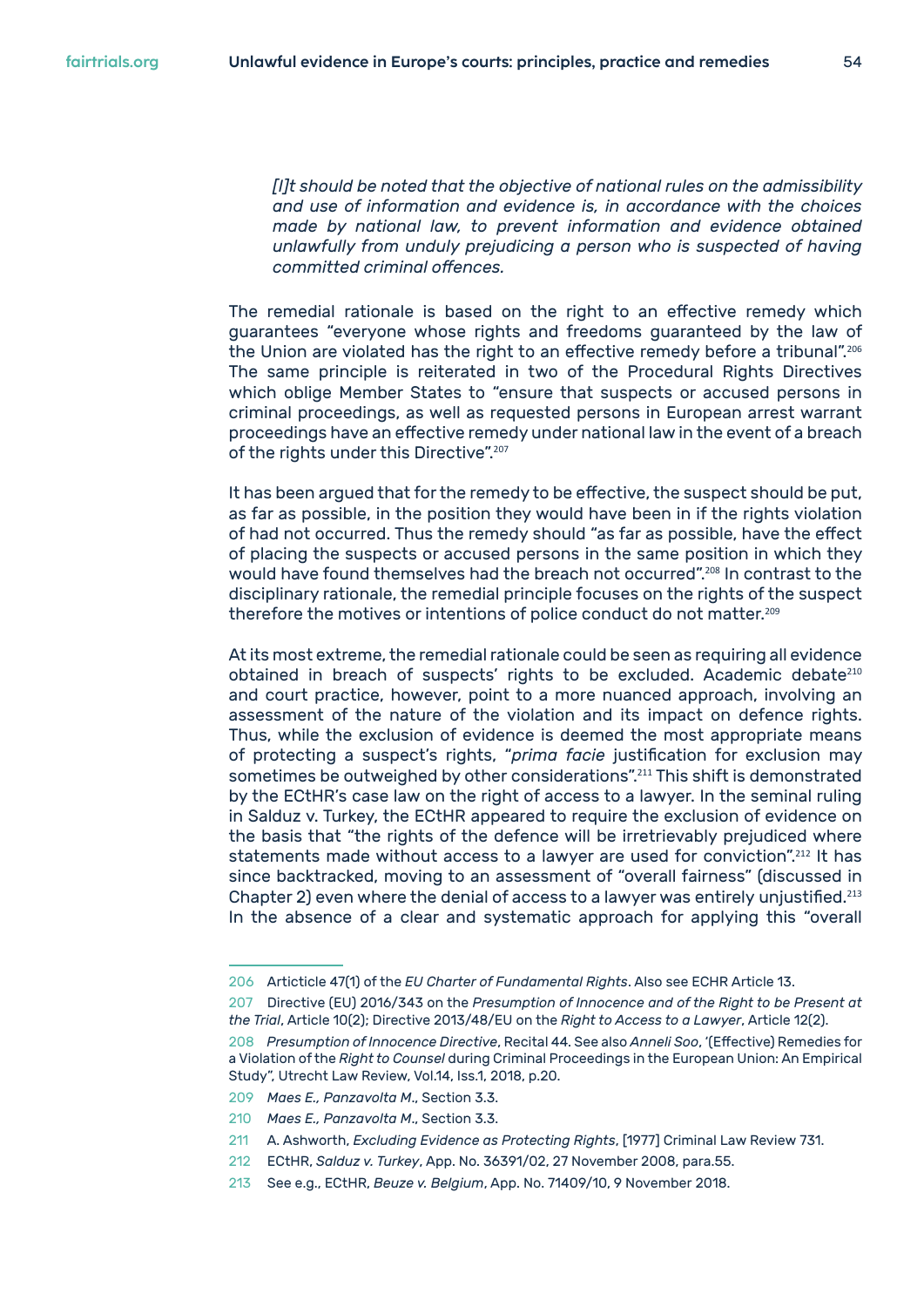fairness" test, this practice has been criticised as casuistic, lacking coherence and clarity<sup>214</sup> and leaving space for prosecutions to benefit from violations of a person's fundamental rights.

The CJEU has also suggested that remedies other than exclusion could be considered effective. For example, in *Prokuratuur*, while the remedial rationale was the primary consideration, the CJEU considered:<sup>215</sup>

*That objective may be achieved under national law not only by prohibiting the use of such information and evidence, but also by means of national rules and practices governing the assessment and weighting of such material, or by factoring in whether that material is unlawful when determining the sentence.*

If, for example, the violation of legal rules is relatively minor and has not caused serious prejudice to the fairness of the proceedings, Member States may allow the use of the illegally obtained evidence but either require corroborative evidence or apply another remedy such as a sentence reduction.<sup>216</sup>

One major challenge of the remedial principle is its failure to take into account other important interests. Notably this rationale, as in Quadrature du Net, fails to address violations of third parties' - in this case, the entire population's – rights to privacy that are breached by indiscriminate wholesale retention of telecommunications data.<sup>217</sup> It equally fails to address the public interest in prevention of such practices.<sup>218</sup>

Case study: In *Salduz v. Turkey*<sup>219</sup> the defendant made a confession to police while being denied access to a lawyer. At the time, the Turkish law did not afford suspects the right to have access to a lawyer from the moment they were taken into custody if the charged offences fell within the jurisdiction of the state security court. He subsequently retracted the confession, but was nevertheless remanded in custody, at which point the defendant was allowed to meet a lawyer. The applicant was subsequently convicted based, inter alia, on the initial confession. The ECtHR found that the use at trial of the incriminating statements made without the presence of a lawyer constituted a violation of Article 6(3)(c) in conjunction with Article 6(1). In this regard, it stated that the denial of access to a lawyer can be justified but whatever the justification, the restriction may not unduly prejudice the rights of the accused under Article 6. The ECtHR noted that the rights of the defence will in principle be irretrievably prejudiced when incriminating statements made during police interrogation without access to a lawyer are used for a conviction.

<sup>214</sup> Joint partly concurring opinion of judges Pinto de Albuquerque and Bošnjak in *Dragoş Ioan Rusu v. Romania*, para. 3.

<sup>215</sup> CJEU, Joined cases C-511/18 *La Quadrature du Net*, C-512/18 *French Data Network and Others* and C-520/18 *Ordre des barreaux francophones et germanophones and Others*, 6 October 2020, para. 225.

<sup>216</sup> *Maes E., Panzavolta M*., Section 3.3.

<sup>217</sup> *Maes E., Panzavolta M*., Section 3.3.

<sup>218</sup> *Maes E., Panzavolta M*., Section 3.3.

<sup>219</sup> ECtHR, *Salduz v. Turkey*, App. No. 36391/02, 27 November 2002.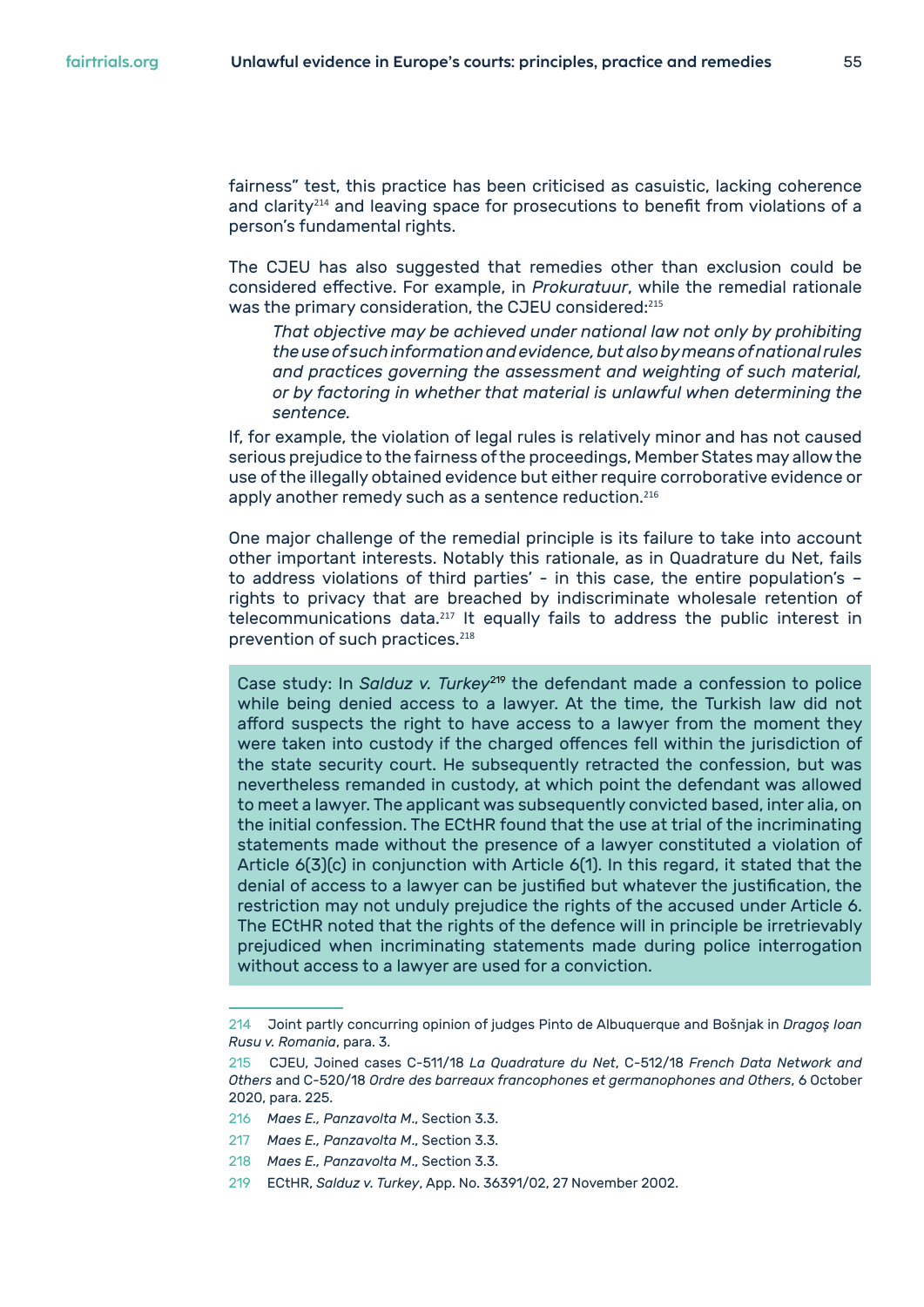#### <span id="page-55-0"></span>**4.2.4. Integrity**

The fourth key rationale for the exclusion of illegally obtained evidence focuses on the integrity of the criminal justice system. It supposes that people will lose faith in the administration of justice if judges condone wrongdoing by state authorities too easily.<sup>220</sup> For example, in a case where failure to observe proper procedures for a car search could not clear suspicion of planted evidence, the ECtHR has stressed:<sup>221</sup>

*[I]t attaches significant importance to appearances in matters of criminal justice, since justice must not just be done but must be seen to be done. What is at stake is the confidence which the courts in a democratic society must inspire in the public.*

According to this rationale, in deciding whether to exclude illegal evidence, courts must apply their own standards of decency and propriety to preserve the legitimacy and integrity of the criminal justice system.<sup>222</sup>

A clear example of illegal evidence corrupting the integrity of criminal proceedings is the use of evidence obtained by torture or inhuman or degrading treatment. It is true that such evidence is inherently unreliable, but even where it could be supported by other evidence, torture evidence casts a shadow on the integrity of the whole criminal process. In *Othman v the United Kingdom*, the ECtHR expressed the essence of integrity principle as follows:<sup>223</sup>

*[N]o legal system based upon the rule of law can countenance the admission of evidence – however reliable – which has been obtained by such a barbaric practice as torture. The trial process is a cornerstone of the rule of law. Torture evidence damages irreparably that process; it substitutes force for the rule of law and taints the reputation of any court that admits it. Torture evidence is excluded to protect the integrity of the trial process and, ultimately, the rule of law itself.*

The integrity principle would apply where the methods of investigation overstep the legitimate role of law enforcement agencies in a legal order based on democracy and rule of law, even where the reliability of evidence obtained is not in question and even where the impact on defence rights is relatively minor. This rationale might assist courts in responding to issues of mass surveillance, where the evidence obtained may well be reliable and where the impact on the rights of the defendant may be minimal. Sadly, in *La Quadrature du Net*, by adopting the remedial rationale, the CJEU failed to take account of how the use of evidence taken from wholesale surveillance of telecommunications data of the entire population might impact on the legitimacy and integrity of the criminal justice system.<sup>224</sup> It failed to address how the EU legal order (and respect for EU rights) could be enforced by criminal courts at a national level if they refused to give legitimacy to these violations.

<sup>220</sup> *Maes E., Panzavolta M*., Section 3.4.

<sup>221</sup> ECtHR *Lisica v. Croatia*, App. No. 201000/06, 25 February 2006, para. 56.

<sup>222</sup> *Maes E., Panzavolta M*., Section 3.4.

<sup>223</sup> ECtHR, *Othman (Abu Qatada) v. the United Kingdom*, App. No. 8139/09, para. 264.

<sup>224</sup> *Maes E., Panzavolta M*., Section 3.5.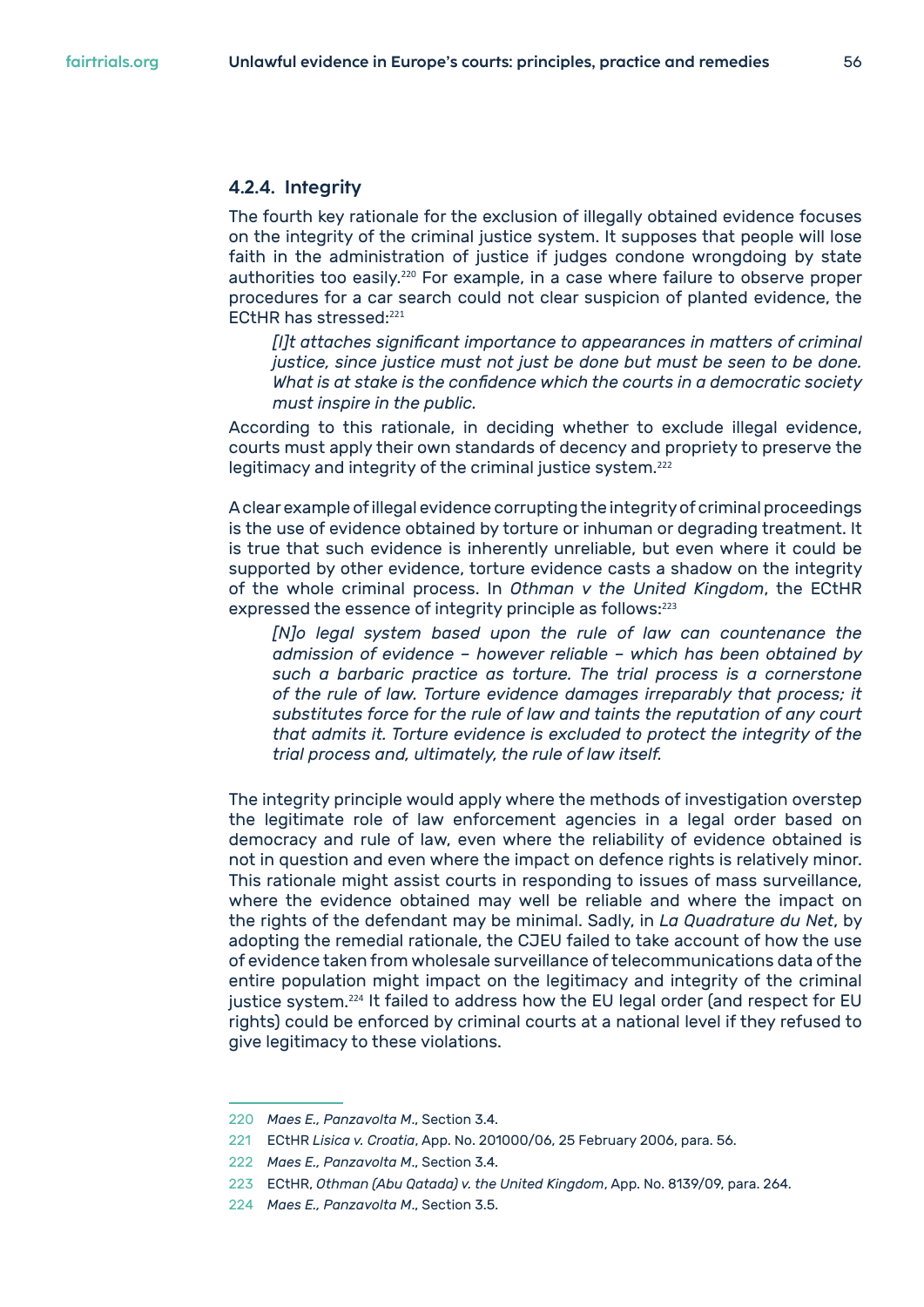<span id="page-56-0"></span>Case study: In *Othman (Abu Qatada) v. the United Kingdom*<sup>225</sup> the applicant, a Jordanian national, had been detained under the Anti-terrorism, Crime and Security Act 2001 and was facing deportation from the United Kingdom following his release from detention. In this case there was a real risk that evidence obtained through torture of a third party would be used in his trial in Jordan, as he had already been convicted in absentia based on testimony of his co-defendants allegedly obtained by torture. The applicant appealed against the deportation decision, but his claims were dismissed by the domestic courts. The ECtHR found that there was a real risk of evidence obtained by torture of third persons being used in the retrial which would amount to a flagrant denial of justice. The ECtHR stated that there were "powerful legal and moral reasons" for unequivocally opposing the admission of torture evidence, reiterating admission of torture evidence only "legitimize the morally reprehensible conduct that the authors of Article 3 of the ECHR sought to proscribe". Further, the ECtHR considered that no legal system that is based on the rule of law can condone admission of evidence obtained by such "barbaric practice as torture" and that torture evidence irreparably damages the trial process, which is the cornerstone of the rule of law. Torture evidence must be excluded "to protect the integrity of the trial process and, ultimately, the rule of law itself."

## **4.3. Applying these principles in practice – a guide for judicial authorities**

The evidence gathering process is generally complex and might involve violations of the applicable legal framework with varying implications. This could include serious violations of defence rights such as a complete denial of access to a lawyer in pre-trial stage, to less serious and technical procedural violations. How much discretion courts have in assessing violations of law in evidence gathering, their impact on different aspects of the criminal proceedings and ultimately in choosing the appropriate remedy largely depends on each state's national law. Similarly regional courts are guided by their specific function and competence.

Where the exclusionary rules are detailed in national law, courts will generally have less discretion to apply a different remedy if evidence is found to be illegal. The same holds true for exclusionary rules found in international or regional human rights documents such as the Charter of Fundamental Rights of the European Union, the European Convention for the protection of Human Rights and Fundamental Freedoms, Convention against Torture and other Cruel or Inhuman Treatment, International Covenant for Civil and Political Rights and others. However, where courts have certain discretion in the choice of appropriate evidentiary remedy our research shows a general lack of guidance in how this assessment should be conducted. This leads to lack of consistency, uniformity and legal certainty in courts' reasoning.

<sup>225</sup> ECtHR, *Othman (Abu Qatada) v. the United Kingdom*, App. No. 8139/09.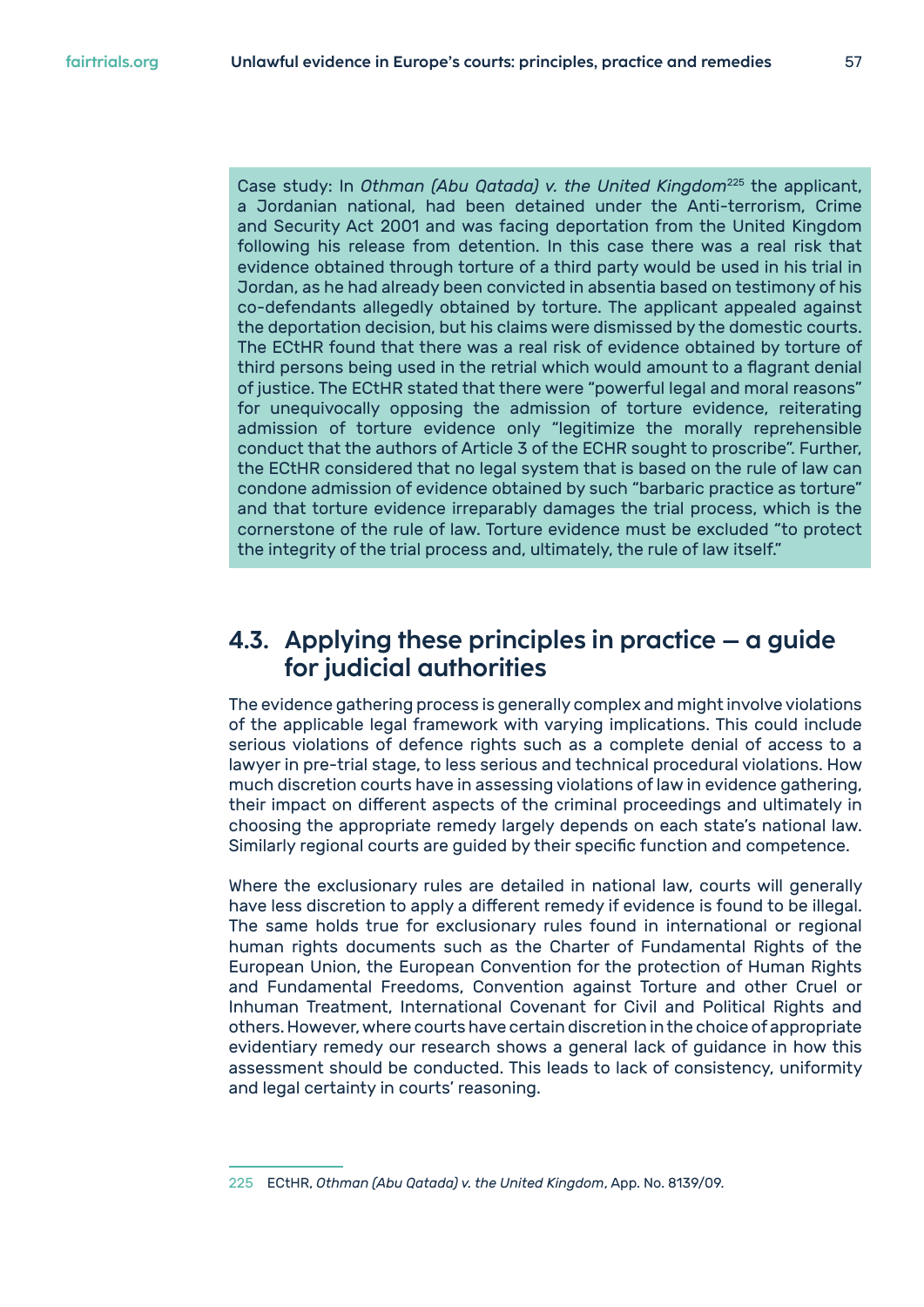To assist judicial and prosecutorial decision making on illegally obtained evidence we propose the following methodology. It was developed pursuant to extensive comparative research and is built on the existing case law of regional and national courts adding structure to different rationales and interests that have already been assessed by courts in evidentiary proceedings. It incorporates different rationales for the exclusion of illegally obtained evidence and allows us to comprehensively assess the impact of violations of law in evidence gathering on both individual fairness as well as on broader public interest in proper administration of justice.

This methodology presupposes that the judicial authority (or prosecutor when deciding on inclusion of evidence into the case file) assessing illegally obtained evidence has a certain discretion in the choice of an appropriate remedy. Where national law defines strict exclusionary rules and accordingly discretion is reduced, national law must be applied, and this methodology may be less helpful. On the other hand, where there is some judicial discretion in the choice of an appropriate remedy, this methodology can provide useful guidance.

This methodology is primarily aimed to assist judicial (or prosecutorial) decision making but can be used by policy makers to amend national legislation where effective evidentiary remedies are not provided by law or are unavailable in practice.

NB! Please note that this methodology is intended for the assessment of illegally obtained evidence, i.e., evidence that has already been found to be gathered in violation of national law regulating the particular evidence gathering procedure or fundamental rights of suspects, accused persons or other persons. This methodology also does not address crucial aspects concerning the effectiveness of evidentiary remedies such as access to information about evidence gathering procedures or physical exclusion of illegal evidence from criminal case file.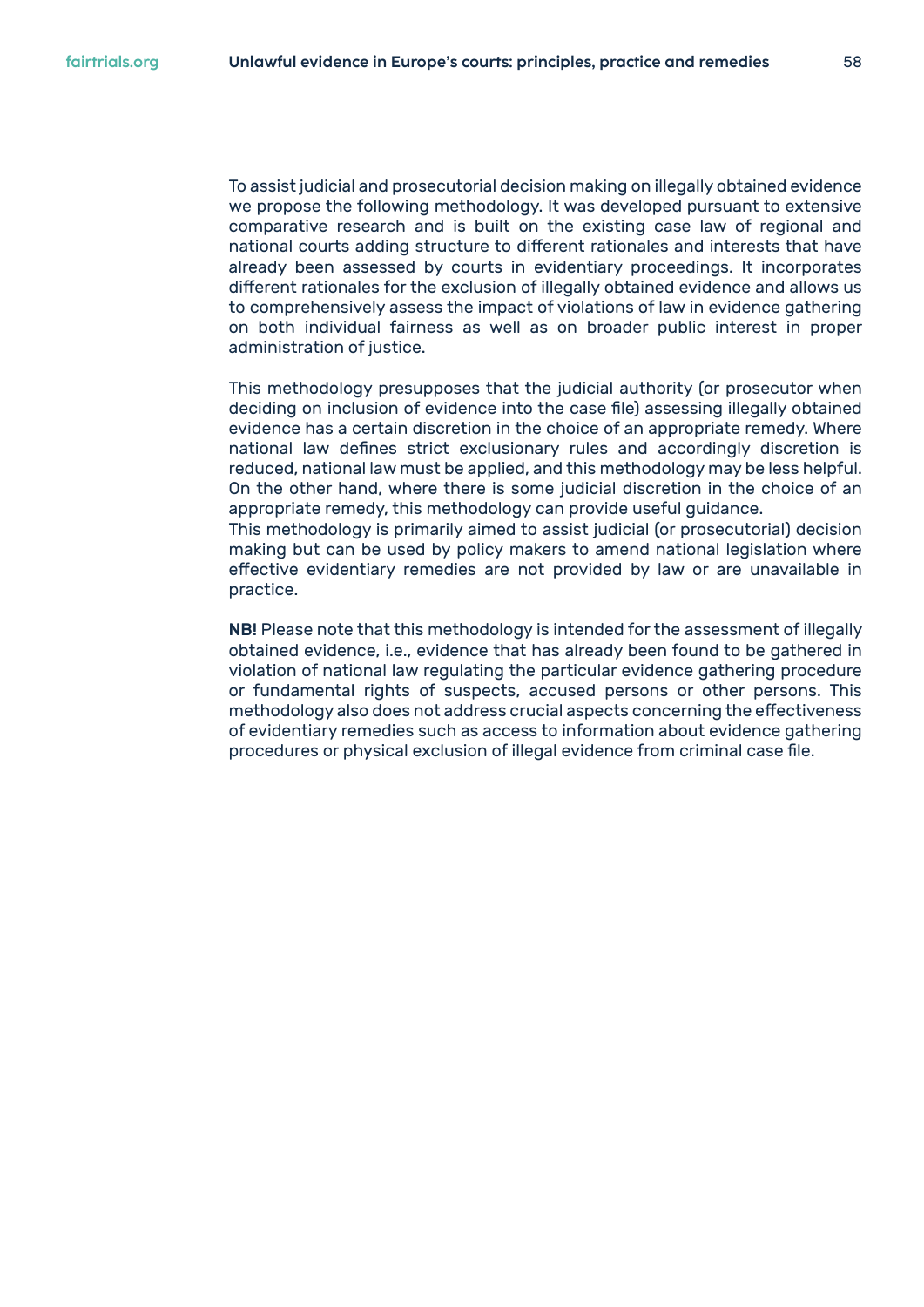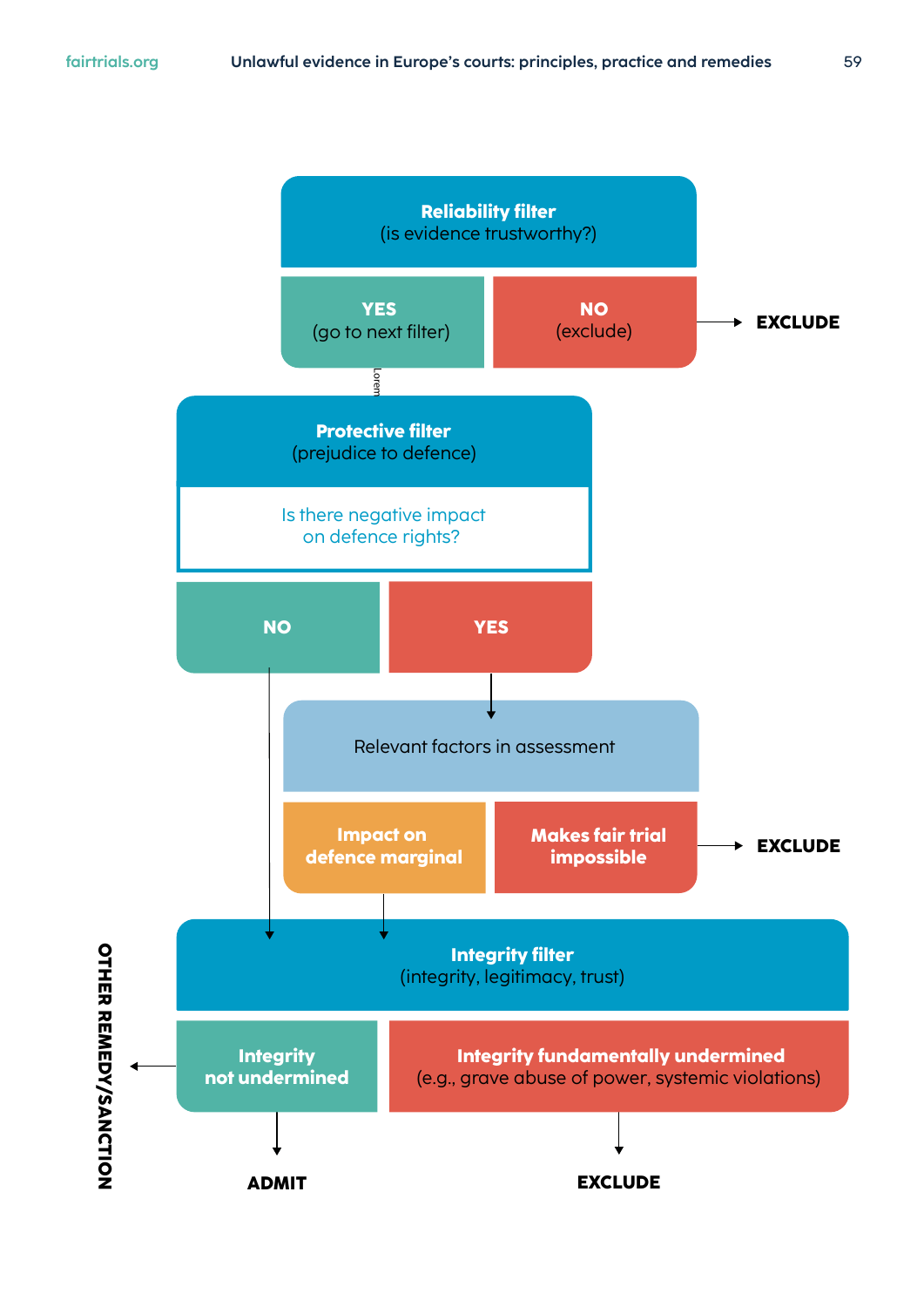## <span id="page-59-0"></span>**Methodology for assessment of illegally obtained evidence**

#### **Step 1 — Reliability filter**

Establishing the truth – whether and what criminal offence has been committed, who the perpetrator is and whether they bare criminal responsibility for their actions – is one of the main objectives of criminal proceedings. Truth finding is at the core of the whole criminal process as it first and foremost prevents miscarriages of justice. Wrongful convictions have devastating consequences on the lives of wrongfully convicted defendants, their families and loved ones. They also deprive victims of justice and may have detrimental impact on public trust in criminal justice and the authority of law enforcement agencies.

#### Under this step:

- verify whether the manner in which the evidence was collected, in particular the violation of legal rules governing the evidence gathering process, cast doubt on the accuracy and reliability of the evidence
- if there are any doubts about the reliability and accuracy of evidence, exclude the evidence.

Example: confessions or other incriminating statements obtained through use of torture or inhuman and degrading treatment, or any other form of ill-treatment are inherently unreliable and must be excluded from criminal proceedings.<sup>226</sup>

Example: where national law requiring that a search be conducted in the presence of independent witnesses is breached in the evidence gathering process and doubts about the authenticity and reliability of the evidence gathered in such search cannot be dispelled, evidence must be excluded.<sup>227</sup>

Where the violation of legal rules in evidence gathering process has not cast doubt on the accuracy or reliability of the evidence, proceed to the next step of the assessment.

#### **Step 2 — Protective filter**

If there is no doubt about the reliability of evidence, the next step of assessment should address the impact of the violation on individual fairness, that is, the impact on defence. The objective of this step of the proceedings is to evaluate the impact that inclusion and potential use of the illegally obtained evidence in question would have on the fairness of the trial.

<sup>226</sup> ECtHR, *Othman (Abu Qatada) v. the United Kingdom*, App. No. 8139/09, para. 264.

<sup>227</sup> ECtHR, *Ayetullah Ay v. Turkey*, App. Nos. 29084/07 1191/08, 27 October 2020, para. 144; ECtHR *Lisica v. Croatia*, App. No. 201000/06, 25 February 2006, para. 56; ECtHR, *Megrelishvili v. Georgia*, App. No. 30364/09, 7 May 2020, para.33.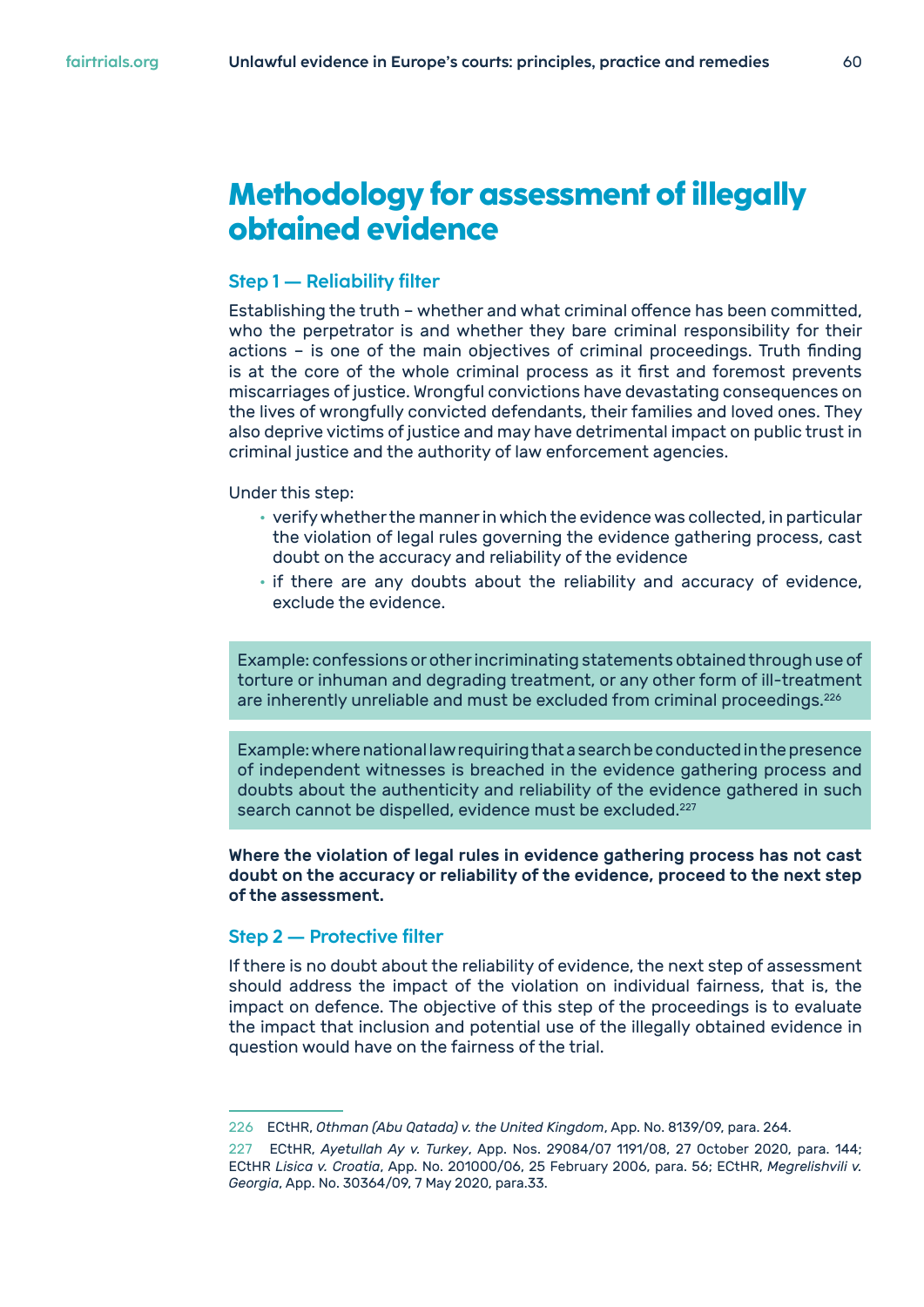The objective of this step is to prevent as much as possible a violation of legal rules and safeguards regulating the process of gathering particular evidence from unduly prejudicing the suspect or accused person.<sup>228</sup> In order to achieve this, the suspects or accused persons should be put, as far as possible, in the position in which they would have been if a violation of their rights had not occurred.<sup>229</sup> This may require the exclusion of evidence in question. In case of a more technical violation that does not significantly affect the exercise of defence rights or fairness of the proceedings a violation can be remedied by other means e.g., by reducing the probative value of the evidence or reducing the sentence.

To evaluate the impact of the illegally obtained evidence on defence and fairness of the proceedings:

- verify whether the defence has been able effectively challenge the legality and inclusion of the illegally obtained evidence in the case file. Specifically look at:
	- whether the defence had timely and sufficient access to information about evidence gathering procedure
	- whether there was clear and accessible procedure for challenging the legality and use of evidence
	- whether defence had right and practical ability to effectively present arguments on the illegality of evidence and, where relevant, comment on what evidentiary remedy should be applied.
- assess how the illegally obtained evidence affects the fairness of the proceedings. In doing so take into account:
	- stage of the investigation in which the evidence was gathered
	- the nature of the violation (e.g., minor procedural violation or violation of essential fundamental rights safeguards)
	- the impact of the illegally gathered evidence (information) on the development of prosecution's case, i.e., whether the illegal evidence is included indirectly or used as basis for gathering further evidence
	- whether the actions of investigative authorities or the prosecution have fundamentally undermined the possibility to remove the content of illegally gathered evidence from the case and prevent it from affecting the outcome of the trial (e.g., use of the illegally obtained confession to confront the suspect in subsequent interviews)
	- in case of a statement whether the consequences of the initial statement and the right to remain silent was clearly and understandably explained in subsequent interviews
	- other relevant considerations.

<sup>228</sup> See, e.g, CJEU Case C-746/18 H.K. and *Prokuratuur*, 2 March 2021, para. 42.

<sup>229</sup> Recital 44 of the Directive (EU) 2016/343 of the *European Parliament and of the Council of 9 March 2016 on the strengthening of certain aspects of the presumption of innocence and of the right to be present at the trial in criminal proceedings*.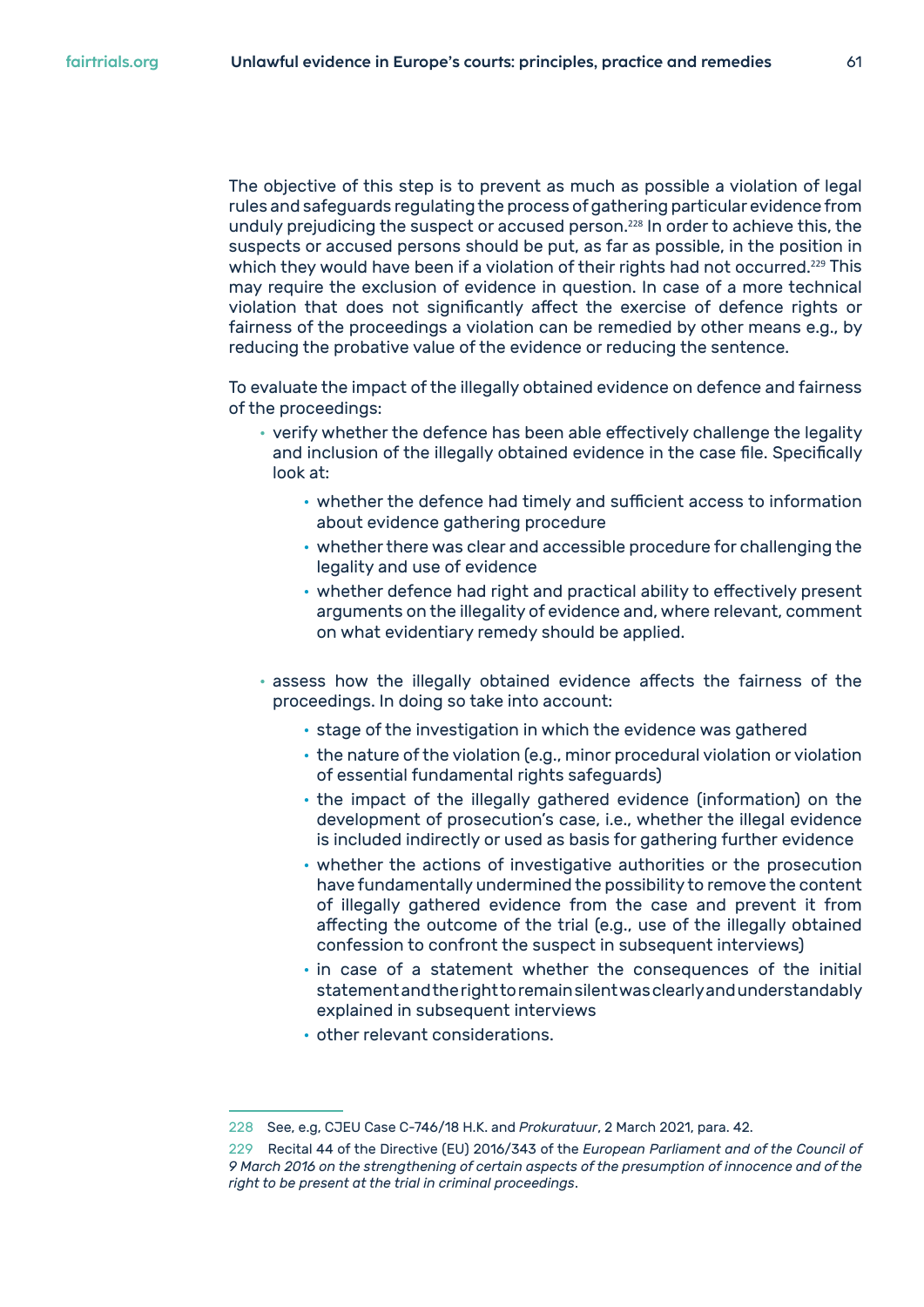If inclusion of the illegally obtained evidence would make a fair trial impossible, exclude it.

Example: where a suspect has given an incriminating statement while being denied access to a lawyer, assessment of legality and effective remedy should address not only the statement itself but the broader impact of the violation. If the statement is subsequently repeated it should be verified whether subsequent interviews relied on this information, whether there was meaningful access to a lawyer, whether suspects' rights and the inadmissibility of the previous statement was appropriately explained. If inclusion of the illegally obtained statement would fundamentally affect the outcome of the case in a way that makes fair trial impossible, the statement and potentially subsequent evidence gathered as a result of the initial violation of *right to access to a lawyer* must be excluded.

Example: a suspect who does not speak the language of criminal proceedings may be asked to sign either a written information about rights or a protocol of a police interview containing incriminating statements in a language they do not understand. Without adequate interpretation or translation services, the suspect's right to make informed choices about the exercise of other rights is fundamentally undermined therefore the evidence obtained as a result of this breach must be excluded.

Where there is no impact on defence rights or this impact is marginal and could be remedied by other means such as diminished probative value or independently gathered corroborative evidence, proceed to the next step and assess the integrity aspect criminal proceedings.

#### **Step 3 — Integrity filter**

The final step of the assessment is the integrity filter. This step addresses the various public interests that are relevant for preservation of public trust and integrity of criminal proceedings.

- Under this step, evaluate whether inclusion of the illegally obtained evidence would undermine:
	- respect for the rule of law
	- prevention abuse of power (police or prosecutorial misconduct)
	- protection of integrity and legitimacy of criminal justice
	- maintenance of public trust in criminal justice system.

If these essential public interests would be undermined, exclude the evidence.

Example: where there is a well-established, systemic practice of conducting 'informal interviews' in the absence of a lawyer, exclusion of all evidence obtained and derived from such practice may be necessary to prevent systemic police misconduct and maintain trust in the criminal justice system.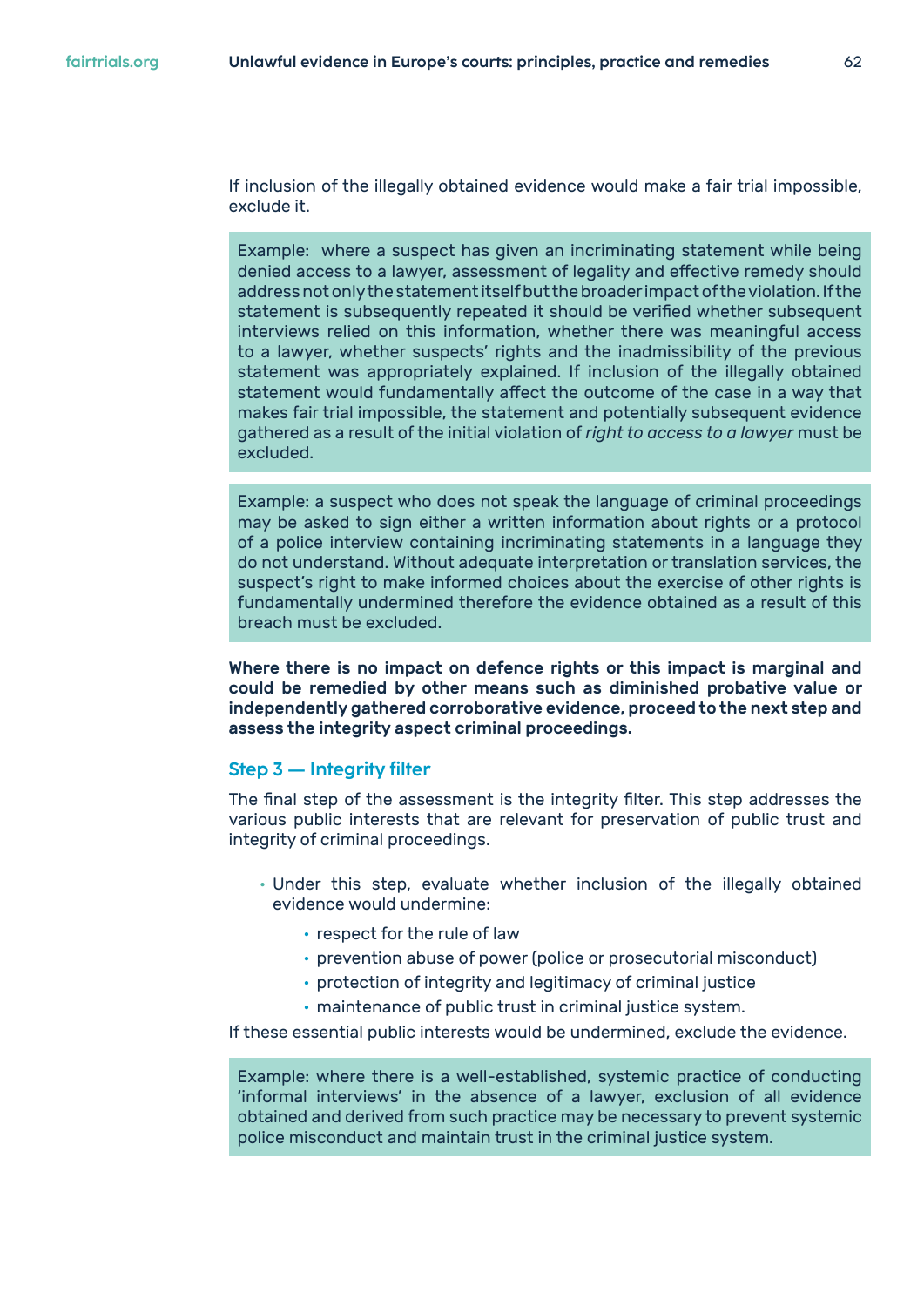Example: where evidence is gathered by means exceeding the role and function of law-enforcement in criminal justice, such as police entrapment, it must be excluded to prevent abuses of power and preserve trust in the criminal justice system (including legitimacy of investigations).

Example: where evidence is gathered by means of control unacceptable in a democracy, such as wholesale surveillance of the entire population, it should be excluded to prevent abuses of power and preserve trust in the criminal justice system.

Example: where the police has led a covert operation to access electronic data such as communications on an encrypted platform and denying access to information about how the operation was conducted, effectively preventing a legality review over their operation.

Where the admission of evidence does not undermine the integrity of criminal proceedings, consider whether prejudice caused to defence (see Step 2) requires a remedy other than exclusion of evidence, e.g., reduced probative value, independently obtained corroborating evidence or reduction of sentence.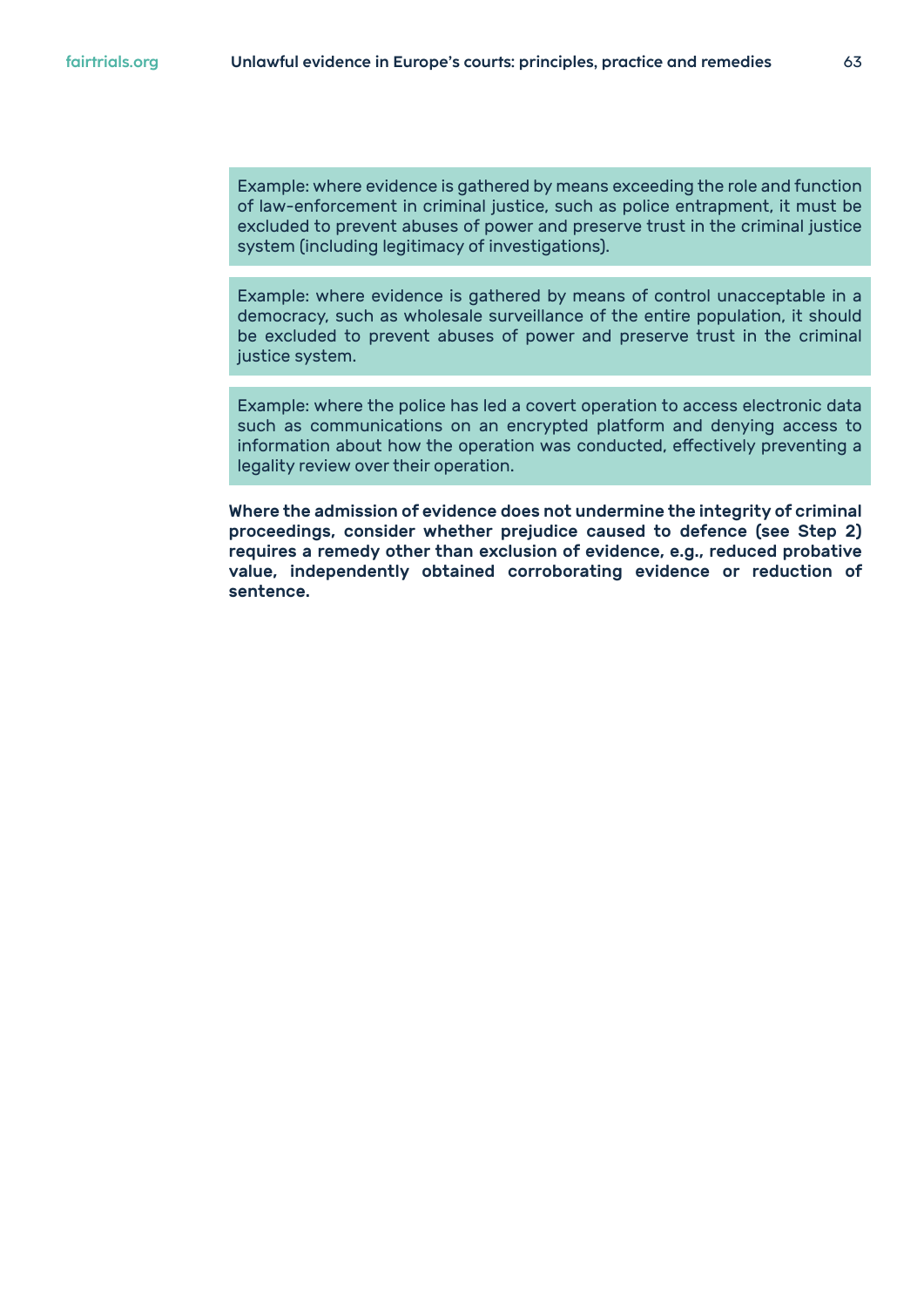<span id="page-63-0"></span>Below are recommendations for different stakeholders, to enable the principled approach to evidentiary remedies set out in Chapter 4 above, and help address some of the key shortcomings in the existing legislative frameworks and practice identified in our research. However, these recommendations do not represent a comprehensive system for evidentiary remedies and other actions may be needed to ensure effective remedies are available for violations of fundamental rights in evidence gathering processes. We welcome further discussion and debate on this fundamental question.

#### **The European Union**

The EU has already adopted legislation setting common standards on procedural safeguards that can help support evidentiary remedies. EU Procedural Rights Directives need to be connected to the cross-border instruments in law and practice to enable their effective functioning and promote mutual trust.

However, to achieve their potential, the EU must:

- Clarify that the right to information disclosure under Directive 2012/13/ EU includes materials to be included in case file to include evidence gathering process.
- Clarify that the Procedural rights directives apply to cross-border evidence gathering and exchange, evidence gathered by the EPPO, and procedures relating to evidential challenges in that context.
- Exercise effective and robust oversight over the implementation of procedural rights directives as they relate to evidentiary remedies, specifically:
	- the availability of a right to an effective (evidentiary) remedy for violations of suspects' and accused persons' procedural rights in accordance with Article 12 of Access to a Lawyer Directive, Article 10 of *Presumption of Innocence Directive* and Article 47 of the Charter in law and in practice.
	- Article 7(2),(3) and (4) of the Right to Information Directive to ensure that the defence is able to raise timely and effective challenges to the legality of evidence obtained in violation of suspects' or accused persons' procedural rights.
- Adopt supplementary legislation to require that Member States adopt a right for the suspect or accused person to challenge and seek judicial review over the admissibility of cross-border evidence gathered through EU cross-border instruments such as the EIO and the proposed E-evidence package (if adopted) as well as evidence gathered by the EPPO.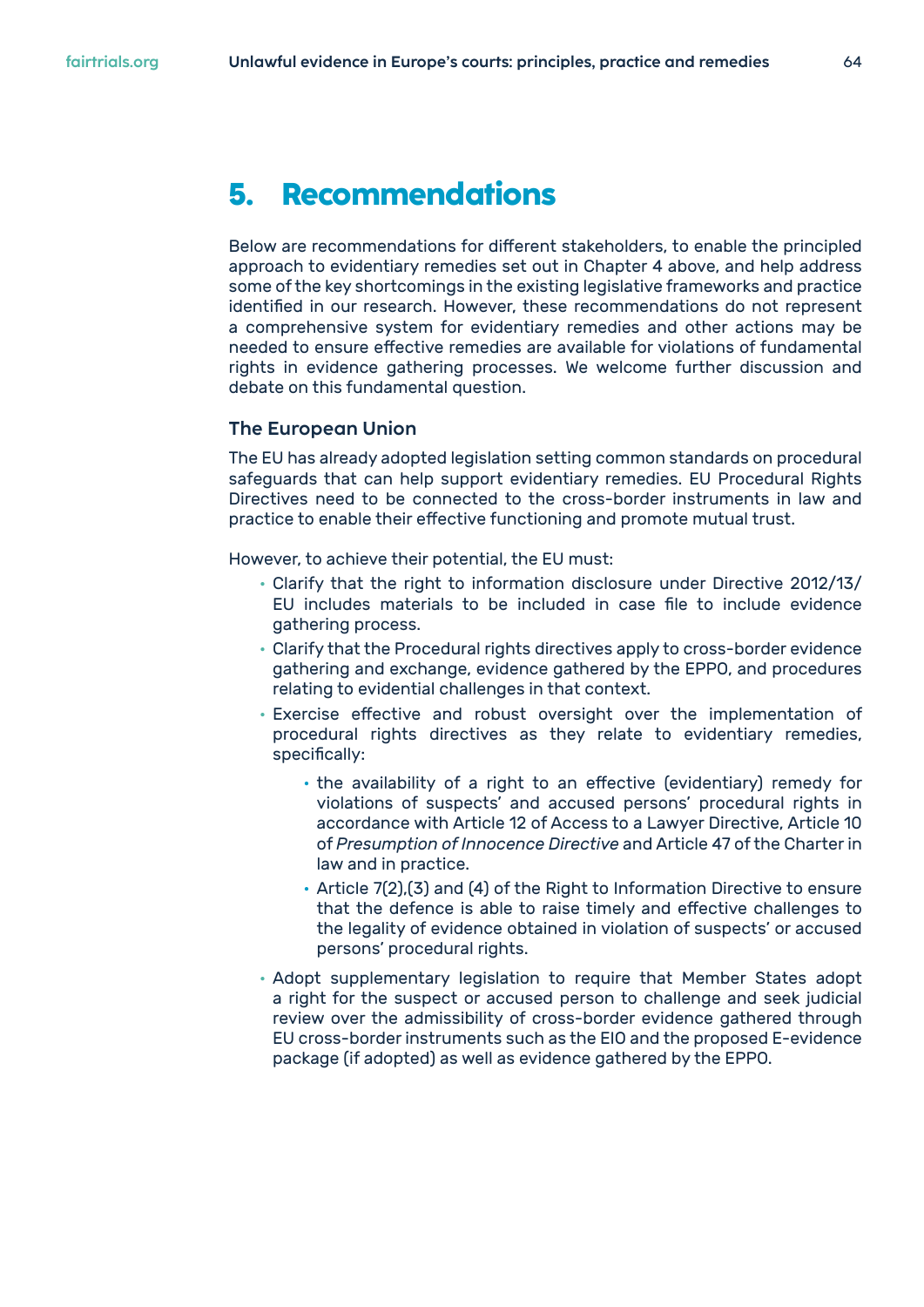#### <span id="page-64-0"></span>**Regional courts**

Regional courts have a key role to play in setting standards for national courts on the review of evidence. They can clarify the existing legislation to ensure effective protection of rights in evidence gathering process and guide national courts in the assessment of illegally obtained evidence. However, the guidance provided by regional courts needs to be more structured and detailed, especially regarding the principles and rationales that should guide national judges when using their discretion.

#### **ECtHR**

We are calling on the ECtHR to:

- Provide clear and structured guidance in their judicial reasoning to national courts on the assessment of illegally obtained evidence, including the assessment of different rationales for requiring the exclusion of evidence (see the Methodology above).
- Clarify existing case law to reflect that the exclusionary rule applies to all evidence obtained directly or indirectly from a violation of inhuman, cruel or degrading treatment.
- Clarify the methodology of assessment of the exclusionary rule under national law to account for practical aspects of exclusion and their impact on the effectiveness of exclusionary rule, including:
	- Availability of information about evidence gathering procedures to enable effective challenges to the legality of evidence;
	- The physical exclusion of evidence from case files;
	- The procedural separation of evidentiary proceedings and trial on merits, i.e., whether the contents of the illegal evidence are examined and known to trial judges.
- Review existing case law to require effective remedies for violations of the right to private life in evidence gathering process, in light of increasing resort to electronic evidence obtained through broad surveillance powers.

#### **CJEU**

We are calling on the CJEU to:

- Provide clear, structured and accessible guidance to national courts on assessment of illegally obtained evidence, based on general principles of EU law and the Charter. This should include the assessment of different rationales requiring the exclusion of evidence (see the Methodology above).
- Clarify the scope of Article 47 of the Charter to ensure accountability and effective remedy for violations of defence rights and other fundamental rights in cross-border gathering and exchange of evidence, as well as evidence gathered by the EPPO.
- Develop a body of case law explaining the role of effective evidentiary remedies in protection of fundamental rights and to require effective remedy for violations of the right to private life, in particular through mass surveillance and gathering of personal data.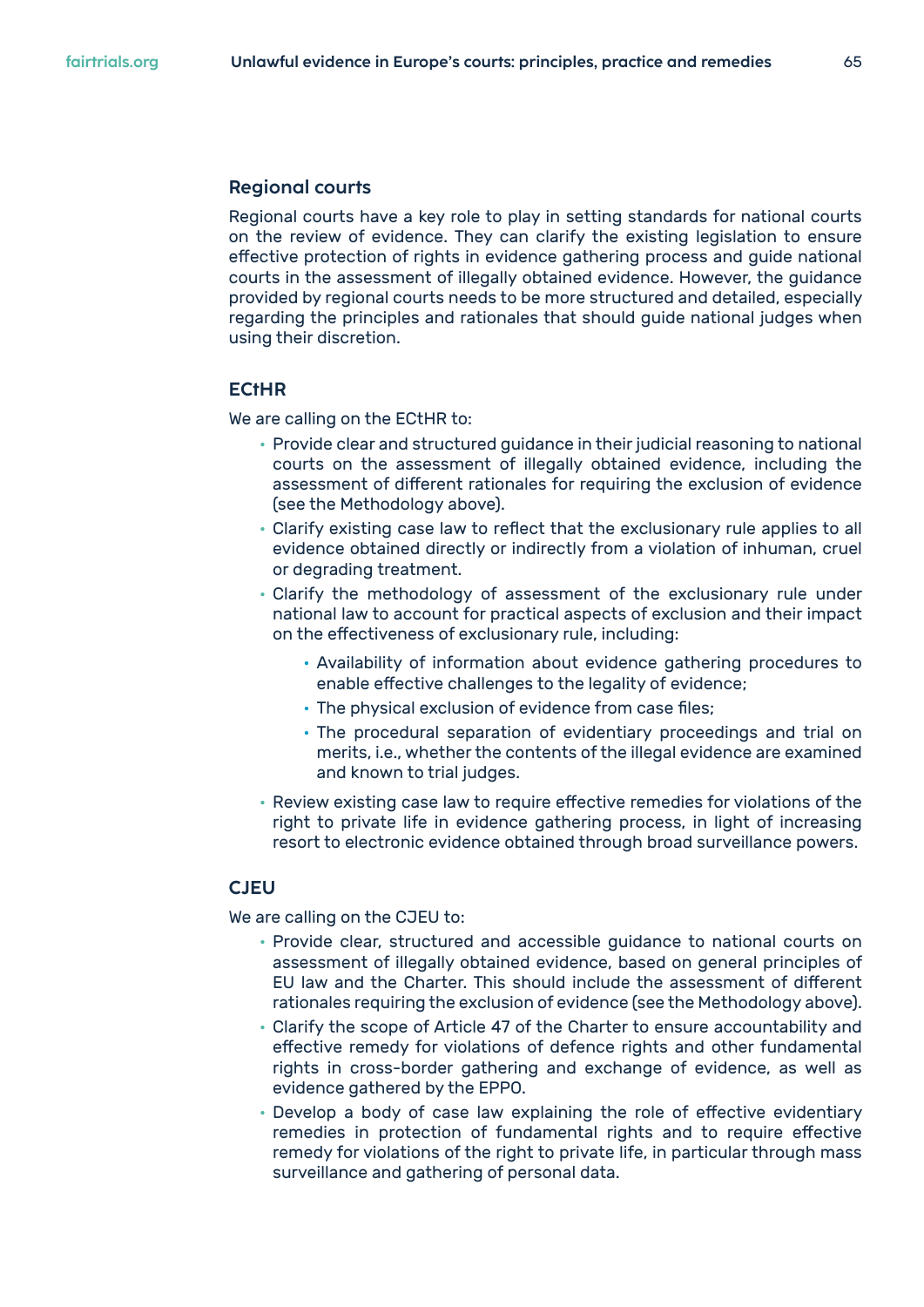#### <span id="page-65-0"></span>**National legislators and policy makers**

We are calling on national legislators and policy makers to:

- Adopt strict rules requiring the inclusion of detailed information about evidence gathering procedures into the case file (for the defence and courts/judges).
- Repeal laws that create diminished standards for the legality of evidence gathering and the admissibility of illegally obtained evidence depending on the gravity of charges.
- Repeal any legal rules that allow the admission of evidence gathered through substantive violations of law or the fundamental rights of people suspected or accused of a crime.
- Ensure that criminal justice systems are structured and adequately resourced to enable effective pre-trial challenges to the legality and admissibility of evidence.

#### **Prosecutors**

We are calling for prosecutors to:

- Exercise robust oversight over criminal investigations to identify and prevent violations of the law and fundamental rights in specific cases and on a systemic level.
- Independently and impartially verify the legality of evidence presented by the investigative authorities and, where necessary exclude illegally obtained evidence (see the Methodology above).
- Ensure the defence has timely access to information about evidence gathering process.
- In light of increasing resort to electronic evidence obtained through broad surveillance powers acquire appropriate training on the electronic evidence gathering methods and surveillance techniques to enable effective oversight of legality of investigation based on their impact on fundamental rights.

#### **National courts/judges**

We are calling on judges to:

- Verify the legality of evidence presented by the prosecution.
- Provide appropriate detailed and case-specific reasoning for any decisions denying access to information about evidence gathering process to the defence.
- Provide appropriate detailed and case-specific reasoning for any decisions dismissing a substantiated challenge to the legality of evidence.
- Provide appropriate detailed and case-specific reasoning for the choice of the effective remedy (exclusion, admission, diminished probative value etc.) for illegally obtained evidence, including the assessment of different rationales requiring the exclusion of evidence (see the Methodology).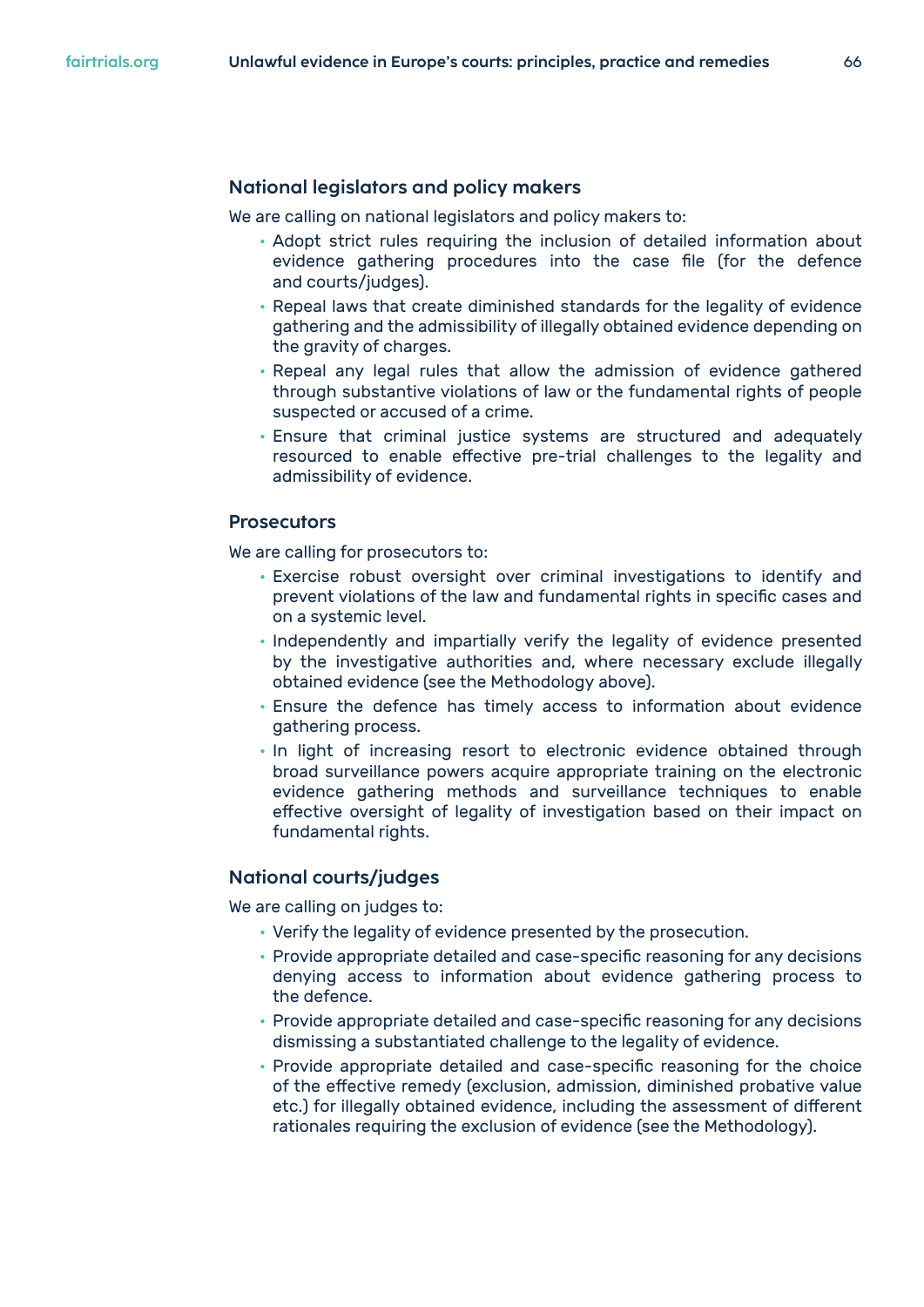<span id="page-66-0"></span>As a matter of principle reject indirect inclusion and use of inadmissible evidence in criminal proceedings, for example, through police memoranda, police testimony.

Adopt measures, such as regular electronic updates disseminating latest case law on admissibility of evidence, regularly updated case law guides or summaries on evidentiary matters, regular training to encourage consistent principled court practice on evidentiary remedies.

#### **Defence lawyers**

- Challenge violations of law or fundamental rights in evidence gathering process as early as possible in the procedure.
- Request or, where relevant, challenge restrictions on access to information about evidence and evidence gathering process.
- Request, if necessary though appeal or similar proceedings, appropriate reasoning for any prosecutorial or judicial decisions denying access to information.
- Request, if necessary though appeal or similar proceedings, appropriate reasoning for any prosecutorial or judicial decisions dismissing substantiated challenges to the legality of evidence.
- Invoke EU law, where relevant, suggesting preliminary reference procedure, to request an effective evidentiary remedy for violations of fundamental rights, including procedural rights of suspects or accused persons, in evidence gathering process.
- Exchange information to coordinate coherent challenges to violations of fundamental rights in evidence